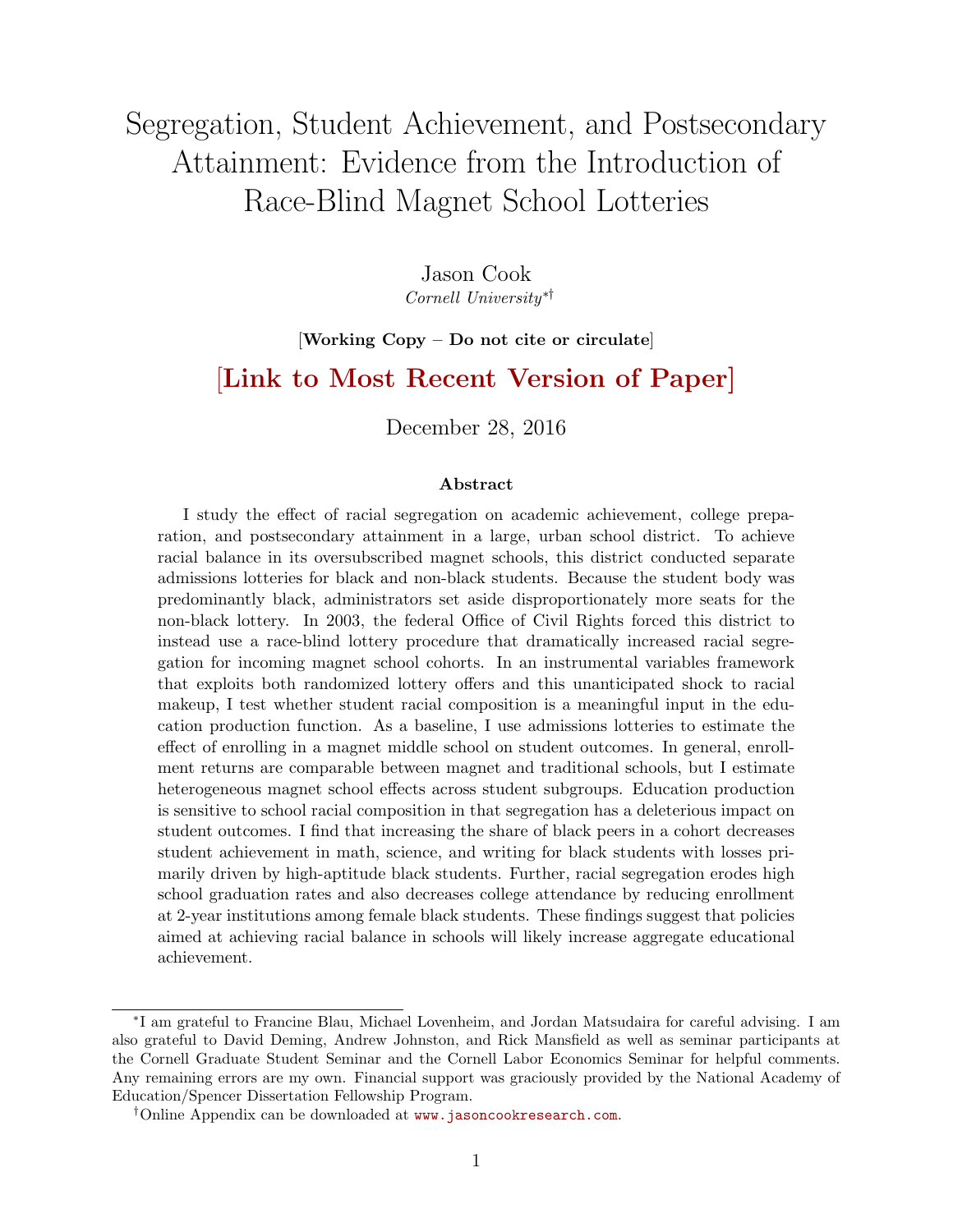## 1 Introduction

The landmark ruling of *Brown v. Board of Education of Topeka* ended de jure school segregation and spurred integration efforts across the United States education system. The assumption underlying this significant ruling is that peer racial composition is a meaningful parameter in the education production function. Specifically, the ruling assumes that racial isolation negatively affects student outcomes, particularly for minorities. However, the effects of peer racial composition on academic outcomes are still not known. Despite early integration efforts, schools nationwide are growing increasingly de facto segregated [\(Clotfelter et al.,](#page-35-0) [2008,](#page-35-0) [2006;](#page-35-1) [GAO,](#page-36-0) [2016;](#page-36-0) [Lutz,](#page-36-1) [2011;](#page-36-1) [Reardon et al.,](#page-36-2) [2012\)](#page-36-2). In the 2013-2014 school year, over 6.5 million students attended schools in which over 90 percent of their peers were black or Hispanic.<sup>[1](#page-1-0)</sup> Moreover, the proportion of these high-minority-share schools have tripled over the last two decades nationwide [\(Orfield et al.,](#page-36-3) [2016\)](#page-36-3). With de facto school segregation on the rise, the causal link between peer racial composition and student achievement has important implications for policy.

I directly test whether peer racial composition is a meaningful input in the education production function by studying the end of race-conscious admissions lotteries in a large urban school district (LUSD). The change in the lottery regime caused magnet middle schools that were nearly racially balanced to instead enroll a high share of minority students. Thus, more specifically, I explore how a large, exogenous increase in racial segregation impacts education production in the context of magnet middle schools.

Magnet schools provide an ideal setting to explore the impact of racial segregation on academic outcomes. Magnets were established as a voluntary alternative to compulsory desegregation efforts such as busing. While being publicly funded and operated, magnets differ from traditional public schools in that they are permitted to offer specialized programs and services. They also differ in that they lack specified catchment boundaries allowing them to attract enrollment district-wide, hence the term "magnet." In theory, districts attempting to discourage racial segregation would establish magnet schools touting specialized programs within high-minority-share neighborhoods to encourage non-resident white families to enroll

<span id="page-1-0"></span><sup>&</sup>lt;sup>1</sup>Author's calculations using Common Core Data from the National Center for Education Statistics.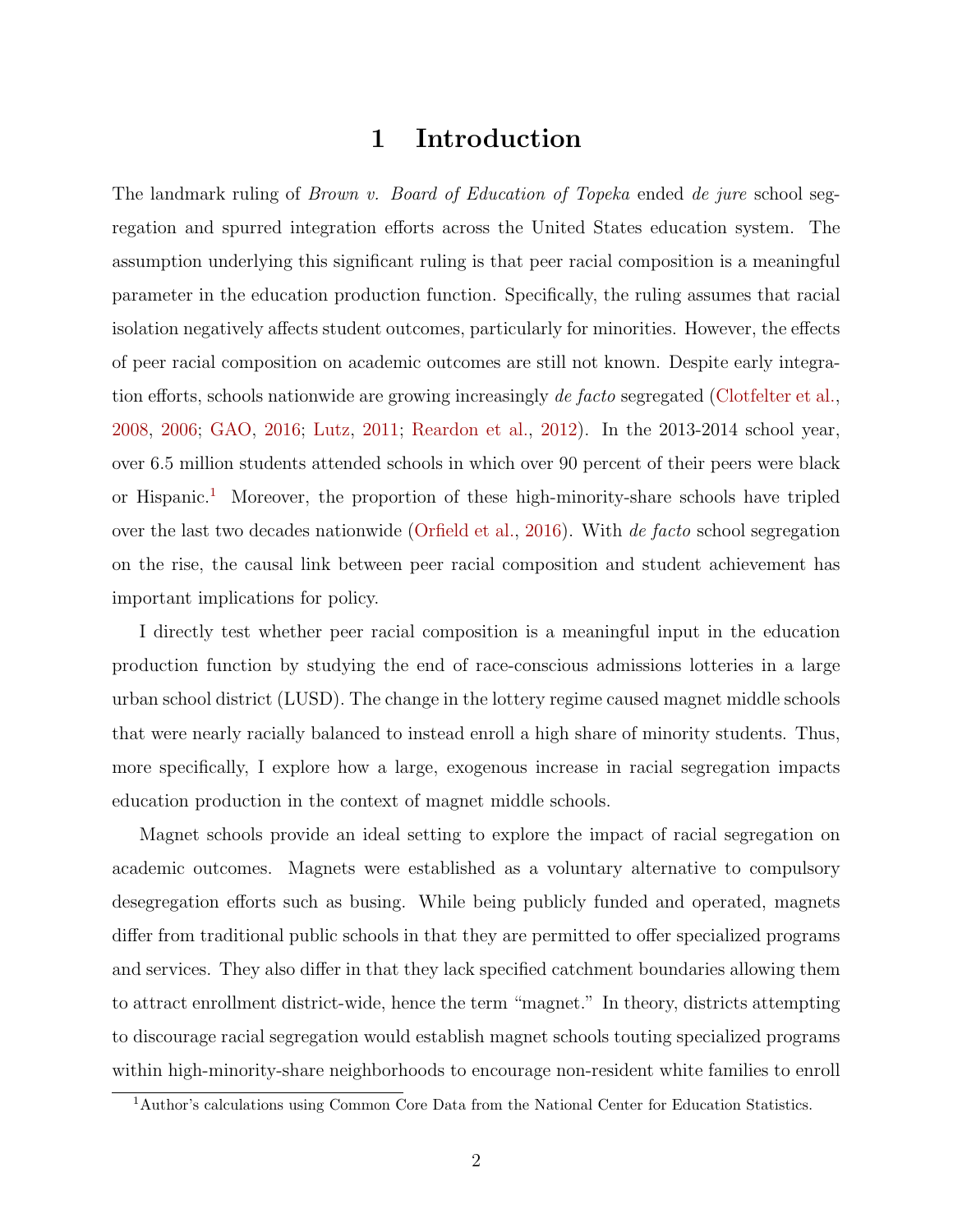their children. Thus, magnets promote racial balance in what would otherwise be highminority-share schools.[2](#page-2-0) Despite racial balance being a founding principle motivating the creation of magnet schools, we have no understanding about the extent to which racial composition drives magnet school achievement gains.

I begin by establishing the baseline effect of enrolling in a magnet school on achievement and postsecondary attainment using two decades of LUSD admissions lotteries. To my knowledge, this is the longest panel of lotteries used in any admissions lottery study to date.

I then isolate the impact of segregation on the effectiveness of magnet enrollment using an instrumental variables design based on a change in the district's lottery system. Prior to 2003, the LUSD ran magnet school lotteries separately for black and non-black students. This provided district administrators full control over the racial composition of each magnet school's entering class, allowing them to artificially improve racial balance in their admissions by providing disproportionately more offers to non-black students. In 2003, the federal Office of Civil Rights required the district to consolidate their race-specific lotteries to a system with a combined, race-blind lottery. Under this regime, the racial composition of the entering class simply mirrored the racial makeup of the lottery pool. Importantly, the lottery consolidation only affected the admissions process and left other school policies and staffing unaffected.[3](#page-2-1) Thus, the shift in the racial composition of a school's incoming class induced by the lottery consolidation was a function of how disproportionately non-black the pre-consolidation lottery winners were compared to the racial composition of the school's entire lottery pool.

Following this intuition, my identification strategy isolates the exogenous variation in magnet school racial composition that is induced by the district's lottery consolidation. I instrument for the racial composition in a student's enrolled school using a measure of how "disproportionately non-black" the school's lottery winners were prior to the consolidation interacted both with indicators for whether the student won a magnet lottery and whether the lottery occurred after the consolidation. The main threat to this strategy is if unobserved

<span id="page-2-0"></span><sup>2</sup>However in practice, [Rossell](#page-36-4) [\(2003\)](#page-36-4) finds that adding voluntary magnet programs to a district's desegregation plan has little impact on exposure to other races.

<span id="page-2-1"></span><sup>3</sup>Staff reshuffling could result from changes in student demographics [\(Jackson,](#page-36-5) [2009\)](#page-36-5), however, none of these changes were structurally linked with the lottery consolidation and can be considered part of the segregation treatment.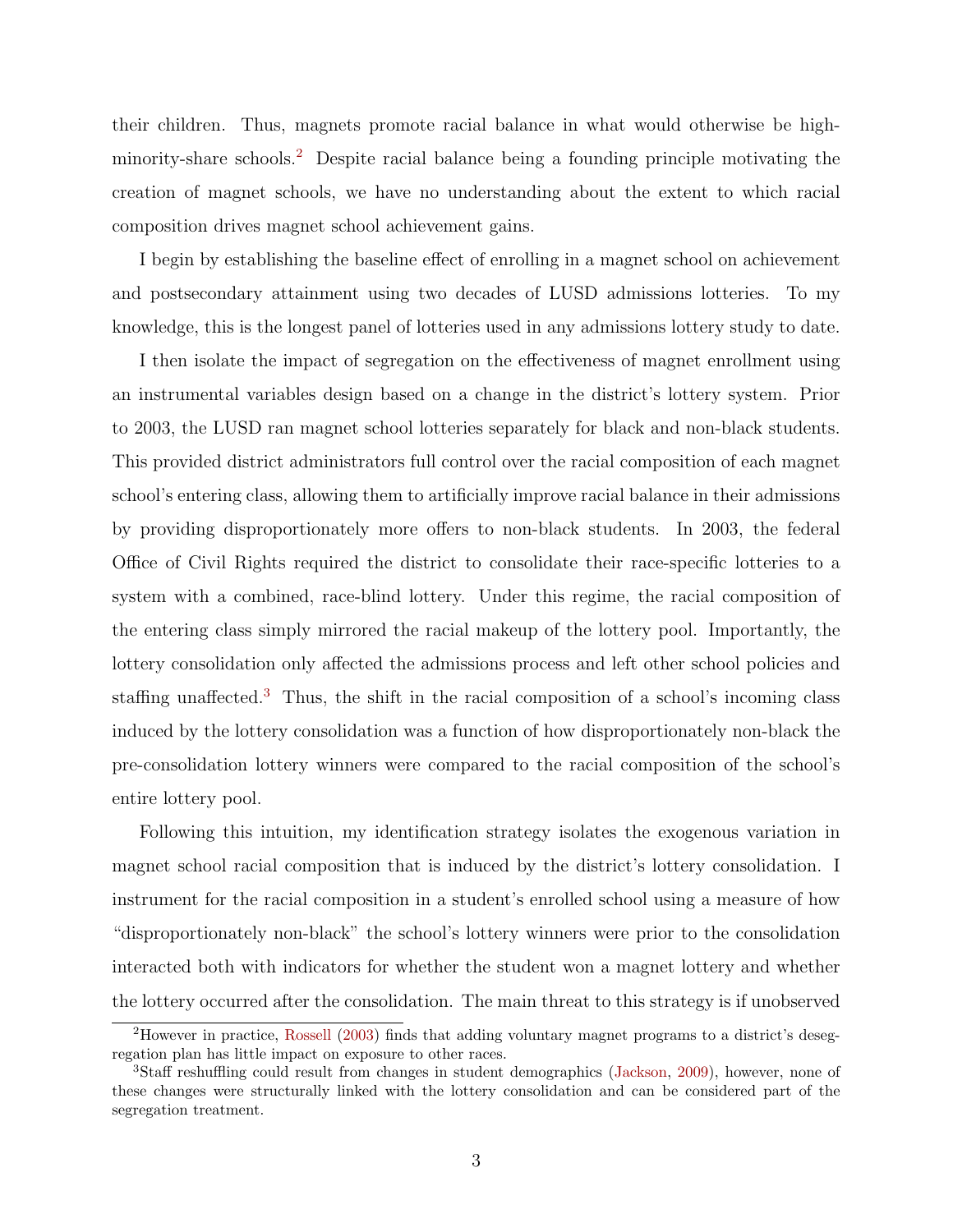determinants of the effect of magnet offers on student outcomes are trending differentially for magnets with more "disproportionately non-black" lottery offers in 2002. I test this assumption in an event study framework and find no evidence for the existence of such trends.

The other main threat to the validity of this strategy is if changes to the composition of the lottery pool after 2002 are correlated with "disproportionately white offers" for magnet schools. I test for changes in the composition of the lottery pool and find that magnet schools with more "disproportionately non-black offers" have a higher proportion of black and male applicants following the termination of race-based admissions. However, I find no evidence for such compositional changes in baseline achievement both with and without conditioning on student race and gender. Thus, by exploring heterogeneous effects of segregation by race and gender subgroups, I remove these compositional effects and can isolate the impact of segregation on student outcomes.

My baseline estimates reveal that the returns to magnet middle school enrollment are generally statistically indistinguishable from traditional school enrollment. However, magnet middle schools boost science achievement for non-black students as well as female students and increase ACT test taking among non-black as well as low-achieving students. The localized nature of the returns to enrolling in a magnet school relative to a traditional public school highlights the similarities between both institutions. Thus, I argue that any effects of segregation I estimate within magnet schools may generalize to traditional schools more broadly.

The end of race-conscious admissions lotteries led to an immediate 7 percentage point increase in segregation among magnet middle schools as measured by the exposure index [\(Massey and Denton,](#page-36-6) [1988\)](#page-36-6).<sup>[4](#page-3-0)</sup> This is slightly larger than the immediate change in exposure index resulting from the end of forced busing in Charlotte-Mecklenburg [\(Billings et al.,](#page-35-2) [2014\)](#page-35-2) or roughly half the effect of court-ordered desegregation in the 1960s and 70s [\(Guryan,](#page-36-7) [2004;](#page-36-7) [Rossell and Armor,](#page-36-8) [1996\)](#page-36-8). Racial segregation in magnet schools has deleterious effects on student outcomes. A 10 percentage point increase in the share of black peers at a student's

<span id="page-3-0"></span><sup>&</sup>lt;sup>4</sup>The exposure index measures the probability that a randomly chosen peer of a minority student is also a minority.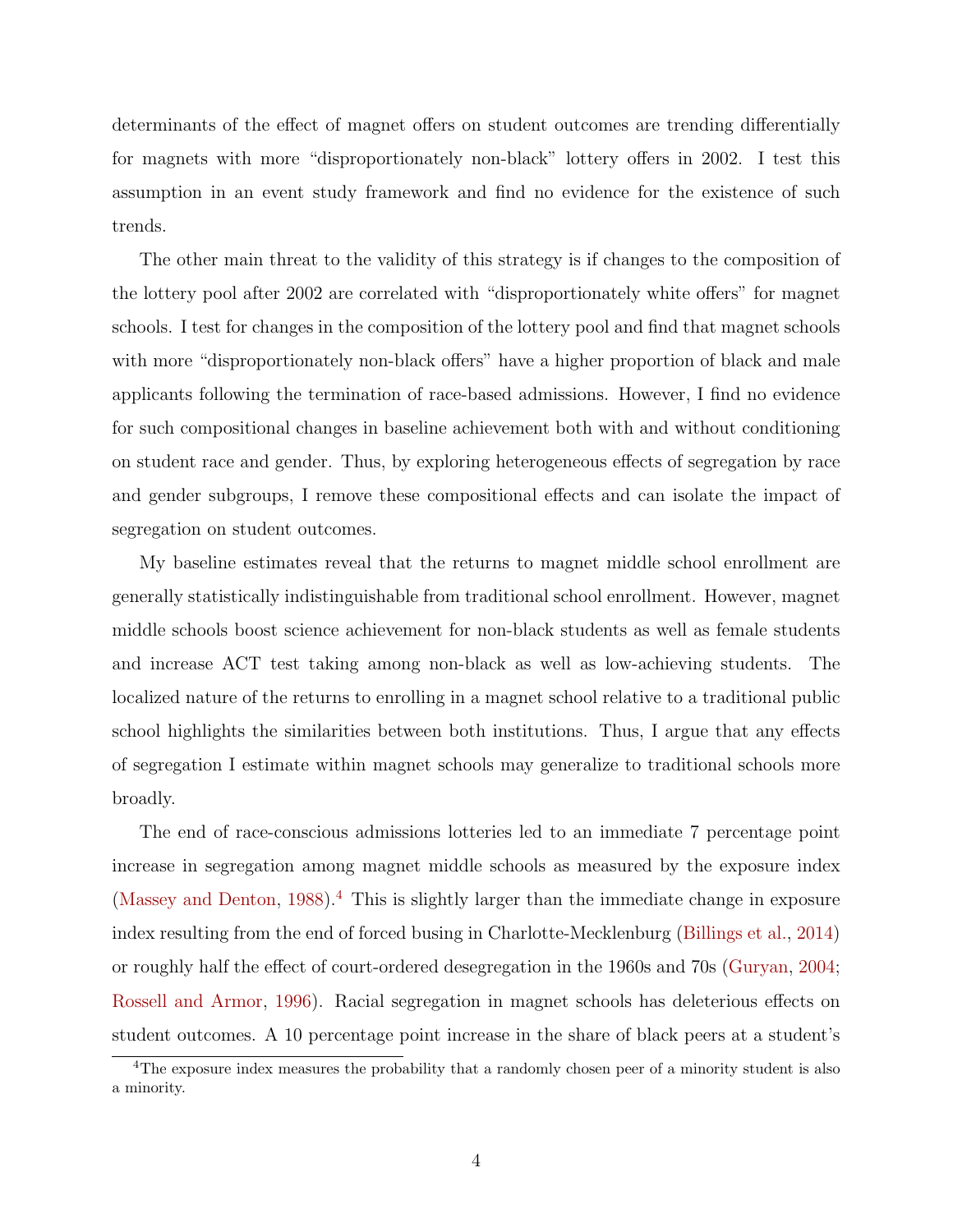school, which represents an increase in racial segregation, decreases student achievement by roughly 0.12 standard deviations. These effects are slightly larger than other estimates in the literature [\(Billings et al.,](#page-35-2) [2014;](#page-35-2) [Hanushek et al.,](#page-36-9) [2009;](#page-36-9) [Hoxby,](#page-36-10) [2000\)](#page-36-10). Similar to [Hanushek and Rivkin](#page-36-11) [\(2009\)](#page-36-11), I find that the losses from segregation are concentrated among high-achieving black students. Segregation in magnet middle schools also decreases the probability of graduating from high school and later enrolling in a two-year college for black female students. I conclude that racial balance is an important input into the education production function in the magnet schools I study.

This paper makes contributions to two different literatures. First, I add to the literature studying the returns to magnet schools by providing the first lottery evidence of magnet middle school attendance on postsecondary attainment. Second, I contribute to the literature studying the effect of school segregation and peer racial composition on student academic outcomes by leveraging a natural experiment that is better suited to isolate the contribution of peer racial composition on education production. Previous studies have assessed changes to peer racial composition driven by naturally-occurring variation in cohort- or classroomspecific racial composition [\(Hanushek et al.,](#page-36-9) [2009;](#page-36-9) [Hanushek and Rivkin,](#page-36-11) [2009;](#page-36-11) [Hoxby,](#page-36-10) [2000;](#page-36-10) [Vigdor and Nechyba,](#page-37-0) [2007\)](#page-37-0). However, by construction, these strategies exploit very small differences in peer composition, which plausibly affect student achievement differently than policy reforms that generate large changes to peer composition.[5](#page-4-0) Other studies assess policies that induce large shifts to peer composition including the introduction of court-ordered desegregation [\(Guryan,](#page-36-7) [2004;](#page-36-7) [Johnson,](#page-36-12) [2015\)](#page-36-12) or its termination [\(Billings et al.,](#page-35-2) [2014;](#page-35-2) [Gamoran](#page-35-3) [and An,](#page-35-3) [2016;](#page-35-3) [Lutz,](#page-36-1) [2011\)](#page-36-1), inner-city busing [\(Angrist and Lang,](#page-35-4) [2004\)](#page-35-4), a change in attendance zone boundaries [\(Billings et al.,](#page-35-2) [2014;](#page-35-2) [Vigdor and Nechyba,](#page-37-0) [2007\)](#page-37-0), or mandated school reassignment [\(Hoxby and Weingarth,](#page-36-13) [2006\)](#page-36-13). However, these studies do not occur in settings where students are explicitly randomly assigned to schools. Because my empirical strategy leverages explicit randomization into schools both before and after a large shift in school segregation, I am able to provide a cleaner estimate than previous work of how school racial

<span id="page-4-0"></span><sup>5</sup>[Vigdor and Nechyba](#page-37-0) [\(2007\)](#page-37-0) estimate racial composition peer effects using classroom-specific variation, but conversely find no evidence for racial peer effects when limiting the analysis to year-to-year variation induced by changes to school assignment policies.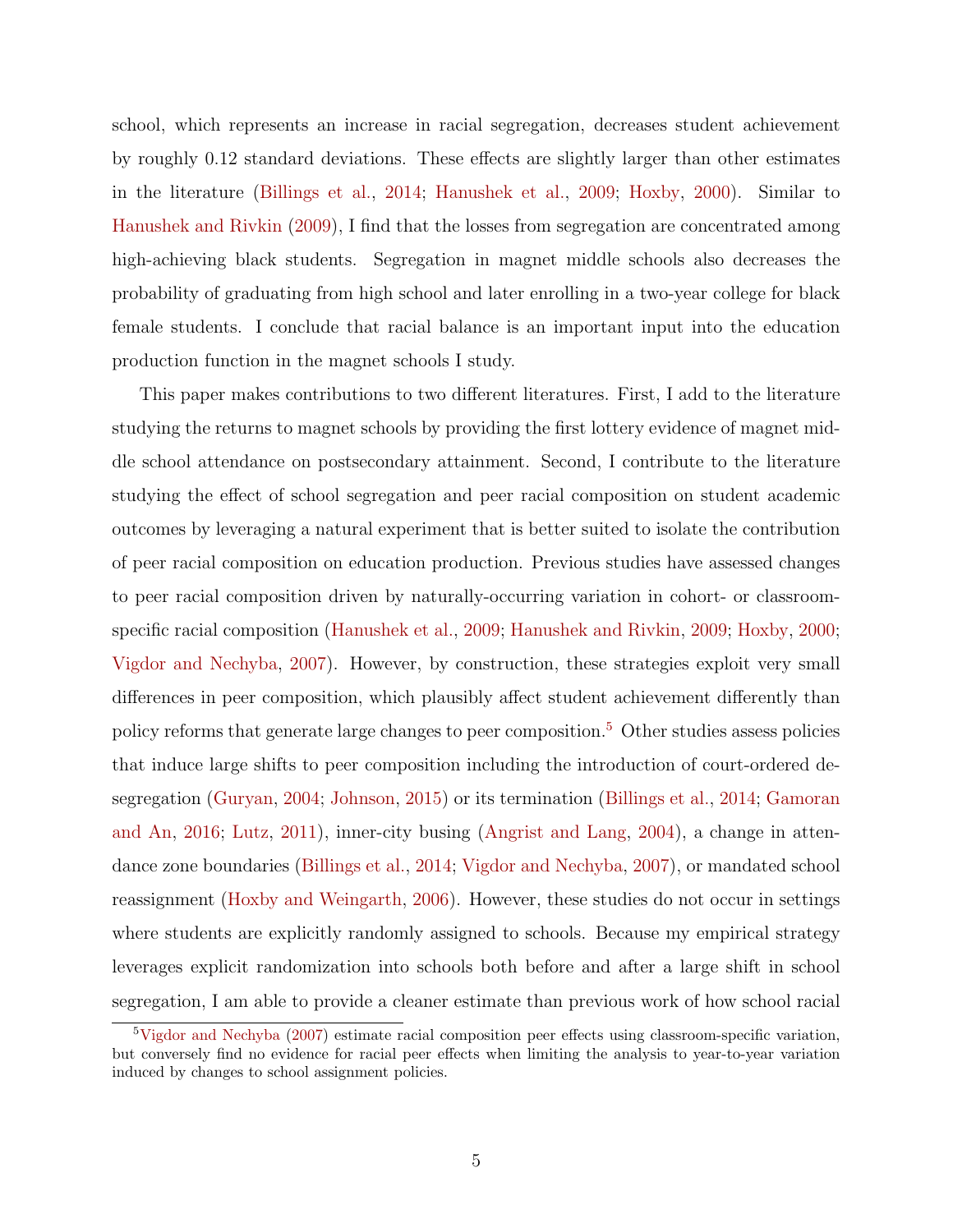composition enters into the education production function.[6](#page-5-0)

My findings are highly relevant for current education policy along a number of dimensions given the resurgence of de facto segregation over the past few decades in the United States. Because racial balance appears to be an important factor in the education production of magnet schools, districts may have additional justification to implement policies that pro-mote racial balance.<sup>[7](#page-5-1)</sup> In fact, President Obama's "Stronger Together" initiative currently proposes to double the amount of federal funding up to \$120 million to improve voluntary integration efforts across the Unites States, of which magnet programs are a part.

I argue that the negative effect of segregation is likely not specific to the magnet school setting. Magnet schools in this district are statistically comparable to traditional schools with regard to school inputs, peer composition, and general returns. Moreover, my identification strategy is able to isolate the effect of segregation from any magnet-school-specific inputs. Thus, the deleterious effect of segregation on academic outcomes plausibly generalizes to other school settings.

## 2 Prior Literature

Why might segregation impact student outcomes? One potential explanation involves the direct influence of a student's peer group. In Florida, [Carrell and Hoekstra](#page-35-5) [\(2010\)](#page-35-5) find that black and low-income students are more likely to experience domestic violence at home and are more likely to be disruptive in the classroom as a result. Further, [Carrell and Hoekstra](#page-35-5) [\(2010\)](#page-35-5) find that exposure to these disruptive peers decreases reading and math test scores for students in this district.<sup>[8](#page-5-2)</sup> If these findings hold in this LUSD, then increasing the share of black students in schools may increase the probability of exposure to disruptive peers.

<span id="page-5-0"></span> $6$ Two recent studies assess the effect of peer racial composition using regression discontinuity methods based on entrance exams scores to attend highly selective exam schools in Boston and NYC [\(Abulkadiroglu](#page-34-0) [et al.,](#page-34-0) [2014;](#page-34-0) [Dobbie and Fryer,](#page-35-6) [2014\)](#page-35-6). Students narrowly gaining admission experience a drastically less racially diverse peer group than narrowly failing students. However, unlike in my setting, these works are unable to disentangle the effect of peer racial composition from the effect of attending the exam school (e.g., having access to better teachers or academic resources).

<span id="page-5-1"></span><sup>7</sup>Enforcing racial diversity in schools is complicated due to recent court cases, such as Parents Involved in Community Schools v. Seattle School District No. 1 in 2007, which prevents districts from utilizing race in admissions decisions.

<span id="page-5-2"></span><sup>8</sup>However, [Hoxby and Weingarth](#page-36-13) [\(2006\)](#page-36-13) find little support for "bad apple" models of peer effects [\(Lazear,](#page-36-14) [2001\)](#page-36-14) in North Carolina.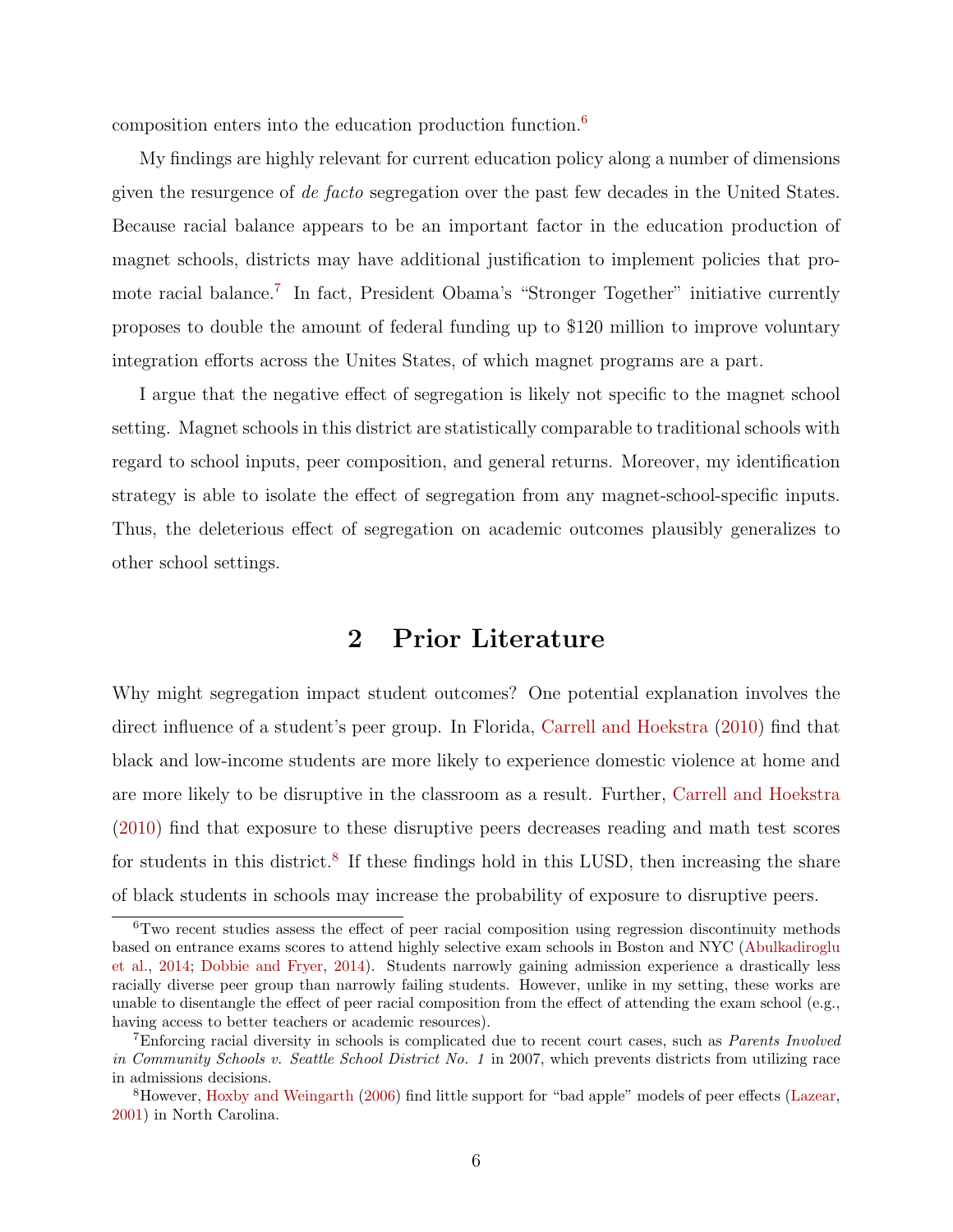In a similar vein, because black students in this district have lower average test scores compared to non-black students, increasing segregation will decrease the average baseline achievement of a student's peer group. There is a large, mixed literature testing for the presence of peer achievement effects in schools (see [Sacerdote,](#page-37-1) [2011,](#page-37-1) for a detailed review). Also, if teachers adjust how they teach to the aptitude of the average student, then decreasing peer baseline achievement could affect the teacher's contribution to student outcomes [\(Duflo](#page-35-7) [et al.,](#page-35-7) [2011\)](#page-35-7).

It is impossible to separately isolate the contribution of these different potential mechanisms within my setting. Instead, this study provides estimates for the combined impact of these channels on student outcomes. However, my reduced-form estimates of segregation effects are inherently interesting to researchers and policy makers faced with evaluating the impact of a policy that will influence school racial composition.

This study contributes to two different literatures. The first is a growing, but mixed literature estimating the short- and medium-run academic returns to attending magnet schools using lotteries. Several studies estimate limited-to-no academic returns to magnet attendance [\(Abulkadiroglu et al.,](#page-34-0) [2014;](#page-34-0) [Cullen and Jacob,](#page-35-8) [2007;](#page-35-8) [Cullen et al.,](#page-35-9) [2006;](#page-35-9) [Dee and Lan,](#page-35-10) [2015;](#page-35-10) [Dobbie and Fryer,](#page-35-6) [2014;](#page-35-6) [Engberg et al.,](#page-35-11) [2014\)](#page-35-11), while other studies estimate academic returns roughly half the magnitude of lottery-based charter school estimates [\(Bifulco et al.,](#page-35-12) [2009;](#page-35-12) [Crain et al.,](#page-35-13) [1992;](#page-35-13) [Hastings et al.,](#page-36-15) [2012\)](#page-36-15).[9](#page-6-0) However, we know far less about long-run returns to magnet enrollment particularly in the United States.<sup>[10](#page-6-1)</sup> Several studies explore the short-, medium-, and long-run returns to open enrollment systems, of which magnet schools are a part [\(Deming,](#page-35-14) [2011;](#page-35-14) [Deming et al.,](#page-35-15) [2014;](#page-35-15) [Hastings et al.,](#page-36-16) [2006,](#page-36-16) [2009\)](#page-36-17). However, these studies do not separately report estimates for magnet enrollment. [Hoxby](#page-36-18) [\(2003\)](#page-36-18) asserts that magnet schools should not be considered as part of the school choice movement. She argues that magnet schools predate the school choice movement and do not provide the same financial incentive structure as traditional school choice programs, which further motivates

<span id="page-6-0"></span> $^{9}$ [Cullen et al.](#page-35-9) [\(2006\)](#page-35-9) and [Engberg et al.](#page-35-11) [\(2014\)](#page-35-11) estimate limited academic returns to magnet enrollment, but do find behavioral effects. [Crain and Thaler](#page-35-16) [\(1999\)](#page-35-16) find positive effects for some types of magnets and null or negative effects for other types.

<span id="page-6-1"></span><sup>10</sup>[Crain and Thaler](#page-35-16) [\(1999\)](#page-35-16) provide qualitative evidence about postsecondary attainment and compare indepth survey responses between lottery winners and losers for 110 students. [Park et al.](#page-36-19) [\(2015\)](#page-36-19) find that magnet attendance increases the probability of attending college in rural China.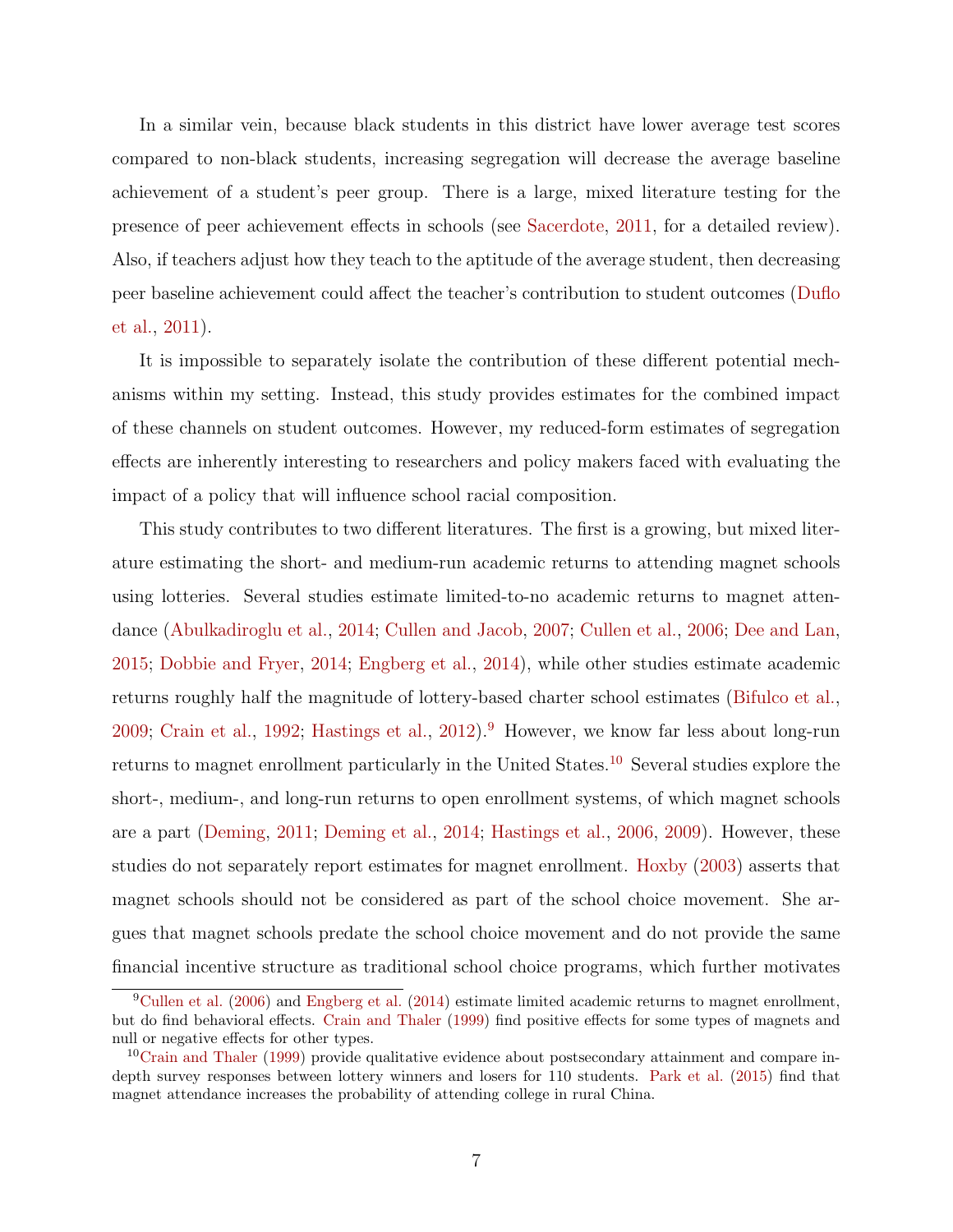separately exploring the contribution of magnets. I contribute to this literature by providing the first estimates of the effect of magnet middle school enrollment on postsecondary attainment using administrative lottery data.

Second, this work contributes the to large literature assessing the impact of segregation and racial peer effects on student outcomes.<sup>[11](#page-7-0)</sup> While there are studies that estimate little-tono effect of student racial composition on achievement [\(Abulkadiroglu et al.,](#page-34-0) [2014;](#page-34-0) [Dobbie](#page-35-6) [and Fryer,](#page-35-6) [2014;](#page-35-6) [Gamoran and An,](#page-35-3) [2016;](#page-35-3) [Hoxby and Weingarth,](#page-36-13) [2006\)](#page-36-13), many others find that increasing the share of minority peers negatively impacts student achievement and behavioral outcomes particularly among minority subgroups and females [\(Angrist and Lang,](#page-35-4) [2004;](#page-35-4) [Billings et al.,](#page-35-2) [2014;](#page-35-2) [Guryan,](#page-36-7) [2004;](#page-36-7) [Hanushek et al.,](#page-36-9) [2009;](#page-36-9) [Hanushek and Rivkin,](#page-36-11) [2009;](#page-36-11) [Hoxby,](#page-36-10) [2000;](#page-36-10) [Lutz,](#page-36-1) [2011;](#page-36-1) [Vigdor and Nechyba,](#page-37-0) [2007\)](#page-37-0).[12](#page-7-1)

To overcome selection biases, several studies rely on quasi-random variation in racial composition generated from naturally occurring cohort- or classroom-specific variation [\(Hanushek](#page-36-9) [et al.,](#page-36-9) [2009;](#page-36-9) [Hanushek and Rivkin,](#page-36-11) [2009;](#page-36-11) [Hoxby,](#page-36-10) [2000;](#page-36-10) [Vigdor and Nechyba,](#page-37-0) [2007\)](#page-37-0). However, the quasi-randomization that allows these studies to address selection concerns also reduces variation in racial composition. Thus, these studies identify effects from small fluctuations in racial composition, which potentially impact student outcomes differently than a large, policy-induced shift in racial composition. Other studies utilize policies that induce large shifts in racial composition such as the introduction of court-ordered desegregation [\(Guryan,](#page-36-7) [2004;](#page-36-7) [Johnson,](#page-36-12) [2015\)](#page-36-12) or its termination [\(Billings et al.,](#page-35-2) [2014;](#page-35-2) [Gamoran and An,](#page-35-3) [2016;](#page-35-3) [Lutz,](#page-36-1) [2011\)](#page-36-1), inner-city busing [\(Angrist and Lang,](#page-35-4) [2004\)](#page-35-4), the change in attendance zone boundaries [\(Billings et al.,](#page-35-2) [2014;](#page-35-2) [Vigdor and Nechyba,](#page-37-0) [2007\)](#page-37-0), or mandated school reassignment [\(Hoxby](#page-36-13) [and Weingarth,](#page-36-13) [2006\)](#page-36-13). These studies lack the benefits that exploiting randomized peer composition provides for identification, though each study goes to great lengths to show that

<span id="page-7-0"></span><sup>11</sup>See [Gamoran and An](#page-35-3) [\(2016\)](#page-35-3) for a full review of the literature estimating the effect of segregation on student achievement and [Vigdor and Ludwig](#page-37-2) [\(2008\)](#page-37-2) for a review on the literature relating neighborhood and school segregation to the black-white test score gap.

<span id="page-7-1"></span> $12$ [Hoxby and Weingarth](#page-36-13) [\(2006\)](#page-36-13) find evidence that peer race and ethnicity have only slight effects once conditioning on peer achievement. [Vigdor and Nechyba](#page-37-0) [\(2007\)](#page-37-0) find that school-wide racial composition does not significantly predict achievement, however, they estimate that non-black students in classrooms with a disproportionately share of black students experience lower math achievement. [Johnson](#page-36-12) [\(2015\)](#page-36-12) finds that school desegregation positively impacts adult outcomes and that school funding is the likely mechanism as opposed to any direct effects of changing the racial composition of a student's peers.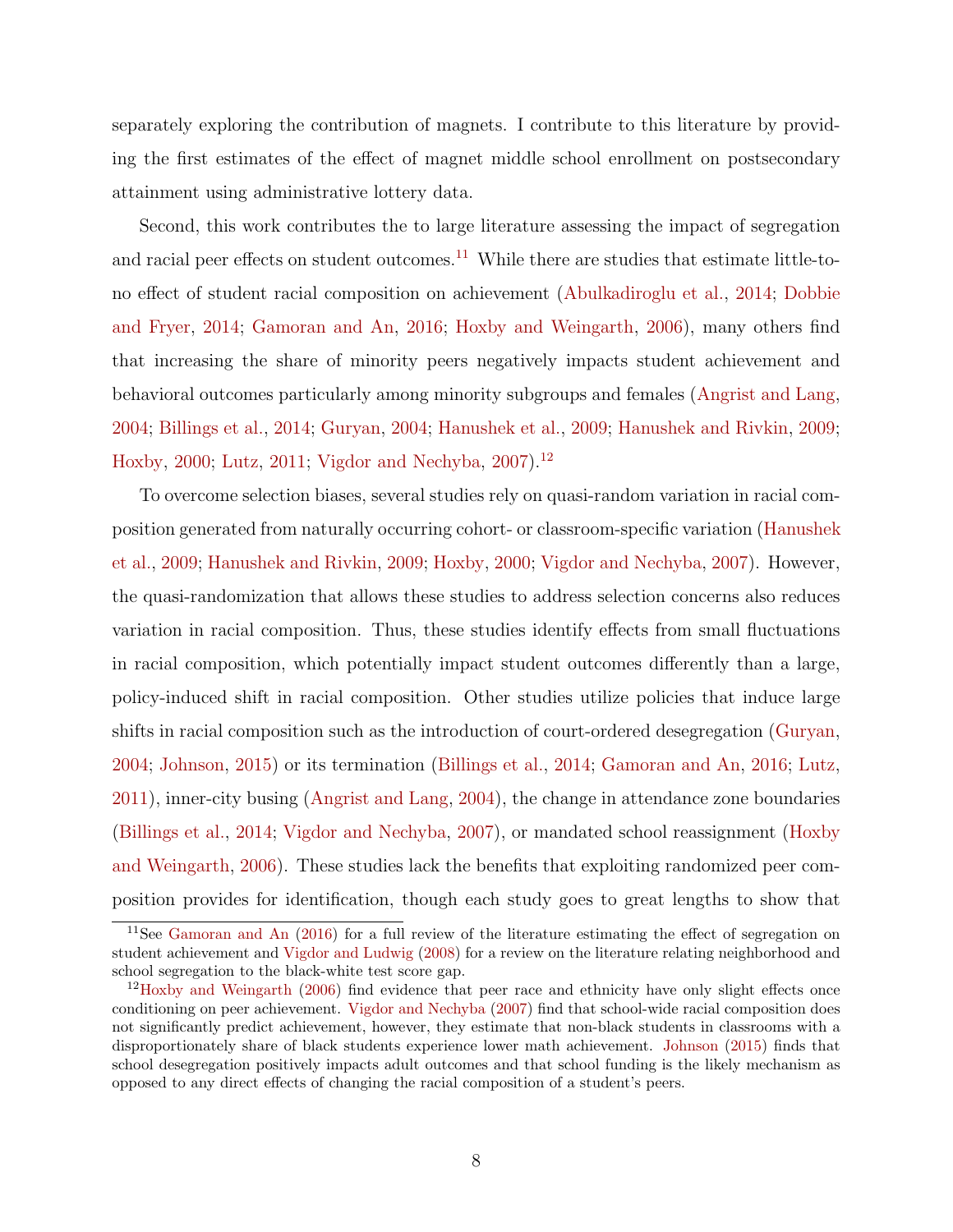identification assumptions are met.

The work of [Billings et al.](#page-35-2) [\(2014\)](#page-35-2) is most closely related to this paper. [Billings et al.](#page-35-2) [\(2014\)](#page-35-2) study the effect of segregation induced by the end of forced busing in Charlotte-Mecklenburg. They compare students who live in the same neighborhood and school zone prior to the end of forced busing, but then live on opposite sides of newly drawn school catchment boundaries, and thus, go on to attend schools with drastically different peer racial compositions. They find that segregation decreases high school achievement for white and minority students as well as lowers graduation rates and college attendance among white students and increases crime among minority males. My study compliments this seminal work in several ways. First, schools in my setting were not allocated compensatory resources due to increased segregation, which [Billings et al.](#page-35-2) [\(2014\)](#page-35-2) show may have mitigated segregation effects for younger cohorts in their study.[13](#page-8-0) Second, because students in my setting are explicitly randomly assigned to schools both before and after the segregation treatment, my natural experiment is better situated to cleanly isolate racial composition effects.<sup>[14](#page-8-1)</sup> Finally, because this article and the work of [Billings et al.](#page-35-2) [\(2014\)](#page-35-2) are studying different policies, both studies generate policy implications better suited to their respective settings. The findings of [Billings et al.](#page-35-2) [\(2014\)](#page-35-2) are more relevant to assessing the effects of a policy that ends forced busing and changes school zone assignment, while the results in my setting are more relevant to understanding the implications of a policy that ends race-conscious lotteries.

Two recent papers have explored the effect of peer composition on student outcomes using regression discontinuity evidence. These studies compare students near the admissions cutoffs to top exam schools in Boston and New York where the composition of peers are drastically different for students who are provided or denied admission [\(Abulkadiroglu et al.,](#page-34-0) [2014;](#page-34-0) [Dobbie and Fryer,](#page-35-6)  $2014$ ).<sup>[15](#page-8-2)</sup> Unlike the previous work in this literature, these studies exploit both random variation in test scores near the admissions threshold as well as markedly different peer compositions experienced by treated and untreated students. However, it is

<span id="page-8-0"></span> $13$ [Reber](#page-36-20) [\(2010\)](#page-36-20) also shows that desegregation effects are attributed to increased resources rather than peer racial composition.

<span id="page-8-1"></span> $14$ For example, [Billings et al.](#page-35-2) [\(2014\)](#page-35-2) find that white students who are assigned to school zones with a higher minority share are more likely to attend a magnet program. They note that if the relative returns to magnet attendance are positive then this would place upward pressure on segregation effects for white students.

<span id="page-8-2"></span><sup>&</sup>lt;sup>15</sup>Exam schools are highly selective magnet schools with strict admissions cutoffs.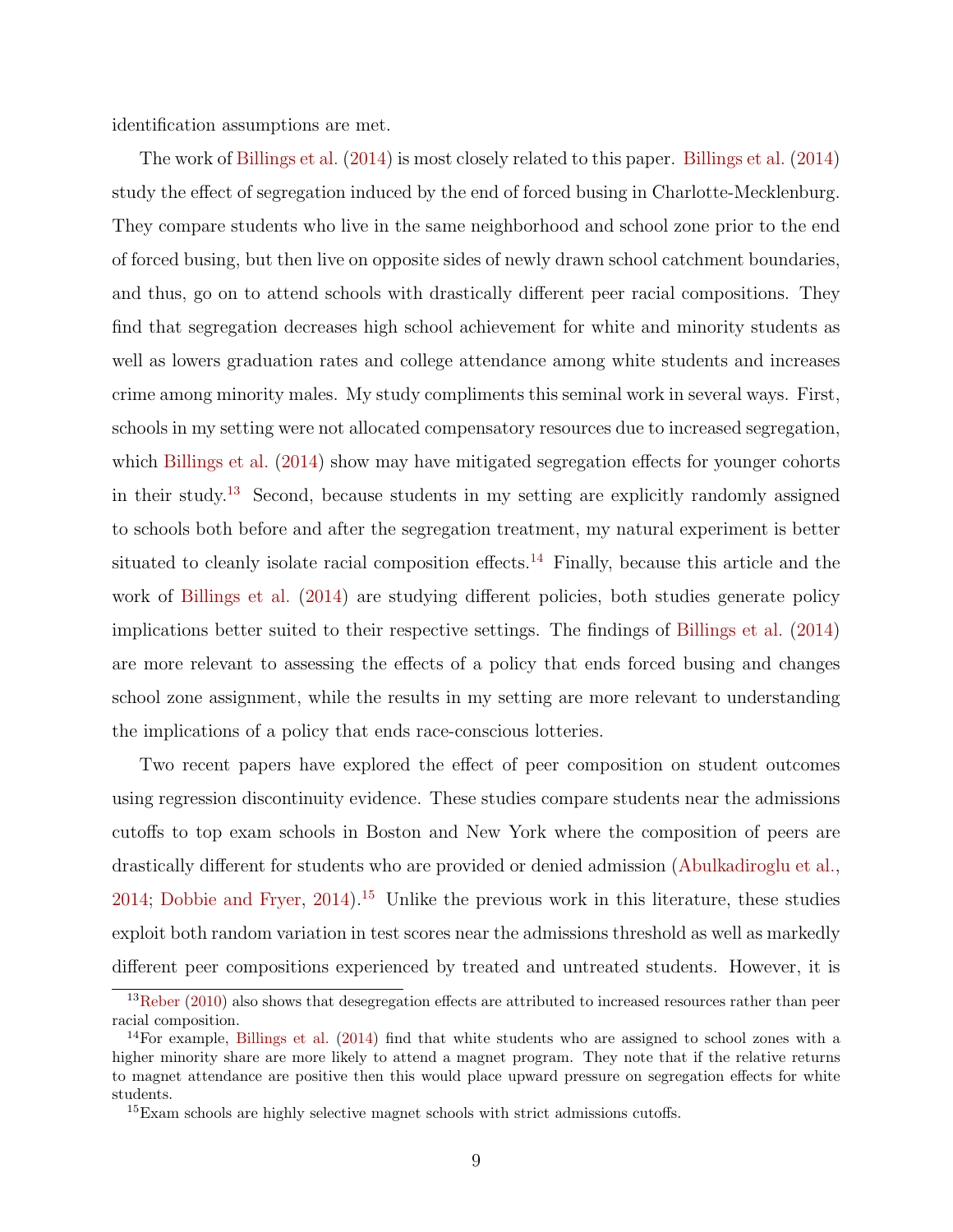difficult to distinguish peer effects from the effect of exposure to the exam school teachers and other exam-school-specific effects. Further, students who narrowly gain and lose admission will be near the bottom and top of the baseline achievement distributions in their respective schools. Thus, these regression discontinuity studies potentially conflate any effect of a student's class ranking with peer effects.

I contribute to the literature studying segregation and racial peer effects by providing a cleaner estimate than previous work of how school racial composition enters into the education production function. My study strikes a balance between the studies exploiting explicit random variation in peer composition and those with large, policy-driven shocks to peer composition. Because students are randomized into magnet schools, my empirical strategy benefits from the virtues of randomization, while simultaneously leveraging a large shift in peer composition due to the end of race-based admissions. Further, relative to the regression discontinuity studies, my work is able to study heterogeneous effects across baseline student aptitude and does not suffer from conflating any class ranking effects.<sup>[16](#page-9-0)</sup> Additionally, I am able to isolate the effect of peer composition from magnet-specific effects because the segregation effects I estimate are identified off of changes in the returns to magnet enrollment across the policy change.

## 3 Institutional Details

#### <span id="page-9-1"></span>3.1 Magnet Schools in this Large Urban School District

Magnet schools are similar to traditional schools in that they are publicly funded and run. All LUSD schools use the same general curriculum, but magnet schools can differ in the instruction methods used. Magnets can also emphasize a particular focus of instruction, e.g., performing arts, bilingual education, STEM, or International Baccalaureate programs. Magnet schools also differ in that they lack specified catchment boundaries allowing them to attract enrollment district-wide, hence the term "magnet." In addition to the district's traditional public schools, the LUSD ran roughly 10 to 15 magnet middle schools throughout

<span id="page-9-0"></span><sup>16</sup>Because the 6 exam school cutoffs hit at different parts of the student baseline achievement distribution, the estimates in [Abulkadiroglu et al.](#page-34-0) [\(2014\)](#page-34-0) reflect both high- and moderate-ability students.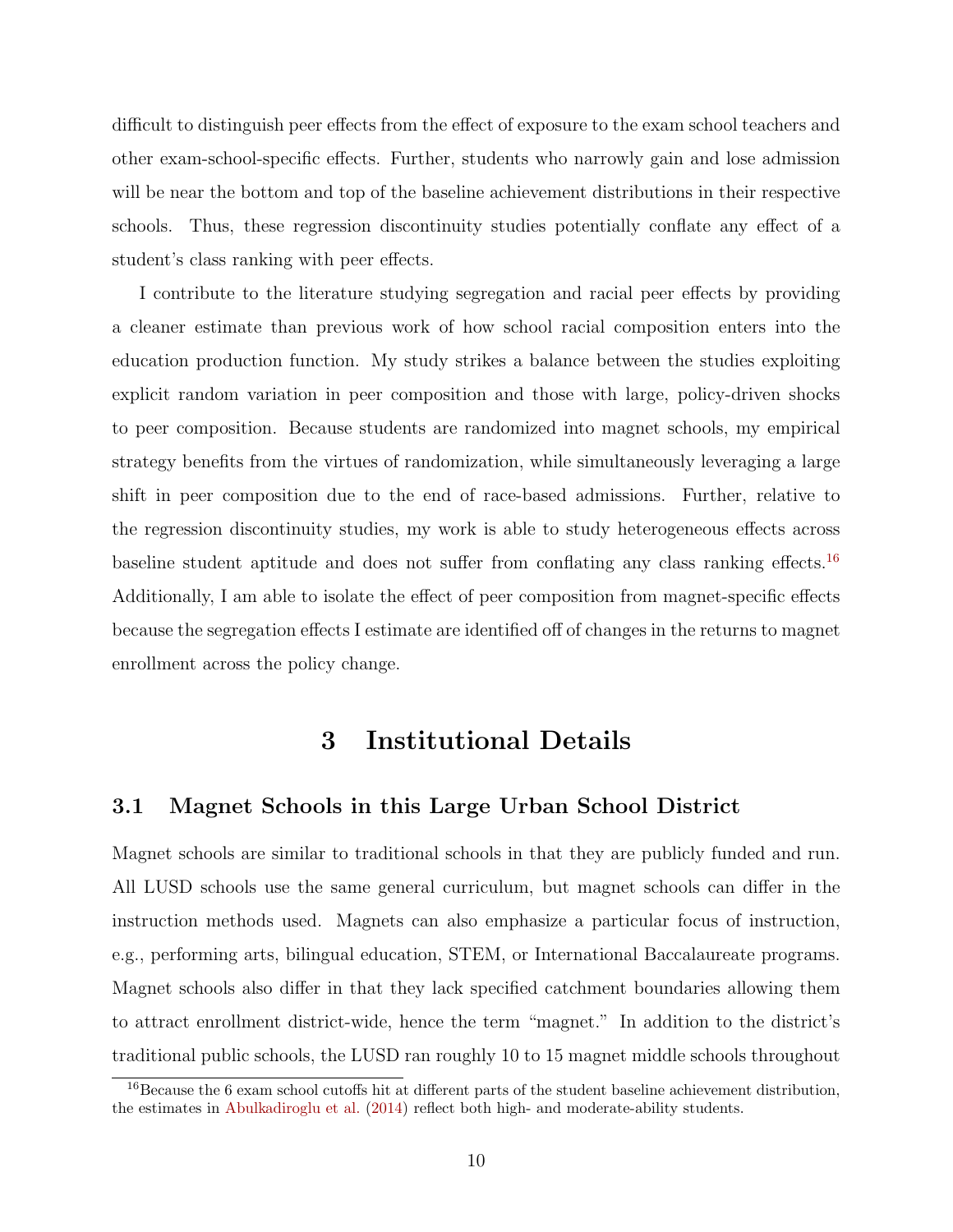the time period of this study.<sup>[17](#page-10-0)</sup>

As was the case with magnet school programs across the United States, a founding principal underlying this LUSD's magnet program was to improve racial balance and prevent "white flight."[18](#page-10-1) Shortly after the first LUSD magnets launched in the 1970s, the district also began the mandatory busing of subsets of students to desegregate schools through the 1990s. During this time, the magnet program coexisted with forced busing as an effort to discourage middle class families from migrating to the suburbs.

Because the demand for these magnet schools far outpaced supply, magnet seats were filled via randomized lotteries. To ensure racial balance, the district held separate school-specific lotteries for black and non-black students.<sup>[19](#page-10-2)</sup> Each year the district set a universal target for the racial composition of new enrollment that reflected the racial make-up of the district as a whole. The district then set admissions quotas for each race-specific lottery to hit the district-wide target. Black students disproportionately applied to magnet schools and so students in the non-black magnet lottery had a better chance at receiving a seat offer than students in the black magnet lottery. In the 2002-03 school year, the federal Office of Civil Rights required the LUSD to instead utilize a combined, race-blind lottery system comparable to the system in Durham County, North Carolina [\(Clotfelter et al.,](#page-35-0) [2008\)](#page-35-0).<sup>[20](#page-10-3)</sup>

In addition to filling magnet school seats with lotteries, the LUSD allowed students to apply to transfer to other oversubscribed traditional schools via the same centralized lottery. Students applied to up to three schools and did not specify a rank ordering. Lotteries would occur at the school-grade level. Once offers were made, students had roughly one week to respond. If parents failed to respond, the seat was forfeited to the next waitlisted student. Conversely, if a student accepted a seat in a school, they were automatically withdrawn from all other waitlists. Once the district was notified that an offered seat had been declined,

<span id="page-10-0"></span><sup>&</sup>lt;sup>17</sup>Exact magnet counts are purposefully withheld to maintain the anonymity of the district.

<span id="page-10-2"></span><span id="page-10-1"></span><sup>&</sup>lt;sup>18</sup>See [Rossell](#page-36-21) [\(2005\)](#page-36-21) for a detailed history of the emergence of magnet schools in the United States.

<sup>&</sup>lt;sup>19</sup>This was a common practice for over-subscribed magnet schools across the nation. Chicago, for example, ran separate lotteries based on both gender and race [\(Cullen et al.,](#page-35-9) [2006\)](#page-35-9).

<span id="page-10-3"></span> $20$ The LUSD moved to a simple race-blind lottery as opposed to a race-neutral, place-based system such as with Chicago Public Schools [\(Ellison and Pathak,](#page-35-17) [2016\)](#page-35-17) where student need is instead determined using aggregated residential neighborhood information. Other districts approached achieving race-blind balance within schools by instead incorporating information about student socioeconomic status and achievement as in Wake County, North Carolina [\(Clotfelter et al.,](#page-35-0) [2008;](#page-35-0) [Hoxby and Weingarth,](#page-36-13) [2006\)](#page-36-13).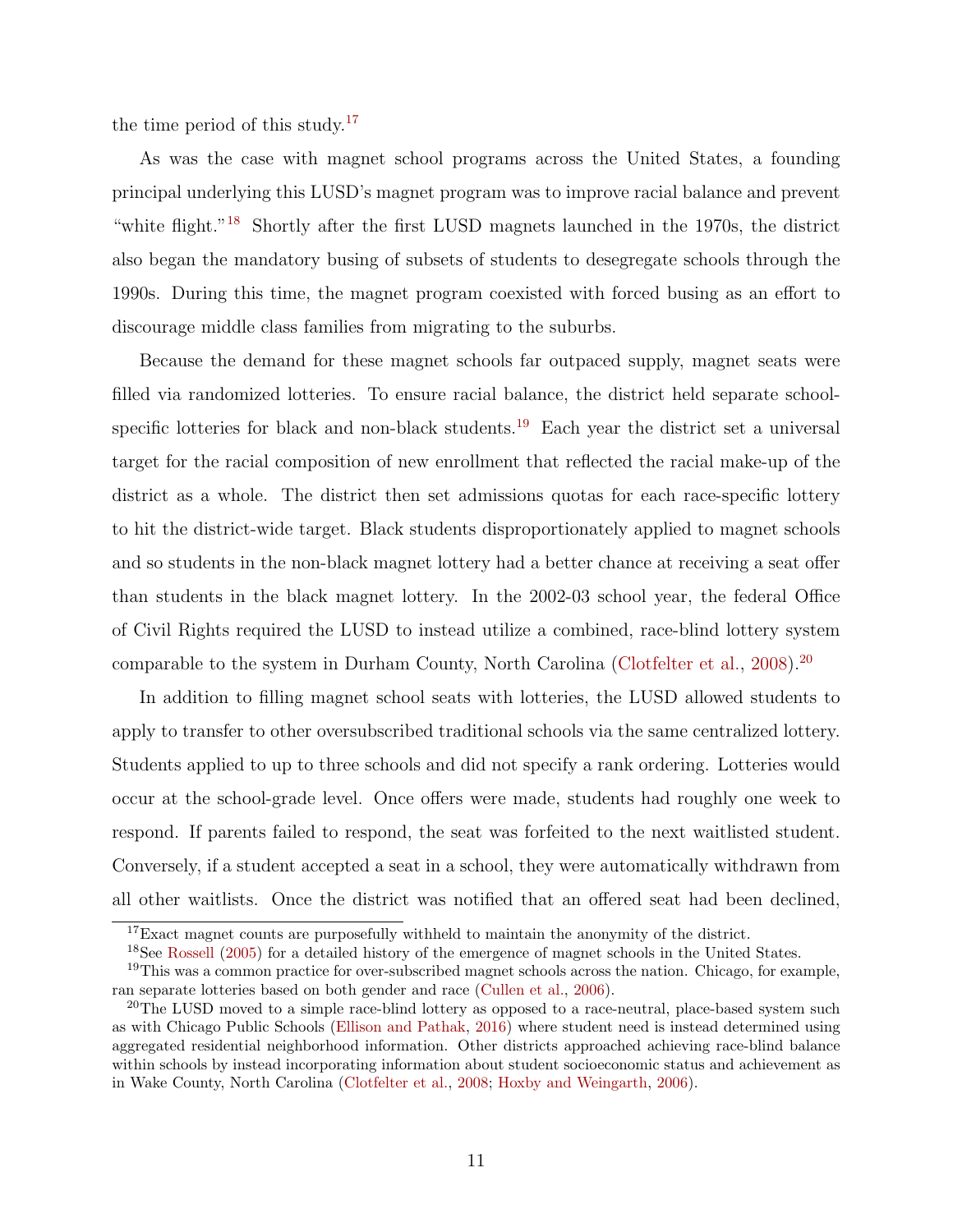subsequent offers were determined by moving down a randomized waitlist.<sup>[21](#page-11-0)</sup>

To explore how race-blind lotteries impact the racial composition within LUSD schools, Figure [1](#page-38-0) presents the percentage of black students enrolled in traditional and magnet schools across the time period of the study, 1998 to 2007. From 1998 to 2002, even despite utilizing race-specific lotteries, magnet schools enrolled a higher proportion of black students than traditional schools.[22](#page-11-1) Upon the introduction of race-blind lotteries in 2003-04, district administrators lost their control over the racial balance of admissions resulting in roughly a 7 percentage point increase in the black-share within magnet schools over the next few years. This also equates to roughly a 7 percentage point increase in the exposure index [\(Massey and](#page-36-6) [Denton,](#page-36-6) [1988\)](#page-36-6), which is slightly larger than the immediate increase in the exposure index due to the end of forced busing in Charlotte-Mecklenburg [\(Billings et al.,](#page-35-2) [2014\)](#page-35-2) or half the size of court-ordered desegregation in the '60s and '70s [\(Guryan,](#page-36-7) [2004;](#page-36-7) [Rossell and Armor,](#page-36-8) [1996\)](#page-36-8).

#### <span id="page-11-2"></span>3.2 No Child Left Behind

In 2002, the No Child Left Behind (NCLB) Act was signed into law as an update to the Elementary and Secondary Education Act of 1965. Because NCLB and race-blind lotteries were contemporaneously implemented, NCLB accountability measures present potential concerns for the validity of my identification strategy. In this section, I provide details about how this district implemented NCLB. I reserve discussing how NCLB may threaten the validity of my estimation strategy for section [6.3](#page-23-0) to allow the discussion to occur in the context of my empirical method.

One of the earliest consequences for a school that fails to meet NCLB-determined academic requirements is to be subjected to increased competitive pressures through school choice. Starting in the 2003-04 school year, the LUSD required every school in the district (including magnet schools) to set aside a portion of their seats for the NCLB placement

<span id="page-11-0"></span><sup>&</sup>lt;sup>21</sup>The LUSD generated separate waitlists for students with and without siblings at the school. After the initial lottery offers and responses were processed, any seats not accepted were offered to students on these waitlists in an alternating fashion. Specifically, the first seat was offered to a student on the sibling waitlist, then the next was offered from the non-sibling waitlist, the third was from the sibling waitlist, etc.

<span id="page-11-1"></span><sup>22</sup>Recall that magnet schools are purposefully built in particularly high-minority-share neighborhoods.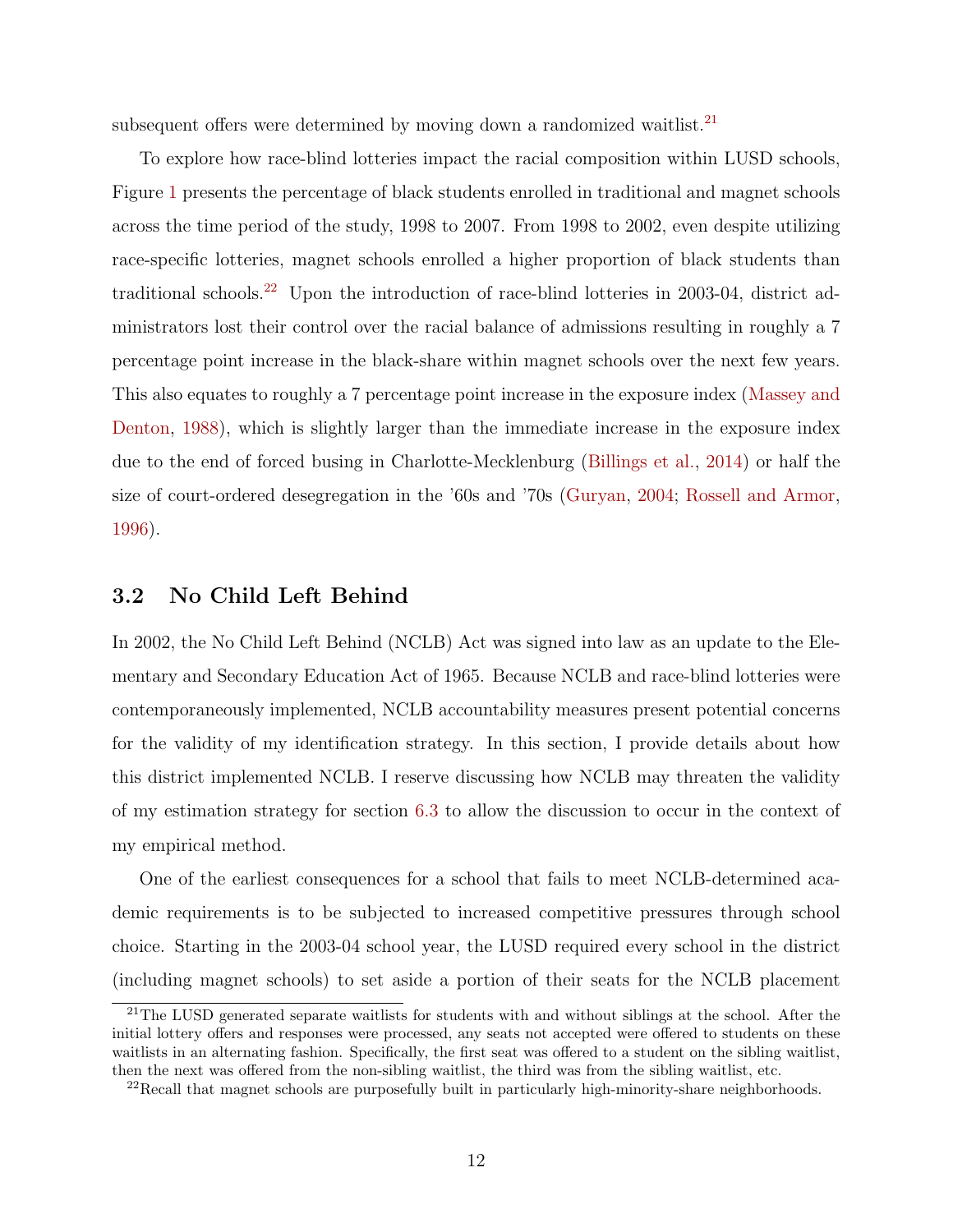mechanism.[23](#page-12-0)

Students across the district were ranked using two inputs: the student's baseline testing and family income, where a low ordinal ranking signified the lowest achieving, poorest students in the district. Students currently assigned to a traditional school in the district that failed to meet NCLB-determined academic measures were eligible to participate in NCLB school placement. Prior to the magnet school admissions lotteries, students from these failing schools would rank order up to three schools in the district into which they wanted to transfer. The student with the lowest rank (most disadvantaged) was placed first, followed by the next lowest ranked student, and so on. If the student's first-choice school had no more NCLB seats, then the student would be placed in their second-, or third-choice school. If all three choices were full, the student would not receive a NCLB-seat and would have to apply to the magnet school lotteries as before. After NCLB seats were determined, the (now race-blind) magnet school lotteries were carried out normally as explained in Section [3.1.](#page-9-1)

### 4 Data

<span id="page-12-3"></span>I use student-level administrative data from a large urban school district (LUSD) from 1998 through 2007. As a condition to access their data the district requested complete anonymity. This district enrolls roughly 40 to 60 thousand students in traditional schools and 10 to 15 thousand students in magnet schools in any given school year.

In addition to statewide standardized achievement measures and student demographic information, the district also merged student information to several medium- to long-run student outcomes.<sup>[24](#page-12-1)</sup> The district matched student records with  $ACT/SAT$  achievement from 2004 through 2011 and also merged student records for each graduating class with college information collected by the National Student Clearinghouse (NSC).[25](#page-12-2) NSC data include the name of each college attended and the student's major as well as whether and when they graduated from college. The NSC covers all public and private, two- and four-year

<span id="page-12-1"></span><span id="page-12-0"></span><sup>&</sup>lt;sup>23</sup>LUSD magnet middle schools set aside roughly 20% of their 6th grade seats for NCLB placements.

<sup>&</sup>lt;sup>24</sup>Student demographic information is only available from 2000 onward, but I infer student race for earlier years based on which race-specific lottery they utilize.

<span id="page-12-2"></span><sup>&</sup>lt;sup>25</sup>I am in the process of matching NSC records to all lottery applicants to avoid any differential attrition concerns.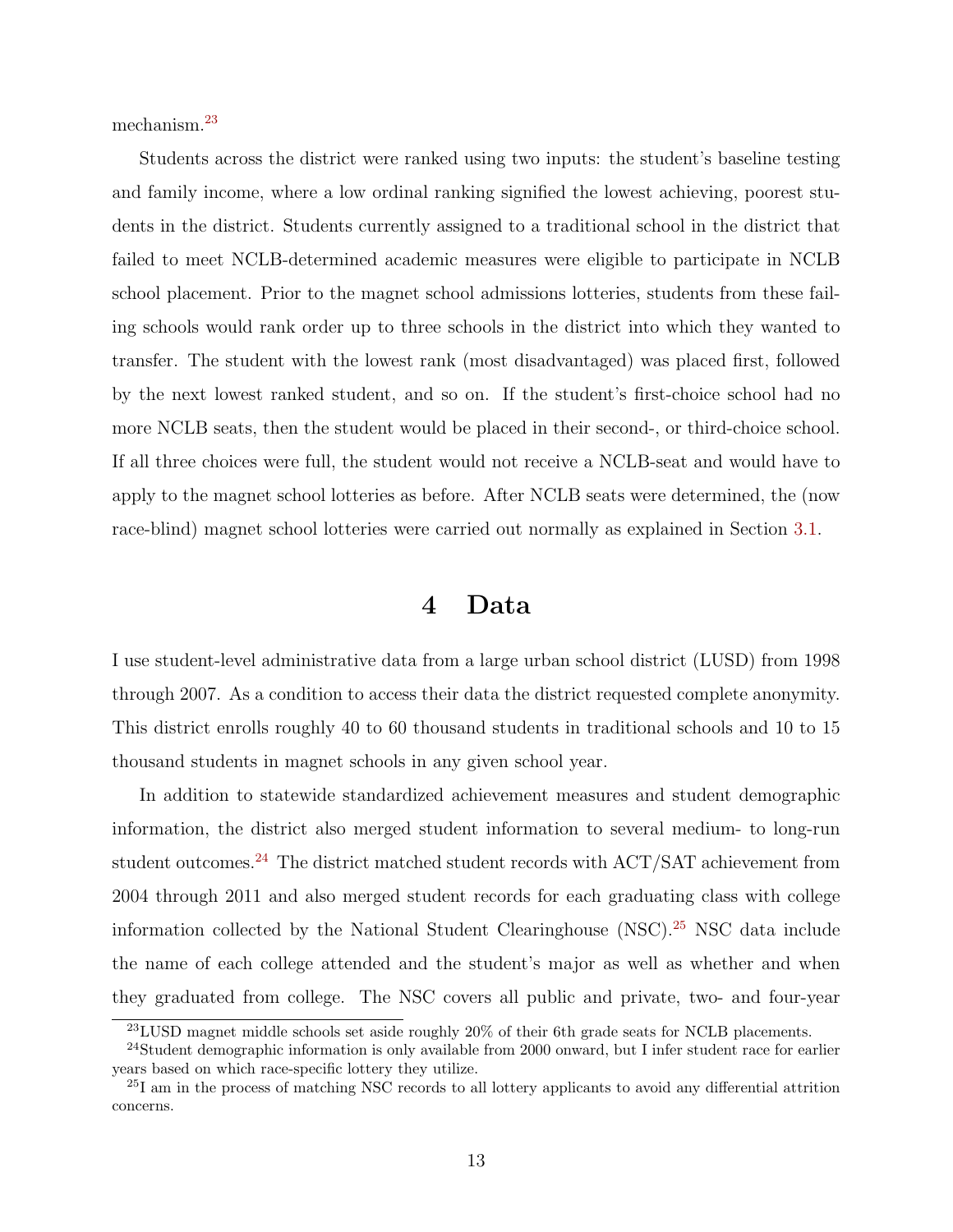postsecondary institutions in the United States allowing me to observe students attending out-of-state schools.[26](#page-13-0) The LUSD combined these student-level data with admissions lottery records over the same time horizon which includes information on which schools each student applied in a given year and any seat offers. From waitlist information, I can deduce which students were offered seats during the initial wave, hereafter denoted "initial offers." I am also able to observe basic demographic information for all teachers in the district and, for 2000 and later, I can link students to their teachers and classmates.

Prior to any sample restrictions, I observe roughly 50,000 6th grade students from 1998 to 2007.<sup>[27](#page-13-1)</sup> Data contain students attending any of the traditional or magnet public schools within the LUSD, thus I cannot observe any students who transfer to a charter or private school or who move out of the area entirely. Table [1](#page-43-0) presents descriptive information about the student composition of this LUSD. Column 1 shows that for the full sample, the district is composed almost entirely of black and white students (cumulatively 92%) with a majority of the district being comprised of black students. Because race-specific admissions lotteries were conducted separately for black and non-black students, I similarly consider students of other races and ethnicities as non-black throughout the paper.

On average, black students in this district test below non-black students. Figure [2](#page-39-0) displays the distribution of scores among black and non-black students in the district broken out by subject. The distribution of black test scores lies to the left of the non-black distribution for all subjects.

I restrict the sample to students who have applied to at least one magnet school in 6th grade and do not come from a sending school with automatic placement in a magnet middle school. The sample is further restricted to students without sibling priority in any magnet lottery. I also exclude lotteries from the 2001-02 school year because observable student characteristics fail to balance across lottery winners and losers for this year. Finally, given these restrictions, I drop any students who are the only ones in the district applying to the

<span id="page-13-1"></span><span id="page-13-0"></span><sup>26</sup>See [Dynarski et al.](#page-35-18) [\(2013\)](#page-35-18) for further details on NSC coverage rates across institution types.

<sup>&</sup>lt;sup>27</sup>Starting in 2008-09, the LUSD set aside a third of the seats within several of the most popular magnet schools for a separate selective-admissions lottery. Students who were categorized as "Gifted" or who tested in the top 5 percent of the district on a standardized test in 6th grade were eligible to apply using this smaller lottery. Because eligible students were disproportionately white, the share of white students in magnet schools rapidly increased starting in the 2008-09 school year. As a result, for this paper, I restrict attention to lotteries occurring prior to 2008-09.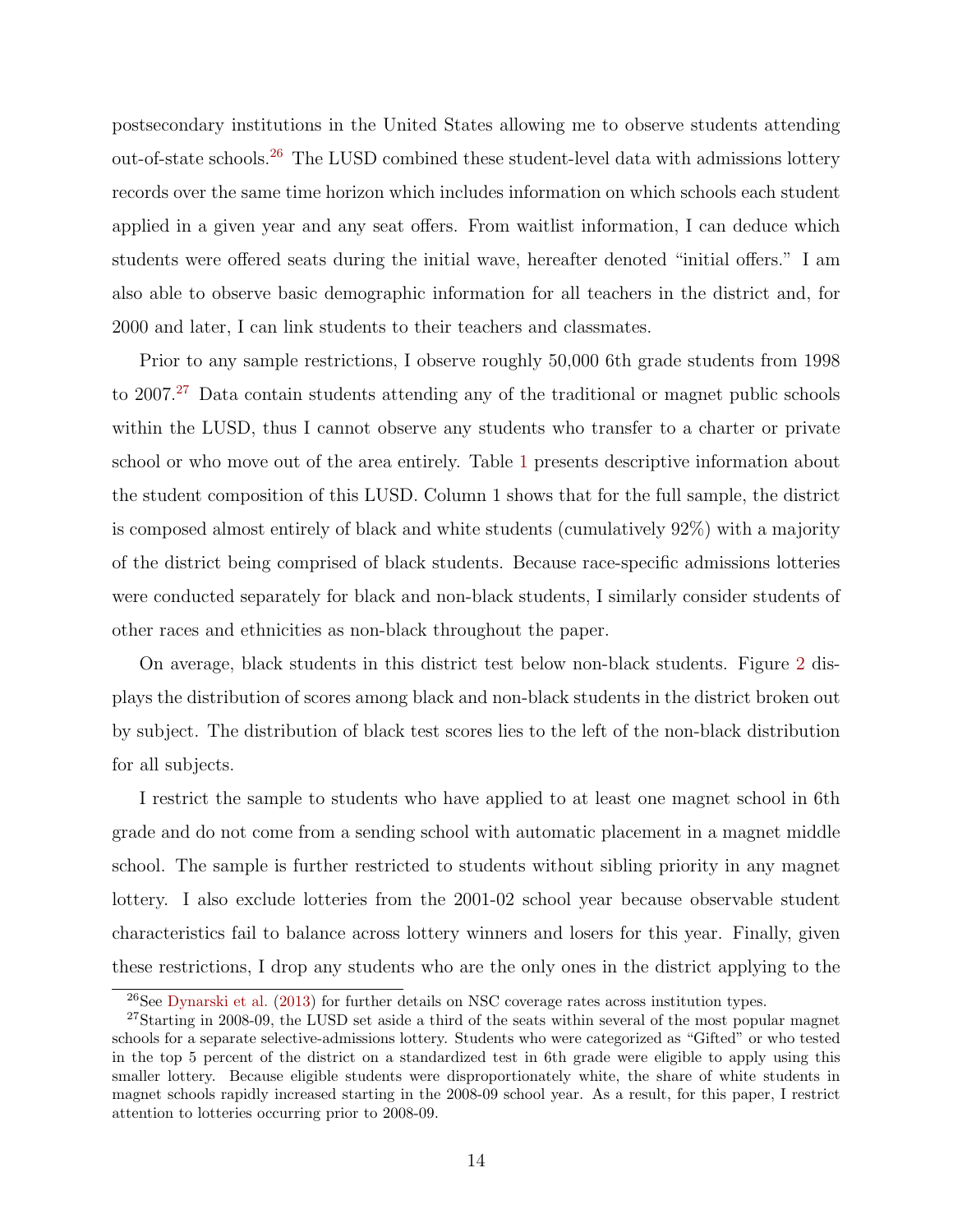given magnet lottery after other sample restrictions are applied.

Column 3 of Table [1,](#page-43-0) shows descriptive information for all students in this baseline estimation sample. The sample for this table further requires that students have valid reading achievement outcome information. These conditions limit the sample to roughly 6,000 student-year observations for 6th grade applicants. Students in this lottery sample are more likely to be female and black. Additionally, students in the magnet school regression sample have higher baseline achievement performance across all four subjects.

# 5 Estimating the Baseline Returns to Magnet School Attendance

#### 5.1 Magnet School Lottery

As a baseline, I establish how magnet schools compare to traditional schools by estimating differences in school inputs, peer composition, student achievement, and long-run outcomes for students who win a magnet school lottery seat relative to those who do not. Specifically, I estimate

<span id="page-14-3"></span>
$$
(1) \t\t y_{il} = \rho M_{il} + \Gamma_{2l} + \gamma' X_i + \epsilon_{il}
$$

where  $y_{il}$  is an outcome for a student i who applies to the 6th grade magnet school lottery  $l^{28}$  $l^{28}$  $l^{28}$   $X_i$  is a vector of pre-lottery demographics that includes indicator variables for student race (black or non-black) and gender. Similar to [Billings et al.](#page-35-2)  $(2014)$ ,  $X_i$  also includes quadratics in pre-lottery baseline reading, math, science, and writing achievement as well as missing achievement indicators for each subject.  $M_{il}$  is an indicator equal to one if the student enrolled in a magnet school during the year following the lottery.<sup>[29](#page-14-1)</sup>  $\Gamma_{2l}$  are lottery indicators, i.e., a unique application-school-by-lottery-type-by-year combination.[30](#page-14-2) Because the unit of observation is a student-application, standard errors are two-way clustered by

<span id="page-14-0"></span><sup>28</sup>Note that if a student applies to multiple 6th grade lotteries the outcome is common across all lotteries.

<span id="page-14-1"></span><sup>&</sup>lt;sup>29</sup>Students are counted as being enrolled in a magnet school if they are enrolled for one or more days.

<span id="page-14-2"></span><sup>30</sup>Lottery type refers to black, non-black, or race-blind lotteries.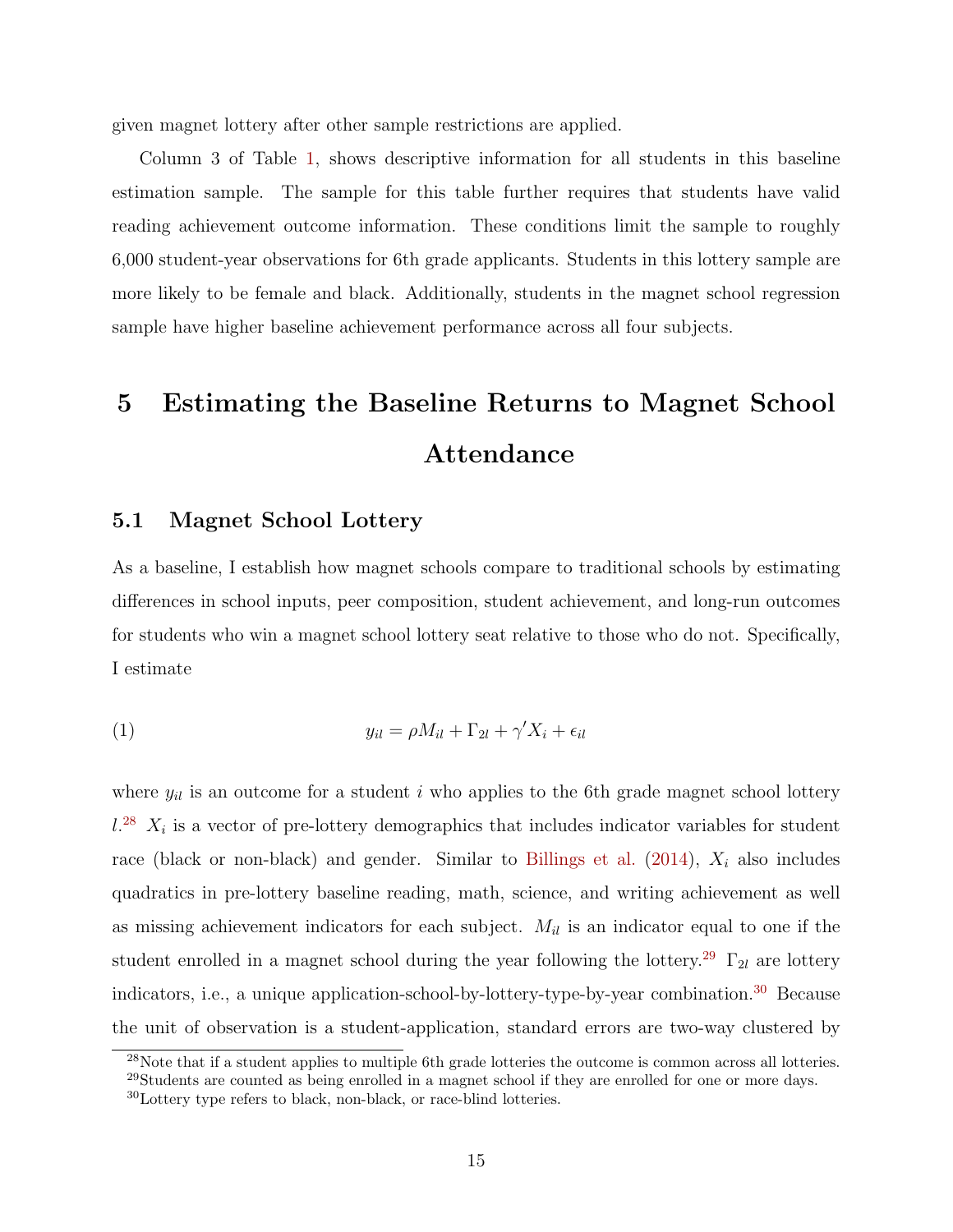student and the enrolled school after the lottery in 6th grade. Further, regressions are weighted by the inverse of the number of applications submitted by the given student so that each student contributes equally to the regression.

If magnet enrollment were randomly assigned, then  $\rho$  would give the causal effect of attending a magnet school in sixth grade on the given outcome. However, any unobserved determinants of student outcomes that also correlate with the decision to enroll in a magnet school would bias my estimate of  $\rho$ . The existence of such unobservable correlates seems likely given that magnet school applicants have higher baseline standardized test scores and are more likely to be black than other traditional public school students as shown in Table [1.](#page-43-0) As a result, I instrument for magnet enrollment using exogenous lottery offers through the following first-stage:

(2) 
$$
M_{il} = \Gamma_{1l} + \beta' X_i + \pi Z_{il} + \eta_{il} ,
$$

where  $Z_{il}$  is an indicator variable equal to one if student i receives an initial magnet offer in lottery l. In a comparable estimation framework, [Angrist et al.](#page-34-1) [\(2016\)](#page-34-1) use both initial lottery offers as well as whether the student ever receives an offer as instruments to assess the returns to charter school enrollment. However, in my setting, because students do not rank their school preferences and once a student accepts a lottery offer they are automatically removed from all other waitlists, subsequent lottery offers from randomized waitlists are endogenous. To see this, suppose that wealthier families are more willing to wait for a magnet seat in their preferred school and that low-income families are more likely to accept the first school offer they receive. If this is the case, then while the set of initial offers should have an equal share of high- and low-income students offered a seat, there would be a disproportionately larger share of lottery offers that are ever extended to high-income families from the waitlist because they are more likely to have waited.

To ensure that lotteries only compare students with the same probability of receiving a magnet offer, all regressions condition on a full set of lottery effects  $\Gamma_l$ . Students share a lottery if during the same year they apply to enter the same magnet school in 6th grade through the same type of lottery (i.e., black, non-black, or consolidated race-blind lottery).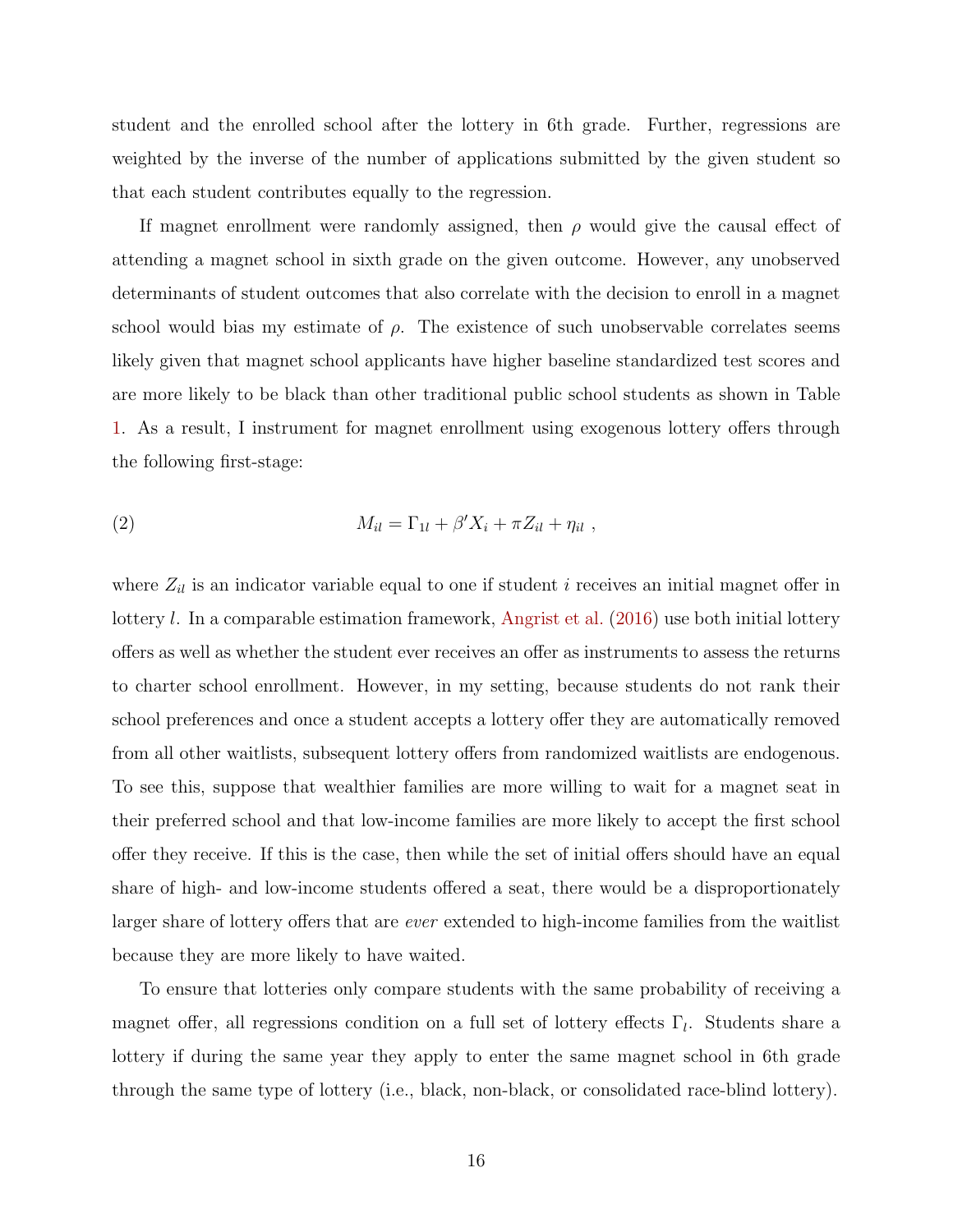If offers are truly random, then predetermined student characteristics should be equally represented or "balanced" across winners and losers within lotteries. I test for lottery balance by regressing student observables on an indicator for whether the student receives a magnet offer to the given lottery's reference school and a full set of lottery fixed effects. Column 5 of Table [1](#page-43-0) presents these tests. Overall, lottery winners are comparable, on average, to losers across these observable dimensions. While not statistically different than zero, students with higher baseline reading test scores appear marginally less likely to win a seat. The combined p-value in the table is for a test of joint significance of the difference between lottery winners and losers across all outcomes. While this difference is statistically different at the 10 percent level, these individual offer differentials are comparable to other lottery studies in the literature (e.g., [Abdulkadiroglu et al.,](#page-34-2) [2011;](#page-34-2) [Angrist et al.,](#page-34-1) [2016\)](#page-34-1). As a precaution, I include race and gender as well as baseline subject-specific achievement as controls throughout the paper. Overall, these regressions provide evidence that initial lottery offers are indeed random.

My empirical strategy is similar to [Cullen et al.](#page-35-9) [\(2006\)](#page-35-9), who estimate the reduced-form effect of receiving a school lottery offer on achievement using application-level data. [Cullen](#page-35-9) [et al.](#page-35-9) [\(2006\)](#page-35-9) are inherently interested in the effect of additional schooling options and so they focus on the direct effect of receiving a lottery offer on student outcomes. Because I am specifically interested in estimating how magnet enrollment impacts student outcomes, I instead pursue a two-stage least squares approach (2SLS) that provides the causal effect of enrolling in a magnet school among the set of students that are induced to enroll by the randomized lottery offers [\(Imbens and Angrist,](#page-36-22) [1994\)](#page-36-22).

Further, it is important to emphasize that just as in [Cullen et al.](#page-35-9) [\(2006\)](#page-35-9) and [Cullen and](#page-35-8) [Jacob](#page-35-8) [\(2007\)](#page-35-8) the unit of observation in my setting is a student-application. Thus, students who apply to multiple magnet schools will appear in the data multiple times.<sup>[31](#page-16-0)</sup> As a result, a student who wins one lottery and loses another will contribute to the treatment and control groups of the respective lotteries. [Cullen and Jacob](#page-35-8) [\(2007\)](#page-35-8) explain that this setup still produces consistent parameter estimates because randomization ensures that while some proportion of lottery winners also won seats in other lotteries, this is also the case among

<span id="page-16-0"></span><sup>&</sup>lt;sup>31</sup>Students can apply to up to 3 magnet schools and, on average, students end up applying to 2 schools.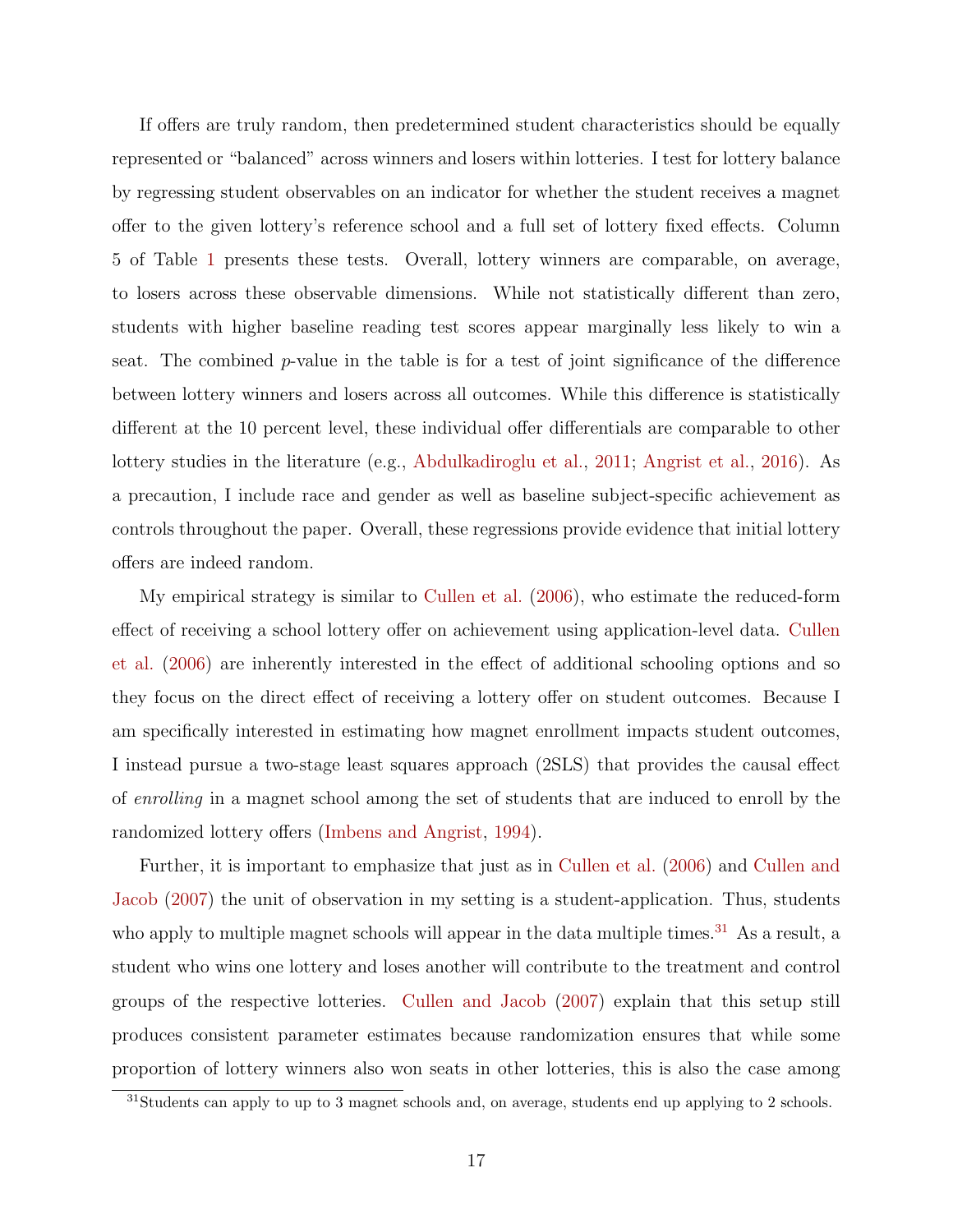lottery losers. However, [Cullen and Jacob](#page-35-8) [\(2007\)](#page-35-8) go on to highlight that multiple applications do influence the magnitude of the treatment effect, because differences in outcomes between average lottery winners and losers will be more similar. An alternate strategy would be to employ a nested model that incorporates multiple magnet choices and student-year-level data similar to [Angrist et al.](#page-34-1) [\(2016\)](#page-34-1). However, subsequent segregation estimates (see Section [6\)](#page-17-0) require the use of application-level data. Thus, to make baseline estimates more comparable with subsequent segregation estimates, I utilize the same application-level data in both settings.<sup>[32](#page-17-1)</sup>

## <span id="page-17-0"></span>6 Estimating Peer Racial Composition Effects

To ensure a pre-determined level of racial diversity in its magnet schools, this LUSD held separate lotteries for black and non-black students to fill seats in oversubscribed schools through the 2002-2003 school year. In subsequent years, this district instead used raceblind lotteries where the probability of winning the lottery was the same regardless of race or ethnicity. Figure [3](#page-40-0) depicts how the introduction of race-blind lotteries impacted the probability of winning a magnet lottery each year by student race. Prior to 2003, because black families disproportionately applied to magnet schools, non-black students were 15 to 20 percentage points more likely to win an initial lottery seat than black students. The introduction of race-blind lotteries, denoted by the reference line in 2003, caused both black and non-black students to have nearly identical, albeit much lower probabilities of winning.

The large drop in win probability is due to the introduction of NCLB. In addition to consolidating the lotteries, in 2003-04, the LUSD implemented NCLB school choice requirements by setting aside seats in schools across the district for the least-proficient, lowest-income students from failing schools (see Section [3.2\)](#page-11-2). Because these students are disproportionately black, the NCLB placement mechanism potentially further exacerbated racial imbalance within magnets. The drop in the probability of acceptance reflects the decrease in the number of seats available to be filled via lottery.

<span id="page-17-1"></span><sup>32</sup>I also estimate baseline regressions using a framework comparable to [Angrist et al.](#page-34-1) [\(2016\)](#page-34-1) and find qualitatively similar results. These estimates are available upon request.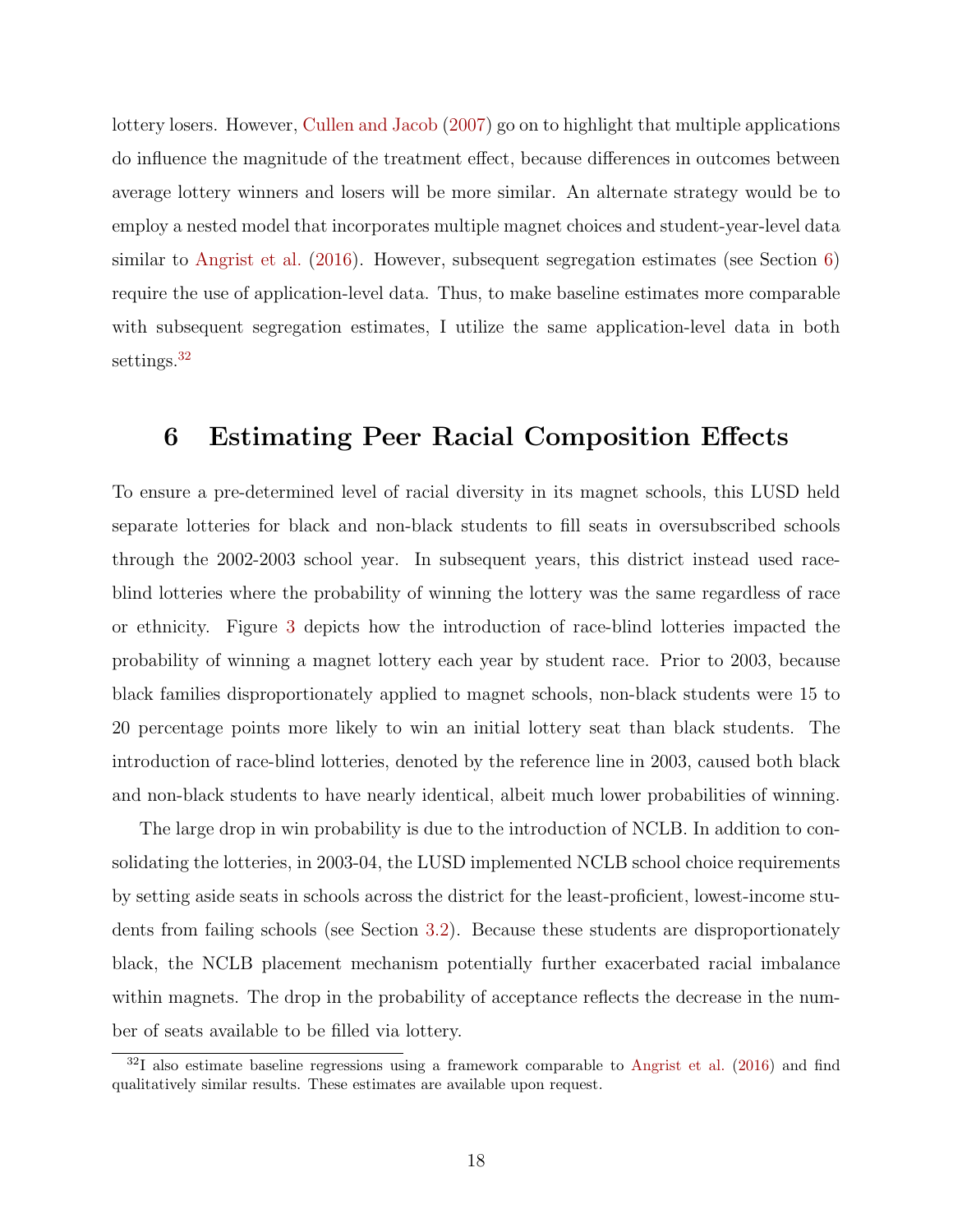While the lottery regime change impacted the composition of the 2003-04 entering class, the adjustment did not directly affect magnet school curricula or teaching staff.<sup>[33](#page-18-0)</sup> However, the concurrent passage of NCLB presents a possible confounder. Thus, simply comparing estimates of the effect of attending a magnet school before and after the lottery consolidation in 2003 would conflate any NCLB-driven impacts.

Prior to 2003-04, the racial composition of students receiving initial seat offers did not necessarily reflect the composition of the full applicant pool, but did so thereafter. To account for potential structural changes outside of the termination of race-based lotteries, I leverage the fact that the size of the shift in racial composition due to the lottery change varied by how "disproportionately non-black" that lottery offers were for each school. I measure how "disproportionately non-black" that offers were for a given school by calculating the difference between the percentage of black students in the lottery pool for the school to the percentage of black students receiving an initial magnet school offer during the 2002-03 school year (denoted  $DPB^{'02}$ ).

This  $DPB<sup>02</sup>$  measure is useful because the larger the difference the larger the potential shift in school racial composition upon the lottery consolidation. To see this, consider a school (call it school A) where 80% of all 2002 lottery applicants were black, but due to the dual lottery system, the school offered only 50% of the seats to black students. Conversely, consider school B, where 50% of the students in the applicant pool were black and also that 50% of the students who received an initial offer were black. Supposing that the composition of the student applicant pool remains roughly the same from 2002 to 2003, after consolidation, the composition of black students offered a seat to school A would rise to 80% to mirror the applicant pool, while the racial composition of lottery offers to school B would remain unchanged.

<span id="page-18-0"></span>I isolate the exogenous shift in school segregation due to the establishment of race-blind

<sup>&</sup>lt;sup>33</sup>Staff reshuffling could result from changes in student demographics [\(Jackson,](#page-36-5) [2009\)](#page-36-5), however, none of these changes were structurally a part of the lottery consolidation and can be considered as part of the re-segregation treatment.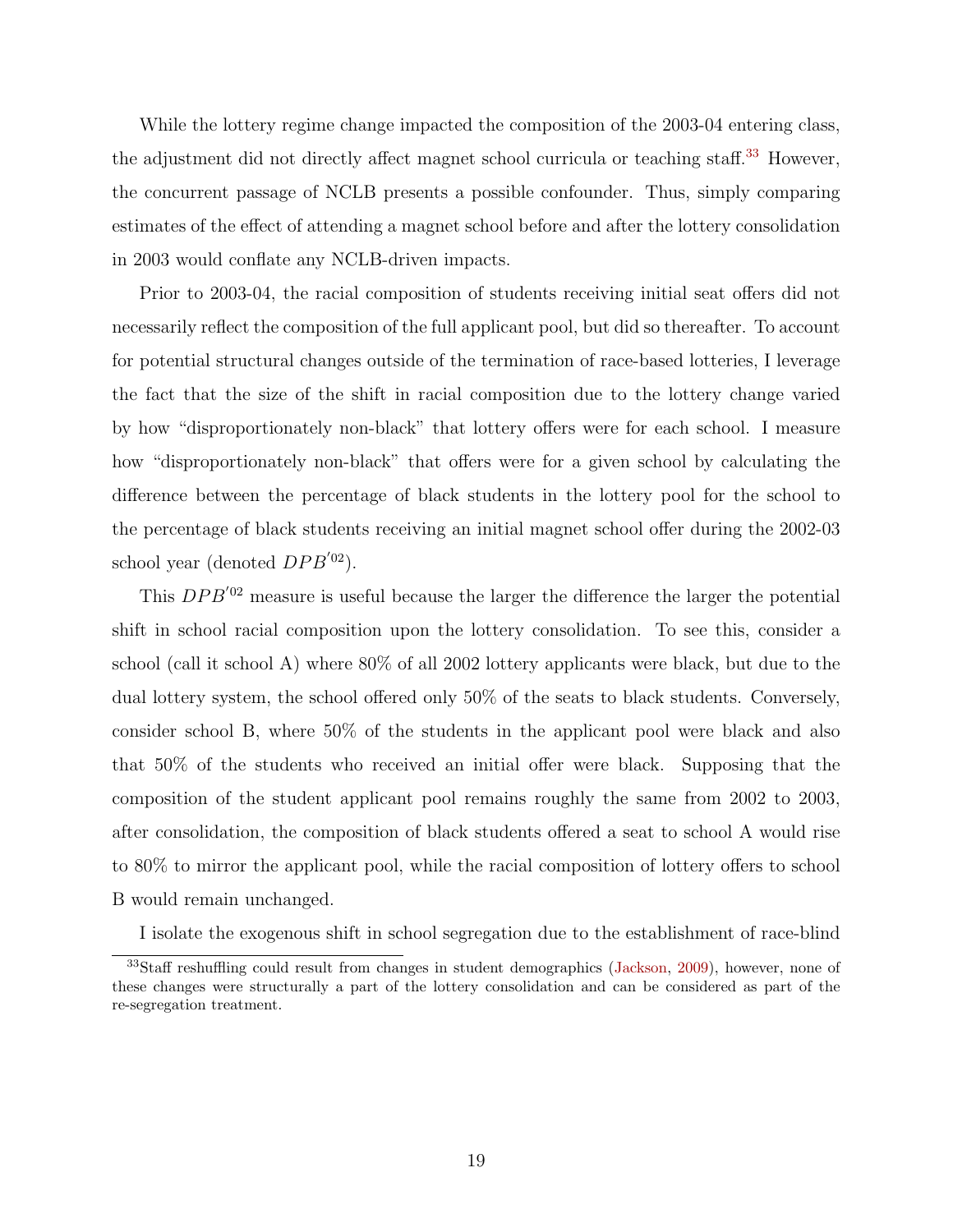lotteries in an instrumental variables framework by estimating the following first-stage:

<span id="page-19-3"></span>(3) 
$$
\% \text{Black}_{il} = \rho D P B_{l}^{'02} * \mathbb{1} (\text{Post '02})_{t} * \mathbb{1} (\text{Offer})_{il}
$$

$$
+ \kappa_{1} \mathbb{1} (\text{Post '02})_{t} * \mathbb{1} (\text{Offer})_{il} + \delta_{1} D P B_{l}^{'02} * \mathbb{1} (\text{Offer})_{il}
$$

$$
+ \theta_{1} \mathbb{1} (\text{Offer})_{il} + \gamma_{1}^{\prime} X_{i} + \Gamma_{1l} + \nu_{il}
$$

with the accompanying second-stage

<span id="page-19-4"></span>(4)  
\n
$$
y_{il} = \beta \widehat{\% \text{Black}_{il}}
$$
\n
$$
+ \kappa_2 \mathbb{1} (\text{Post '02})_t * \mathbb{1} (\text{Offer})_{il} + \delta_2 D P B_l^{'02} * \mathbb{1} (\text{Offer})_{il}
$$
\n
$$
+ \theta_2 \mathbb{1} (\text{Offer})_{il} + \gamma_2' X_i + \Gamma_{2l} + \epsilon_{il} ,
$$

where  $\% Black_{il}$  is the leave-one-out percentage of black students enrolled in the school that student *i* attends during the year following the given lottery  $l^{34}$  $l^{34}$  $l^{34}$  DPB<sup>'02</sup> is the 2002-03 application-school-specific difference in the percentage of black students in the lottery applicant pool relative to the percentage receiving an initial offer for the application school in lottery *l*. Specifically,  $DPB'^{02} = 100 * \left(\frac{\sum_{i \in j} 1(\text{Black})_i}{N}\right)$  $\frac{\mathbb{1}(\text{Black})_i}{N_j} - \frac{\sum_{i\in j}\mathbb{1}}{\sum_{i\in j} \mathbb{1}}$  $1(\text{Black})_i \cdot 1(\text{Offer})_i$  $\frac{i\in j}{i}$  1(Offer)<sub>i</sub> ), where  $N_j$  is the total number of applicants to school  $j$ .<sup>[35](#page-19-1)</sup>  $\mathbb{1}(\text{Post } '02)$  and  $\mathbb{1}(\text{Offer})$  are indicator variables respectively equal to one if the current lottery occurs strictly after the 2002-03 school year or if the student receives an initial seat offer in lottery  $l^{36}$  $l^{36}$  $l^{36}$   $X_i$  and  $\Gamma_l$  are respectively the same set of pre-lottery characteristics and lottery-specific fixed effects from equation [\(1\)](#page-14-3). Similarly, standard errors are again two-way clustered by student and school-after-lottery and regressions are weighted by one over the number of applications submitted by the given student in the given year so that each student equally contributes to the estimation.

I instrument for the percentage of black students using the triple interaction between my measure of lottery racial imbalance  $(DPB'^{02})$ , an indicator for whether the lottery occurred

<span id="page-19-0"></span><sup>&</sup>lt;sup>34</sup>The leave-one-out percentage is calculated by ignoring the reference student and calculating the given statistic for the remaining 6th grade students in the school.

<span id="page-19-1"></span><sup>&</sup>lt;sup>35</sup>Several magnet schools have  $DPB'$ <sup>02</sup> values near 0, while others have values ranging up to a 10 percentage point difference.

<span id="page-19-2"></span> $^{36}$  1(Post '02) and  $DPB'$ <sup>02</sup> main effects are absorbed by lottery effects.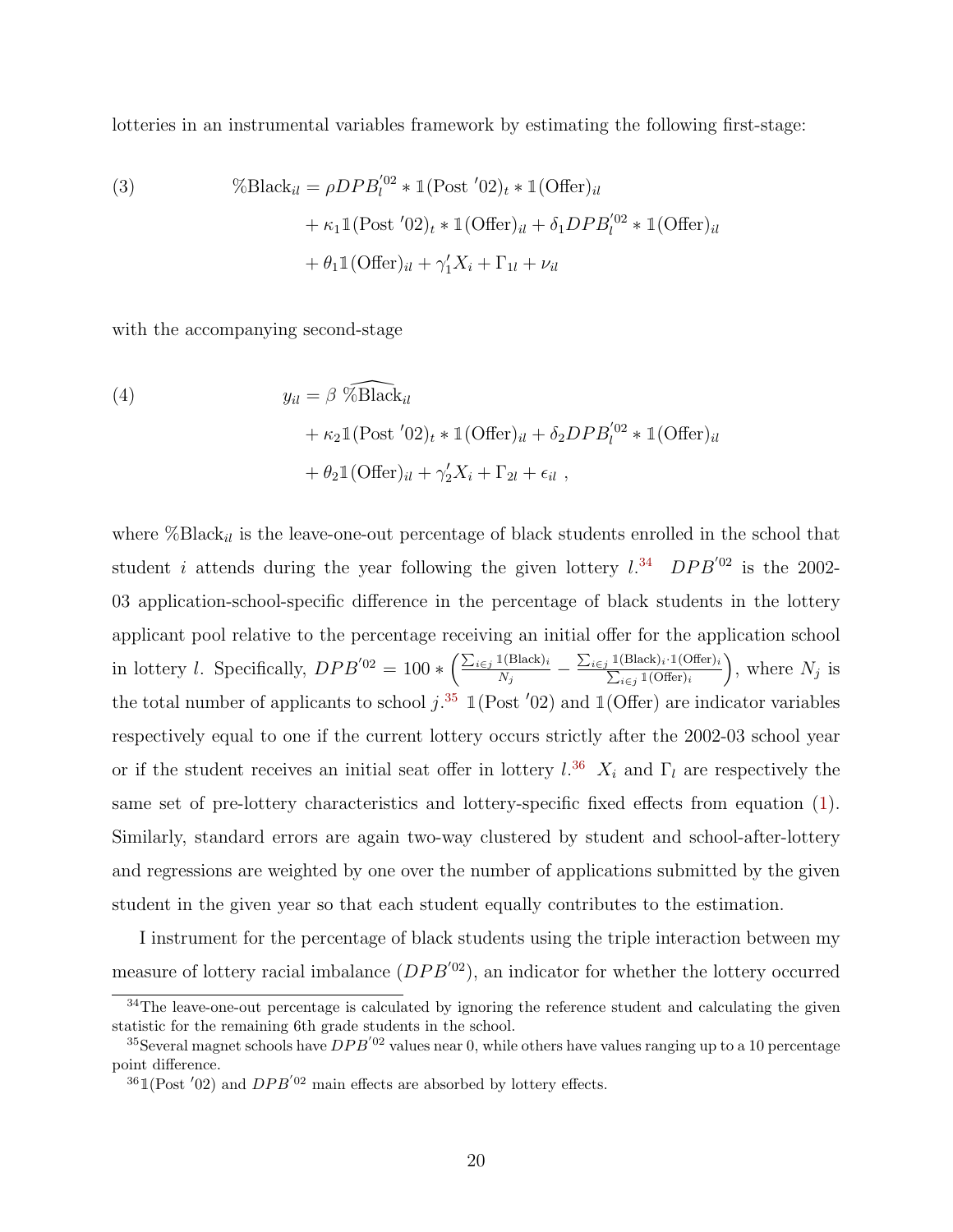after 2002, and an indicator for whether the student received an initial magnet offer. To understand the interpretation of the coefficient  $\rho$ , consider two schools A and B where the 2002 lottery racial imbalance in A is one percentage point larger than B.  $\rho$  provides the differential effect of winning an initial seat after 2002 in the lottery for school A relative to B on the percentage of black students that will enroll in the student's 6th grade school. In other words, this instrument isolates the variation in racial composition that is induced by the change in the lottery regime across schools with differing levels of underlying lottery racial disparity. The identification assumption is that unobserved determinants of magnet school effects are not trending differentially by  $DPB'^{02}$ . For example, suppose that the schools in the neighborhoods experiencing "white flight" are also steadily declining in their effectiveness. If "white flight" is trending upwards in neighborhoods where high- $DPB^{'02}$ schools are located, then trends in "white flight" and school effectiveness would bias my estimates.[37](#page-20-0) However, in Section [6.1,](#page-21-0) I provide event studies that show little evidence for differential trends in school composition and productivity across school  $DPB<sup>02</sup>$  values.

This empirical strategy is able to account for a variety of potential confounders. First, I can handle changes to policies that are contemporaneous with the lottery consolidation. As long as other policy changes do not differentially affect schools by  $DPB'^{02}$  then these potential confounders will be controlled for directly by the interaction between the initial offer and post-2002 binaries. Further, suppose that magnet schools that have higher lottery racial disparity are generally better schools. Then, the interaction between  $DPB<sup>02</sup>$  and the initial offer binary controls for this directly as long as the effectiveness of these schools do not change after 2002.

It is important to note that while I am estimating the effect of a plausibly exogenous racial composition shock, I will be unable to disentangle any other composition changes happening simultaneously. For example, because black students in this district test lower on average than non-black students, an exogenous increase in the percentage of black students at the school will likely decrease the average baseline standardized achievement as well. Thus, if peer achievement is the actual mechanism that affects own achievement, an ability peer

<span id="page-20-0"></span><sup>&</sup>lt;sup>37</sup>[Gamoran and An](#page-35-3) [\(2016\)](#page-35-3) find that upon the termination of court-ordered desegregation in Nashville, academically selective magnet schools became more white and non-selective magnets more black.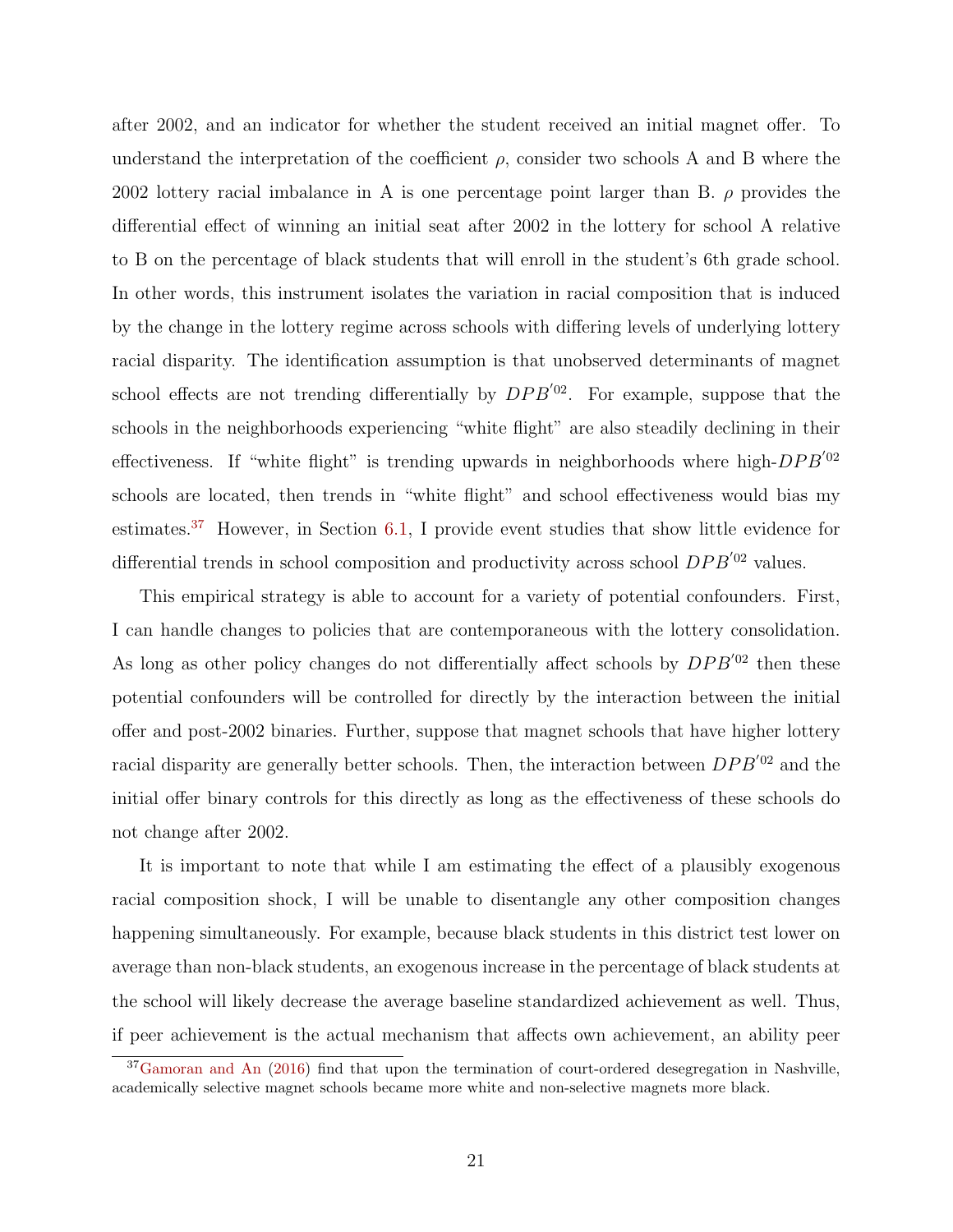effect would appear like a race peer effect. However, this is still an interesting parameter to estimate. Policy-makers aiming to increase racial diversity in schools are simultaneously changing not only racial make-up, but also socioeconomic status, aptitude, and an array of other student and teacher demographics [\(Jackson,](#page-36-5) [2009\)](#page-36-5). As a result, while I am unable to isolate the effect of racial diversity on student outcomes, per se, I can estimate parameters relevant to real-world desegregation policies.

#### <span id="page-21-0"></span>6.1 Validating the Instrumental Variables Strategy

In this section, I test whether the causal effect of winning a magnet seat trends differentially by my measure of pre-consolidation lottery racial disparity. I assess the power of my first stage by regressing the reduced form analog of equation [\(3\)](#page-19-3) where I interact initial offers and lottery racial disparity with year indicators instead of a post-2002 binary. Specifically, I estimate

<span id="page-21-2"></span>(5) 
$$
\% \text{Black}_{ijl} = \sum_{t=1998;}^{2007} \left\{ \rho_t DPB_l^{'02} \cdot \mathbb{1}(\text{Year} = t)_t \cdot \mathbb{1}(\text{offer})_{il} + \kappa_t \mathbb{1}(\text{Year} = t)_t \cdot \mathbb{1}(\text{offer})_{il} \right\} + \delta_1 DPB_l^{'02} \cdot \mathbb{1}(\text{offer})_{ijl} + \theta_1 \mathbb{1}(\text{offer})_{il} + \gamma_1' X_{il} + \Gamma_l + \nu_{ijl}
$$

where variable definitions are analogous to equation [\(3\)](#page-19-3). Estimates are relative to 2002, the year prior to the lottery consolidation. If my empirical strategy successfully isolates the variation in racial composition driven by the lottery consolidation, then, relative to 2002, the effect of winning a seat in a more racially disparate 2002 lottery pool on the racial composition within the student's enrolled school should be zero for 2001 and earlier and positive thereafter. Figure [4](#page-41-0) displays estimates of  $\rho_t$  for this regression.<sup>[38](#page-21-1)</sup> Indeed, prior to the consolidation, aside from 1999, winning a seat to a magnet school with a larger  $DPB<sup>'02</sup>$  value has no statistically distinguishable effect on the percentage of black peers that eventually attend the lottery winner's school of enrollment. However, upon the termination of race-conscious lotteries in 2003, I estimate that winning a seat to a school with a one

<span id="page-21-1"></span><sup>&</sup>lt;sup>38</sup>Recall from section [4](#page-12-3) that I exclude lotteries from 2001 because they fail to balance on observable student characteristics.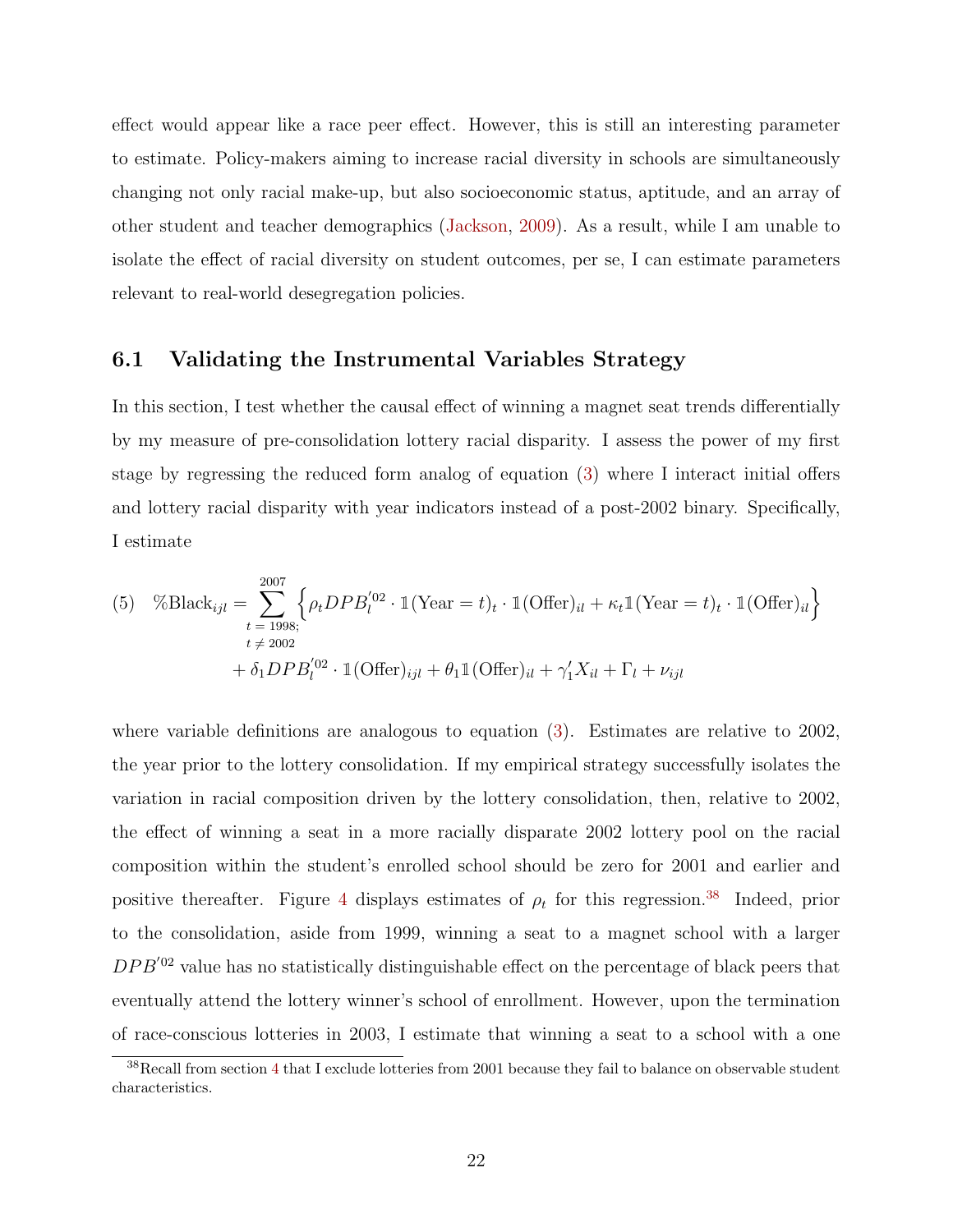percentage point larger  $DPB<sup>'02</sup>$  value increases the proportion of black peers attending the school where the lottery winner enrolls by roughly 1.8 percentage points. Because the effect of magnet seat offers on the enrolled school racial composition does not systemically differ by  $DPB<sup>'02</sup>$  prior to the consolidation, this is evidence for the absence of trends in unobservables that correlate with  $DPB^{'02}$  and also drive school racial composition.

Figure [5,](#page-42-0) presents estimates of the same regression, but for several important dimensions of school composition and student achievement. Panels [5a,](#page-42-0) [5b,](#page-42-0) and [5c](#page-42-0) respectively present estimates for the leave-one-out averages of baseline math and reading achievement and free/reduced lunch eligibility among peer 6th graders within the student's enrolled school.<sup>[39](#page-22-0)</sup> As expected, peer baseline math and reading scores drop after the lottery consolidation, while free-lunch eligibility increases. Because black students in this district have lower baseline achievement on average and a higher proportion are free-lunch eligible, it is not surprising that an exogenous increase in the proportion of black students within a grade affects student composition along these dimensions.

Panels [5d](#page-42-0) through [5f](#page-42-0) present event studies for several student outcomes. Figures for the remaining outcomes explored in this paper can be found in Appendix A. To concisely summarize outcomes, I create indices by respectively taking averages over standardized versions of the achievement outcomes (i.e., math, reading, science, and writing achievement) and the postsecondary attainment outcomes (i.e., college enrollment, 2-year, 4-year, and "Top 50" rank enrollment). Foreshadowing future results, student achievement and postsecondary attainment is negatively affected by winning a seat to a school with a higher  $DPB<sup>02</sup>$  value after 2002, while ACT test taking is unaffected. In general, the absence of pre-trends across these regressions supports the identifying assumptions underlying my estimation strategy.

#### 6.2 Differential Attrition

After testing whether the lotteries balance across observable student demographics, the other primary concern that potentially invalidates the lottery empirical strategy is differential attrition from the analysis sample between winners and losers. Suppose that wealthier families who lose a magnet lottery are more likely to send their child to a private school. Because I

<span id="page-22-0"></span><sup>&</sup>lt;sup>39</sup>Free/Reduced price lunch eligibility comes from school-level averages from the CCD.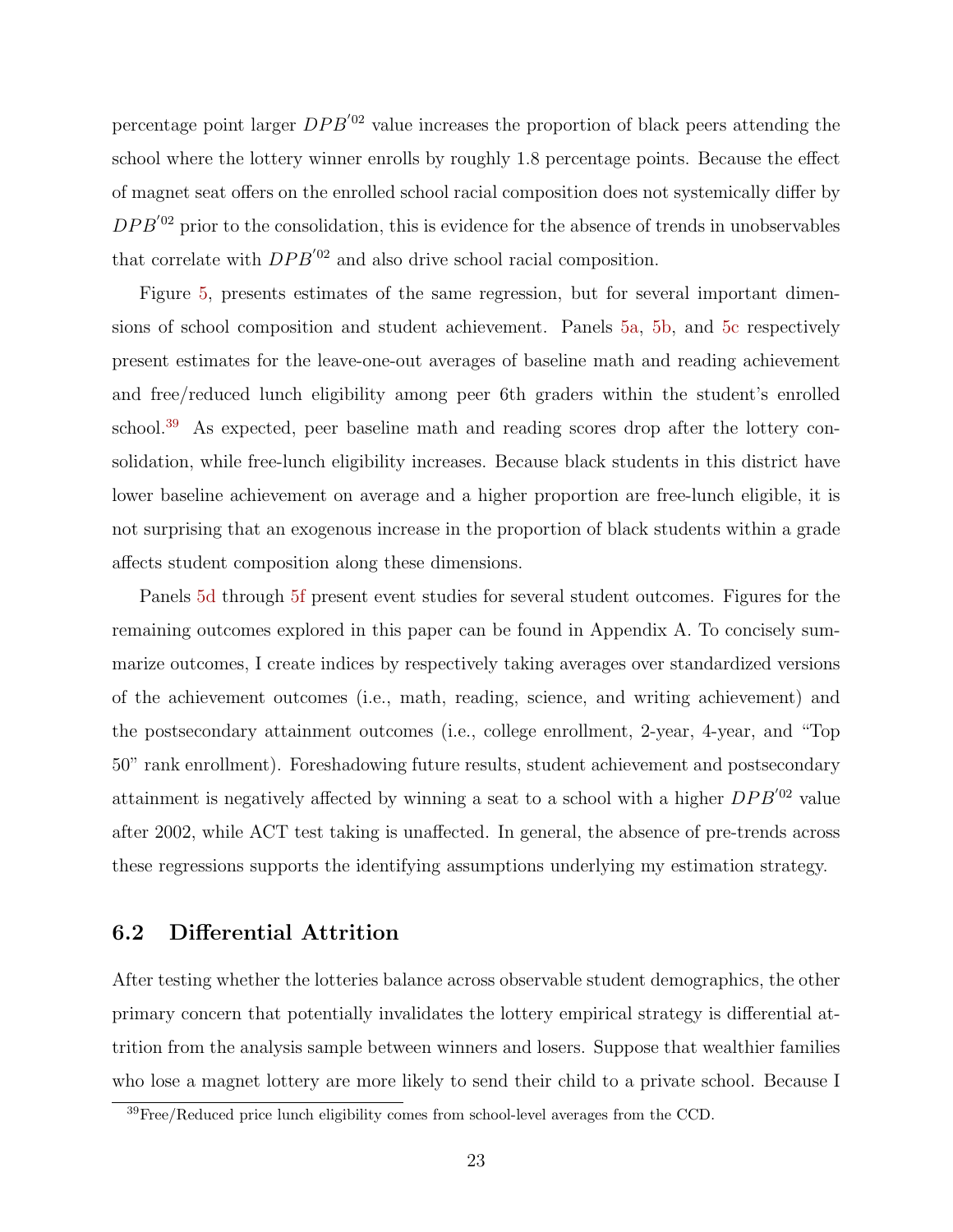cannot observe students in private schools, this attrition would cause the lottery losers with valid outcome data to be disproportionately lower income, invalidating the empirical design.

In Table [2,](#page-44-0) I test whether lottery winners are less likely to be: enrolled within the district during the year following the lottery, missing math achievement outcome information, and missing NSC data.<sup>[40](#page-23-1)</sup> In Panel A, I test differential attrition for my baseline estimates by regressing each attrition outcome on an indicator equal to one if the student was awarded an initial offer to the lottery's magnet school as well as a full set of lottery fixed effects. Lottery winners are indeed less likely to be missing from my analysis sample across all outcomes though the difference is only statistically significant for missing NSC outcome information. Magnet winners are about 2 percentage points less likely to be missing NSC outcome data.[41](#page-23-2) In Panel B, I test whether differential attrition presents a threat to my segregation estimates from equation [\(3\)](#page-19-3) by further interacting the initial offer variable with a post-2002 indicator and with  $DPB<sup>'02</sup>$ . In order to be an issue, rates of differential attrition must vary by  $DPB^{'02}$  levels and must shift after 2002. I find no evidence that the rates of differential attrition systematically change after 2002 across lotteries with varying  $DPB^{'02}$ levels. Thus, differential attrition does not present a concern for my estimates of the effect of racial composition on student outcomes.

## <span id="page-23-0"></span>6.3 Accounting for No Child Left Behind and Changes in the Composition of Applicants

Both the introduction of NCLB and the lottery consolidation in 2003-04 could plausibly alter the composition of the pool of magnet lottery applicants. NCLB requires all schools in the district to reserve seats for the poorest and least proficient students enrolled in failing schools. Further, students who utilize the NCLB placement mechanism do not apply to magnet lotteries. As a result, one might expect the lottery pool to include students with higher baseline achievement and family resources than before NCLB. The lottery consolidation itself

<span id="page-23-1"></span><sup>&</sup>lt;sup>40</sup>The virtue of NSC data is that students can be matched even if they leave the sample. However, because the LUSD only matched NSC data for graduating cohorts, differential attrition is still a concern in my setting. I am in the process of matching NSC data to all students in the lottery sample.

<span id="page-23-2"></span><sup>&</sup>lt;sup>41</sup>The magnitude of differential attrition is comparable to the differential attrition estimated by [Cullen](#page-35-9) [et al.](#page-35-9) [\(2006\)](#page-35-9) in the open enrollment system in Chicago.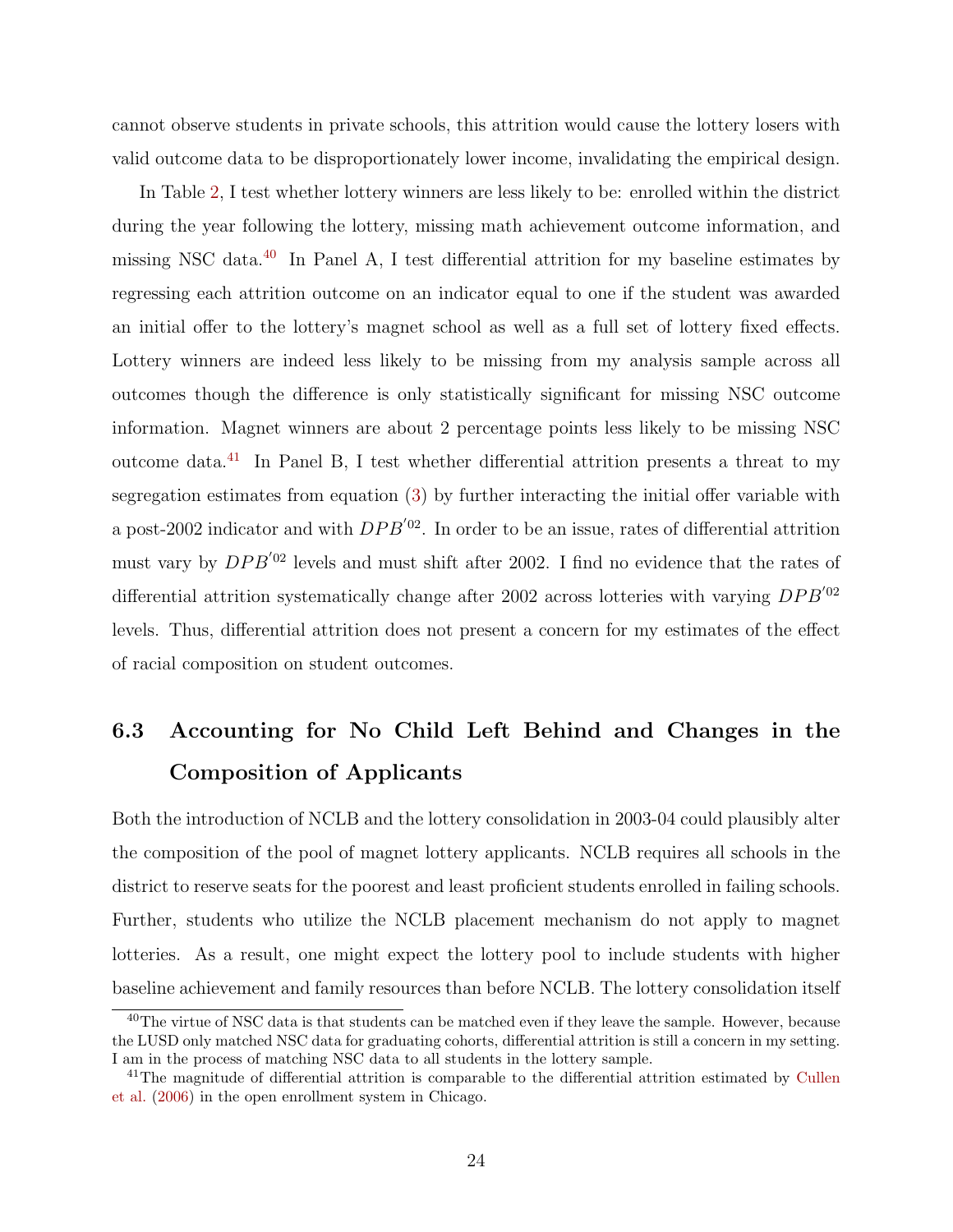may also influence the composition of the lottery pool. Recall that the lottery consolidation caused the probability of winning a seat for non-black relative to black students to fall. Thus, one might expect to see a higher share of black students in the lottery pool after the consolidation.

While randomization ensures that average lottery winners and losers are comparable along observable and unobservable dimensions, changes in the composition of the lottery pool will impact how to interpret the treatment effect. To see this, suppose that NCLB increases the baseline achievement within the lottery pool as explained above. Even though the composition of the lottery has changed, lottery offers are still randomized among the new pool. Thus, the average baseline characteristics of winners and losers will be indistinguishable, but now both average lottery winners and losers have a higher baseline aptitude. This is only a problem if the effects of magnet enrollment are heterogeneous along the same dimension.

Suppose that magnet schools relative to traditional schools are better equipped to teach high-aptitude than low-aptitude students and that the effect of attending a magnet school is constant over time. Under these assumptions, because the lottery pool is filled with higher achieving students after 2002 and magnets are better at instructing these students, then the average returns to winning a magnet lottery would be larger after 2003 than before. However, this change simply reflects the shift in the composition of the lottery pool and not any change in the underlying education production of magnet schools over time.

This consideration does not pose a problem for my baseline estimates in Section [7,](#page-26-0) but potentially threatens how I identify segregation effects in Section [8.](#page-30-0) Specifically, if treatment effects are heterogeneous and if the composition of lottery applicants changes before and after 2002 differentially based on how disproportionately non-black the school's lottery offers were in 2002 ( $DPB^{'02}$ ), this would bias my estimated impact of segregation.

<span id="page-24-0"></span>I test for compositional changes in lottery applicant pools across  $DPB'^{02}$  by regressing

(6) 
$$
y_{jt} = \beta DPB_j^{'02} * \mathbb{1}(\text{Post } 2002)_t + \gamma_t + \theta_j + \epsilon_{jt},
$$

where  $y_{it}$  is the average of a pre-lottery characteristic across students applying to enter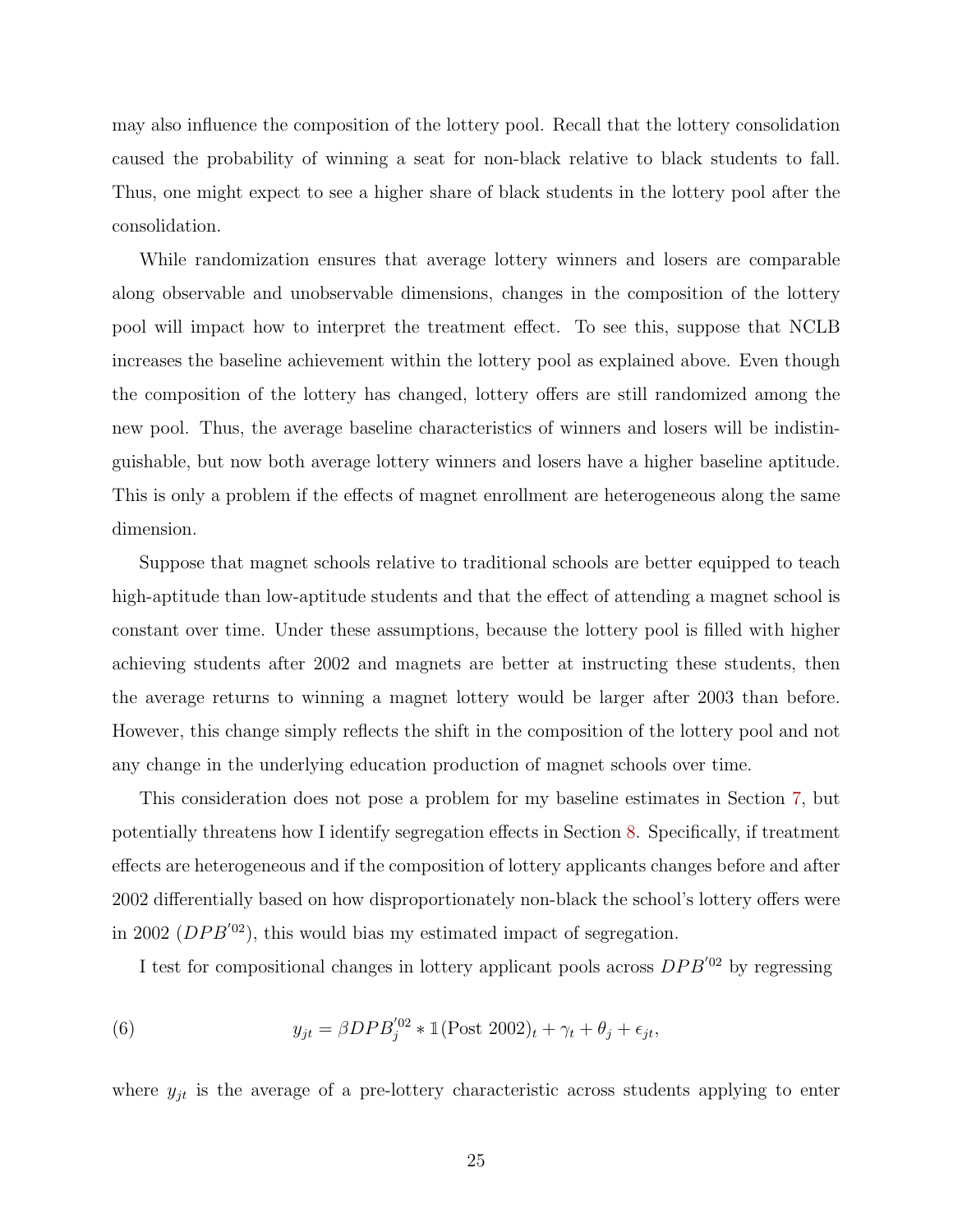magnet school j in year  $t^{42}$  $t^{42}$  $t^{42}$  DPB<sup>'02</sup> is defined as in [\(3\)](#page-19-3), 1(Post 2002) is an indicator variable equal to one if the lottery occurs after the lottery consolidation in 2002, while  $\gamma_t$ and  $\theta_i$  are respectively year and school effects.<sup>[43](#page-25-1)</sup> Consider two schools A and B, where school A has a one percentage point larger  $DPB<sup>02</sup>$  value than school B.  $\beta$  provides the average difference in how the lottery pool for school A changes after 2002 relative to how school B changes for the given student characteristic.

Table [3](#page-45-0) depicts estimates of equation [\(6\)](#page-24-0) for student race, gender, and baseline achievement. I find that the proportion of black students applying to schools with a one percentage point higher  $DPB<sup>'02</sup>$  value increases by 0.8 percentage points. I also find that the proportion of female students decreases by 0.3 percentage points. The largest  $DPB<sup>02</sup>$  value in the district is roughly 10, meaning that terminating race-based lotteries shifts the share of black and female students in the lottery pool for the school with the largest 2002 lottery racial disparity upwards by 8 percentage points and downwards by 3 percentage points, respectively. Considering that on average, the proportion of black students applying to a magnet school is roughly 0.80 and the proportion of female applying is 0.55, I consider these compositional changes as second-order concerns.

Additionally, I find no statistically significant shifts in baseline achievement. Because the lottery composition is only changing with respect to race and gender, estimating the effect of segregation separately by these two groups will eliminate these compositional effects. In order for this to be successful, it needs to be the case that conditional on race/gender the composition of students is fixed. In Panel B, I test for changes in achievement within race and gender categories by restricting the sample appropriately. Indeed, I am unable to detect significant changes to the baseline achievement of the lottery applicants within these groups. Thus, I can abstract from compositional changes to the lottery pool by simply exploring sub-group analyses of segregation effects.

Aside from these composition issues, NCLB also potentially changes how to interpret the treatment. Because black students have lower average achievement than non-black students in the district (see Figure [2\)](#page-39-0), NCLB seats may be disproportionately awarded to black

<span id="page-25-0"></span><sup>&</sup>lt;sup>42</sup>The regression is weighted by the number of students applying to the given school in the given year.

<span id="page-25-1"></span><sup>&</sup>lt;sup>43</sup>Main effects for  $\mathbb{1}(\text{Post } 2002)$  and  $DPB^{'02}$  are absorbed by these indicator variables.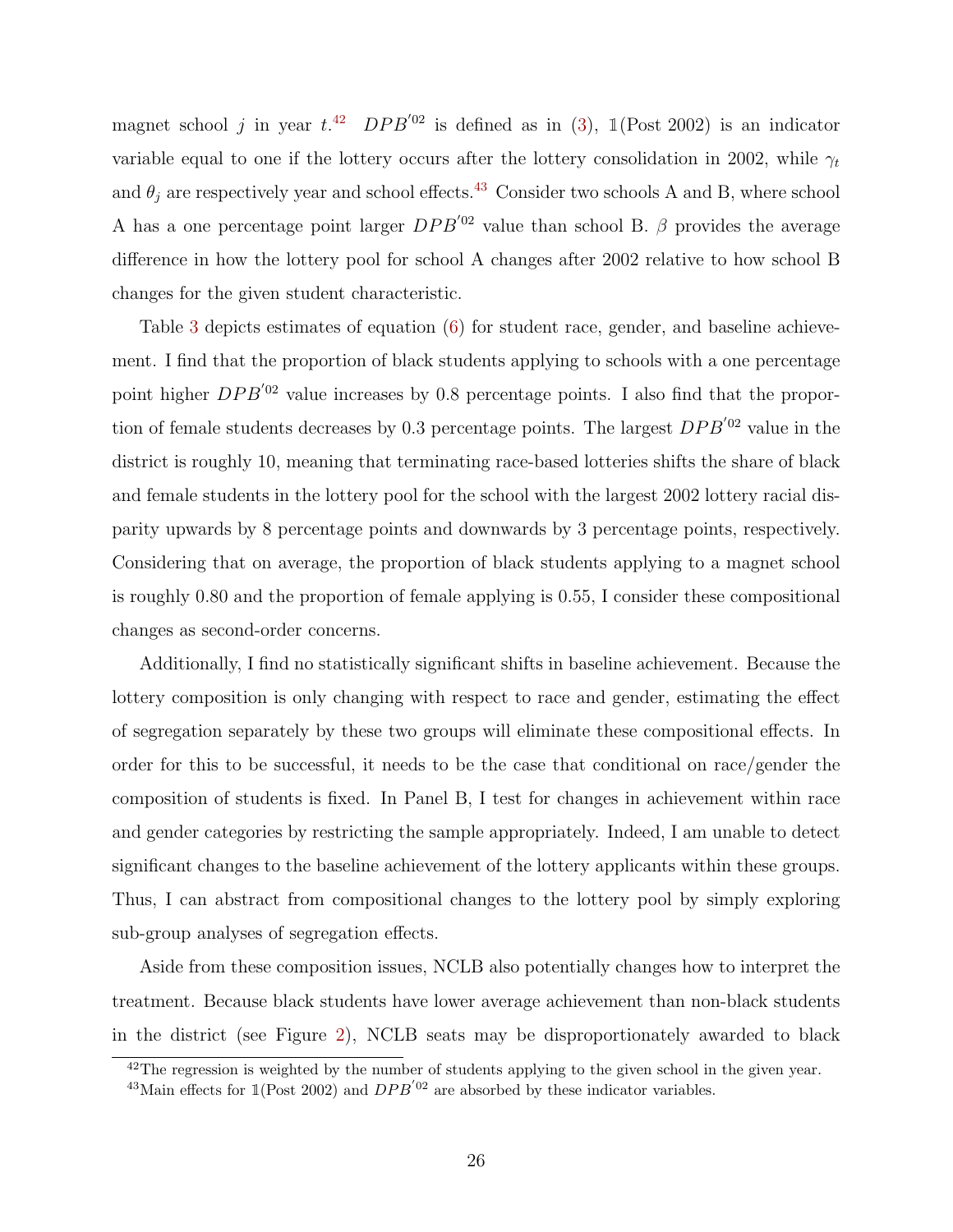students. I consider  $DPB<sup>'02</sup>$  to proxy for the underlying black student demand for the given magnet school. Thus, if a higher proportion of black students fill NCLB seats for schools with higher  $DPB<sup>'02</sup>$  values, then the lottery consolidation will appear to induce additional racial imbalance into the school. While this poses no threat to internal validity, it impacts how to interpret the treatment. In Table [4,](#page-46-0) I show that the composition of students awarded NCLB seats to magnet schools does not statistically significantly differ by the school's value of  $DPB^{'02}.44$  $DPB^{'02}.44$  As a result, I interpret the results from equation [\(3\)](#page-19-3) as isolating the exogenous change in racial composition solely resulting from the termination of race-blind lotteries.

## 7 Magnet Enrollment Effects

## <span id="page-26-0"></span>7.1 Effects of Magnet Enrollment on Teacher and Peer Characteristics

Before estimating the impact of racial segregation on magnet school effects, I first benchmark the returns to magnet enrollment within the LUSD. I begin by analyzing how magnet school enrollment changes a student's exposure to different dimensions of teacher quality, school institutional details, and peer composition. Together these effects help characterize the magnet enrollment treatment, which will be useful in determining whether the racial composition effects I estimate in magnet schools may generalize to traditional schools as well. Table [5](#page-47-0) presents the effect of magnet enrollment on a variety of teacher and peer characteristics from equation [\(1\)](#page-14-3). Recall that the endogenous variable of interest is an indicator variable equal to one if the student enrolled in a magnet school during 6th grade. I instrument magnet enrollment with an indicator equal to one if the student won a seat in the given magnet school lottery during the first wave of offers.

Panel A displays two-stage least squares (2SLS) estimates along with the accompanying first stage estimates for the pooled sample. The first stage estimates characterize the take-up rate of the lottery offer treatment. There are many reasons why magnet school enrollment

<span id="page-26-1"></span><sup>&</sup>lt;sup>44</sup>Specifically, I regress each outcome on  $DPB<sup>'02</sup>$  values and year indicators among students who accept NCLB-provided seats to magnet schools in 6th grade.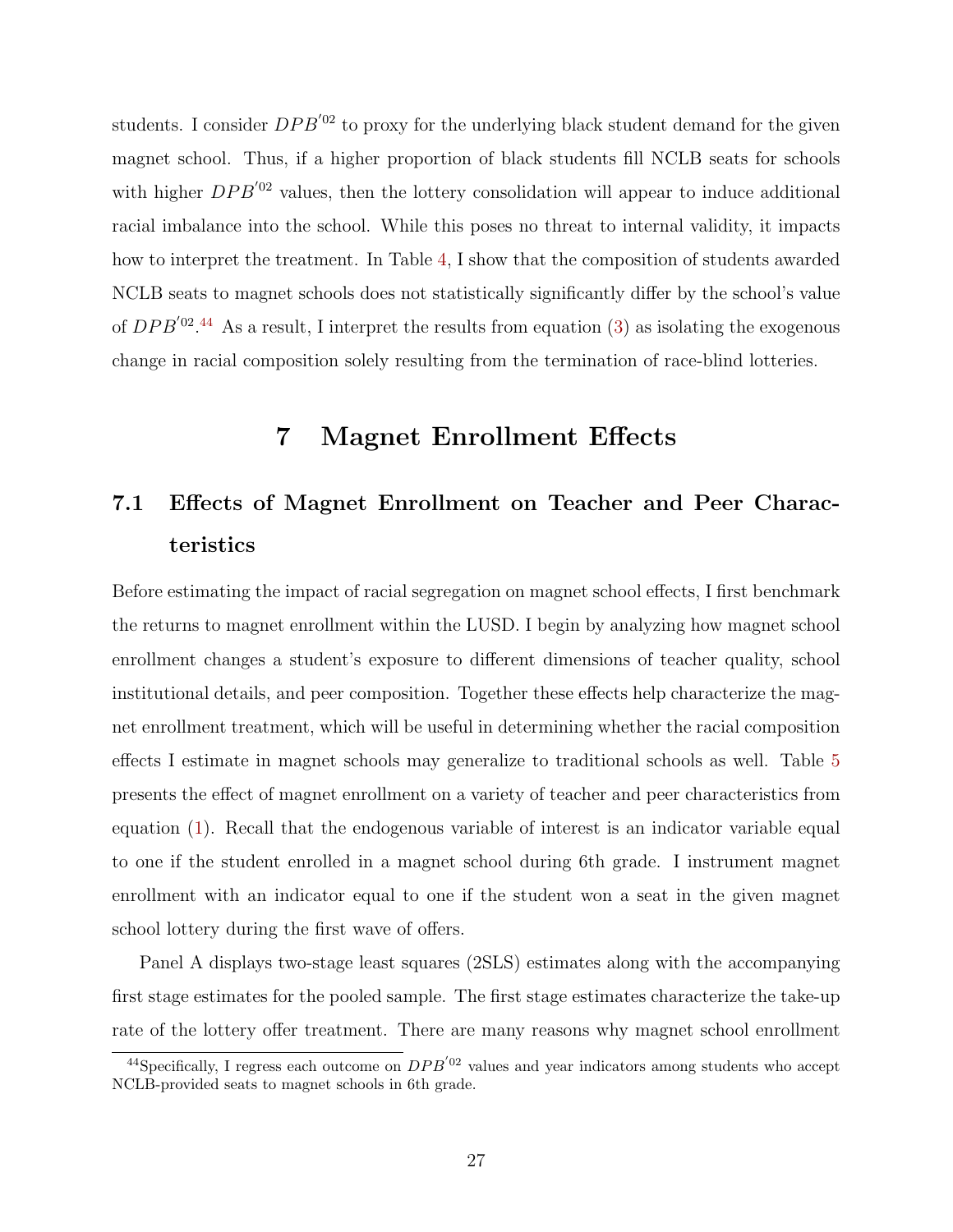may not perfectly correlate with initial offers. First, anyone who receives an initial magnet school offer still has the prerogative to enroll elsewhere. Further, students who do not receive an initial lottery offer may eventually receive a seat after being waitlisted, letting them gain entry to the magnet despite losing the initial lottery. Depending on the estimate, students receiving an initial middle school magnet offer are anywhere from 15 to 19 percentage points more likely to be enrolled in a magnet school. These take-up rates are comparable to other lottery studies in the literature.<sup>[45](#page-27-0)</sup>

In columns 1 through 3, I assess the differences between magnet and traditional schools along several classroom measures. Specifically, among the set of classrooms a given student takes in 6th grade, I calculate the average teacher experience and class size as well as the proportion of teachers with a Masters degree that the student is exposed to throughout the year. Students that attend magnet schools are assigned to classrooms where the teachers are no more likely to have a Masters degree. However, students in magnet schools are taught by less-experienced teachers and attend classes that are on average about 4 students larger than in traditional public schools. Panel B displays 2SLS estimates separately for black and nonblack student subgroups. Interestingly, non-black students who attend magnet schools are exposed to a higher fraction of teachers with Masters degrees, but who are less experienced on average.

Because classroom-specific information is only available from 2000 and later, in columns 4 through 7, I estimate the effect of magnet attendance on peer composition at the school level (as opposed to the classroom level) to exploit a larger sample more in line with subsequent analyses. These outcomes are school-year-grade-specific averages of peer compositions that omit the student's own characteristic. From the perspective of non-black students, enrollment in a magnet school increases the proportion of black students in the cohort. Conversely, for black students, magnet enrollment decreases the share of students in the cohort qualifying for free/reduced lunch (FRL) and increases peer baseline academic achievement across both reading and math. In general, exposure to magnet schools in this LUSD affects teacherand school-level educational inputs, but the imprecise estimates prevent me from ruling

<span id="page-27-0"></span><sup>45</sup>For example, [Angrist et al.](#page-34-1) [\(2016\)](#page-34-1) estimate that winning an initial lottery seat to attend a Boston charter school increases subsequent charter enrollment by 15 to 22 percentage points.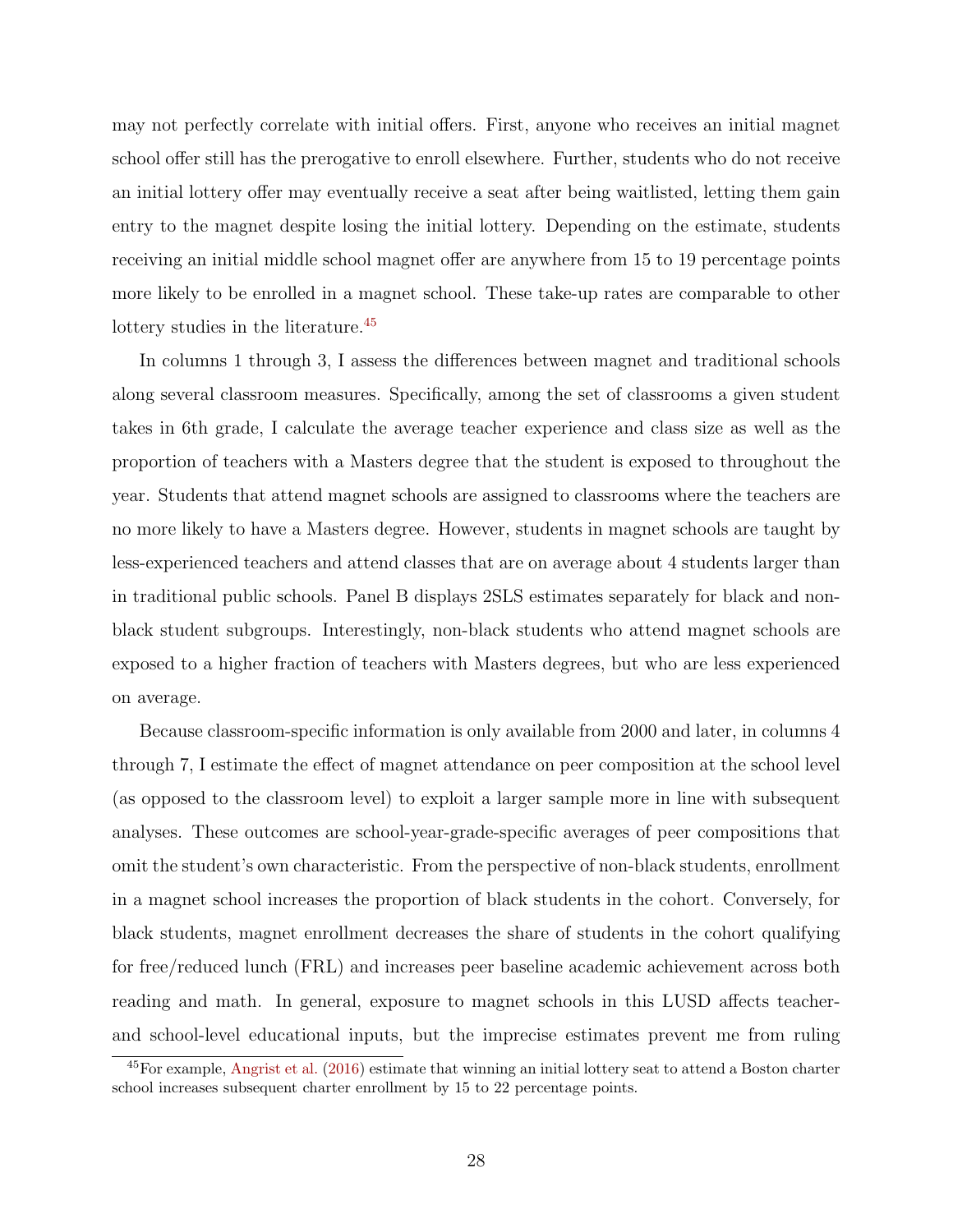out relatively large differences in the composition of peers between magnet and traditional schools.

In summary, the effect of attending a magnet school is an amalgamation of school practices, teacher characteristics, and substantial changes to the composition of a student's peer group. Each present possible mechanisms driving the effects estimated in the following sections. While I am unable to isolate the role of school and teacher inputs, in Section [8,](#page-30-0) I exploit a natural experiment that isolates the effect of changing the peer racial composition on magnet returns.

#### 7.2 Effects of Magnet Enrollment on Student Outcomes

In this section, I test whether magnet school enrollment impacts student outcomes relative to traditional schools in this LUSD. The value of this analysis in the context of studying the effect of segregation on student outcomes is twofold. First, because I am exploring how magnet school productivity changes due to increased racial segregation, baseline estimates for magnet school productivity relative to traditional schools are useful to interpret subsequent segregation effects. Second, these estimates help inform whether segregation effects are externally valid. If the returns to attending a magnet school are similar to that of traditional schools in this district, then the segregation effects that I find in the magnet school setting may more plausibly generalize to traditional schools as well.

Table [6](#page-48-0) presents the effect of magnet enrollment on several student outcome summary measures. Adapting the method used by [Billings et al.](#page-35-2) [\(2014\)](#page-35-2), I create indices that summarize student achievement in column 1, postsecondary attainment in column 2, and total student academic outcomes in column 3. The achievement index is the simple average across student middle school math, reading, science, and writing achievement.<sup>[46](#page-28-0)</sup> The postsecondary index is a simple average over standardized versions of whether the student enrolled in any postsecondary institution as well as a 2-year, 4-year, or "Top  $50$ " ranked institution.<sup>[47](#page-28-1)</sup> In addition to these outcomes, the total index also averages over standardized versions of high

<span id="page-28-0"></span><sup>&</sup>lt;sup>46</sup>If a student is missing outcome information for a subject, then the average is taken over the remaining subjects only.

<span id="page-28-1"></span> $47$ Postsecondary outcomes are based on enrollment decisions made within 18 months after high school graduation.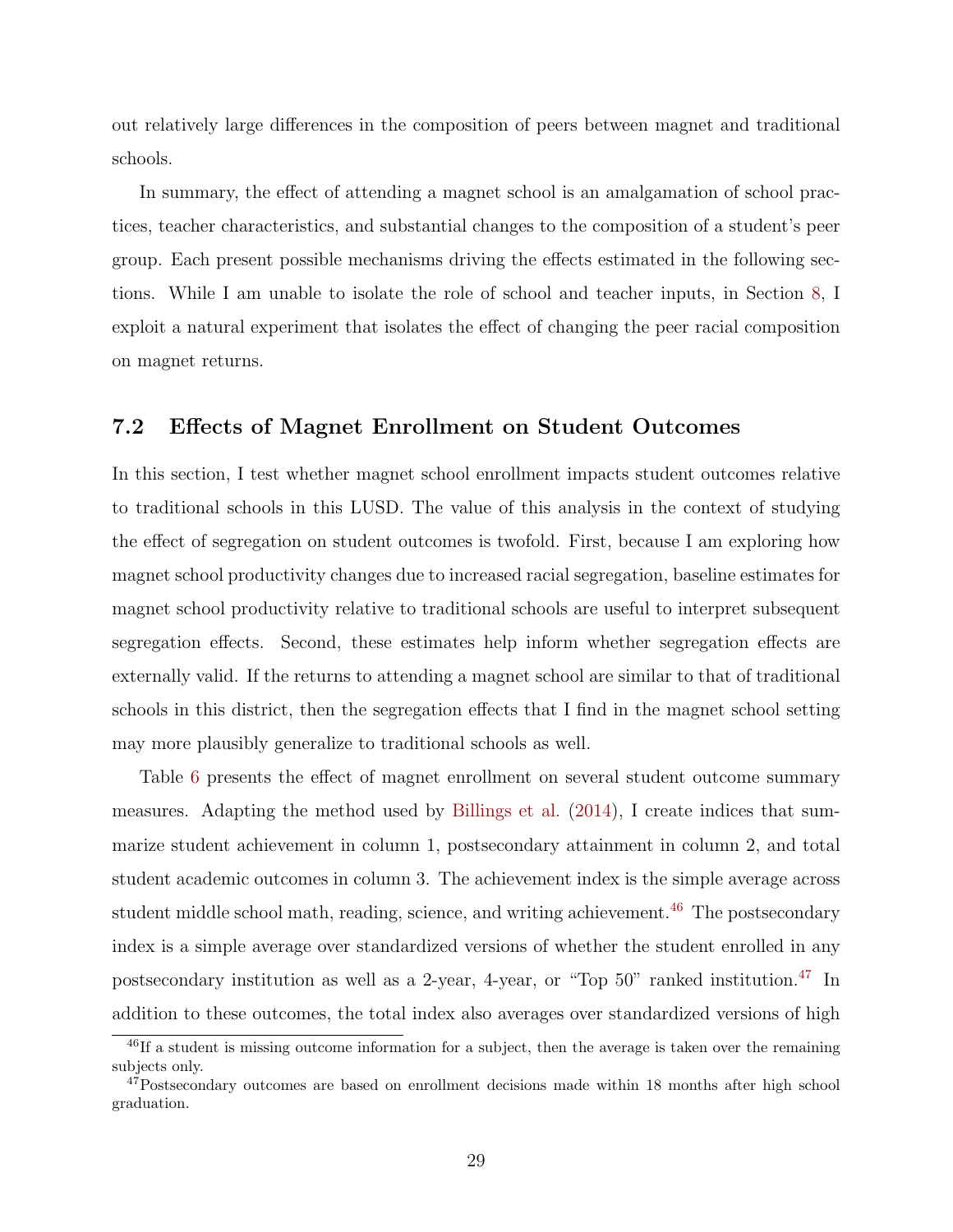school graduation status, ACT test taking status, and ACT composite scores. Because the focus of this article is assessing how segregation influences education production, I relegate estimates of magnet effects on individual outcomes and the accompanying discussion to Appendix B.

Panel A provides estimates for the effect of magnet enrollment on student outcomes among the pooled regression sample. I am unable to detect statistically significant differences between magnet and traditional enrollees across all three indices though I am unable to rule out relatively large effects across each outcome. Panel B presents these estimates among sub-groups by student race, gender, and whether baseline math achievement is above or below the district's median.

Magnet attendance improves achievement respectively by .10 and .15 standard deviations for black and non-black students as well as male and female students though the effect is not statistically significantly different than zero for most estimates. The achievement gains to magnet enrollment are primarily driven by improvement in science (see Appendix B). It is worth emphasizing that magnet school enrollment conditional on being offered a seat varies dramatically for black and non-black students. Table C.1 shows that winning the magnet lottery increases subsequent magnet enrollment by roughly 30 and 17 percentage points for non-black and black students, respectively. Anecdotally, magnet schools in this district were historically marketed to non-black students as a way to prevent "white flight" to the suburbs, which could help explain the difference in acceptance rates. As a result, the statistical power of the instrument also varies by student subgroup (e.g., Kleibergen-Papp F statistics for tests of weak instruments range from 3 to 12 depending on the specification – see Table C.3). Thus, caution should be given to interpreting under-powered sub-group estimates.

I estimate that enrolling in a magnet middle school tends to decrease (increase) postsecondary outcomes high-aptitude (low-aptitude) students. Again, these estimates are imprecisely estimated and should only be considered as suggestive. Column 3 shows that across the outcomes explored in this paper, the returns to magnet schools relative to traditional schools are negligible in the pooled sample, with imprecise heterogeneous returns to certain subgroups.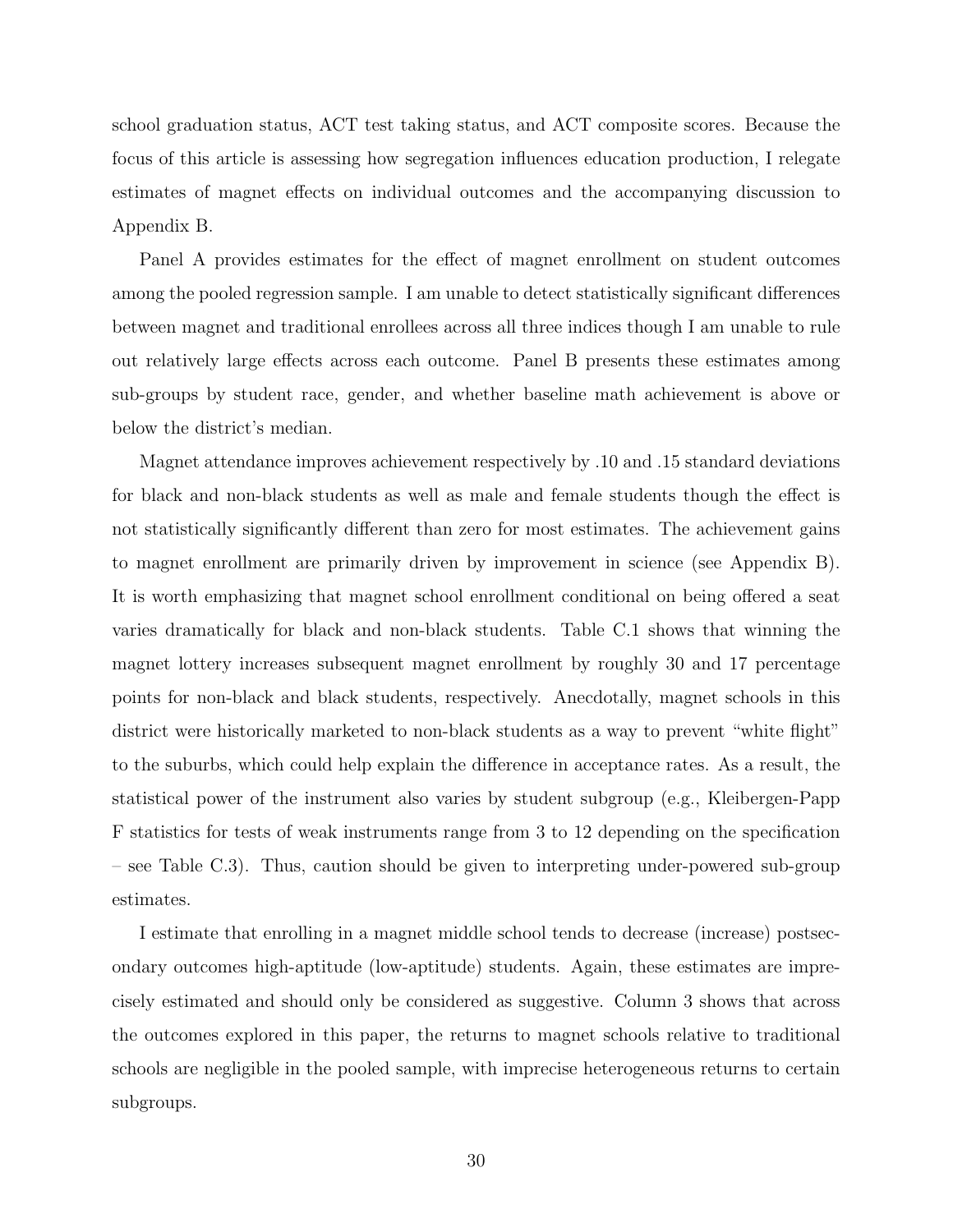Together, these results build upon the findings of the previous section. In general, magnet schools do not generate educational benefits to students over other traditional public schools in the district. However, magnet schools generate both positive and negative heterogeneous effects across student subgroups. The localized and seemingly contradictory nature of these effects could be driven by differences in magnet-school-specific teaching strategies and specialties, where particularly (in)effective schools could be driving estimates for certain student subgroups. However, because the focus of this paper is estimating segregation effects, I leave the exploration of the heterogeneous impacts across magnet school types to future work. I read these results as suggestive evidence that magnet schools generate returns similar to the traditional schools in the district and I argue that studying the effect of racial segregation within these magnet schools may reasonably provide insight into how an increase in racial segregation would influence traditional public schools more generally. With these baseline estimates in hand, I now turn to the focus of this study by estimating the effect of a sharp increase in school segregation on student outcomes.

## <span id="page-30-0"></span>8 The Effect of Segregation on Student Outcomes

In this section, I explore one of the fundamental assumptions underlying the ruling of the landmark 1954 case *Brown v. Board of Education* in that school racial segregation negatively impacts minority student outcomes. I test this assumption by providing a causal estimate of how the peer racial composition parameter enters into the magnet school education production function.

Table [7](#page-49-0) presents instrumental variables estimates in Panel A from equation [\(4\)](#page-19-4) of the effect of a one percentage point increase in the share of black peers at a student's school on the composition of other peer characteristics. Recall from Table [1](#page-43-0) that roughly 80 percent of magnet school enrollment is comprised of black students. As a result, an increase in the share of black students attending magnet schools should be thought of as an increase in school segregation. Panel B provides first-stage estimates as well as F statistics for tests of weak instruments. The interpretation of the first stage estimate is that winning a seat after 2002 to a magnet school with a one percentage point larger disparity  $(DPB'^{02})$  increases the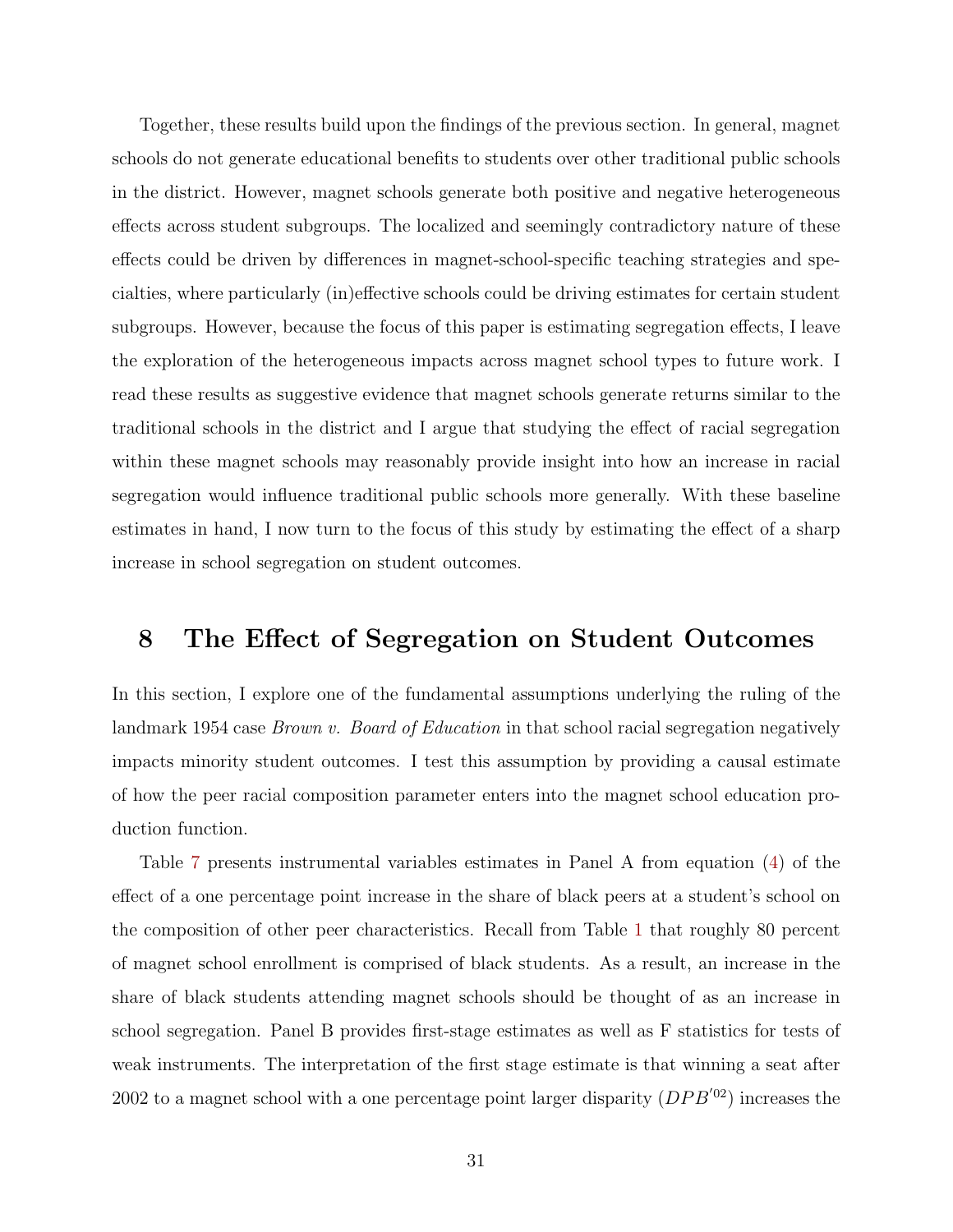percentage of black peers in the student's school by roughly two percentage points.<sup>[48](#page-31-0)</sup>

Increasing the proportion of black students entering magnet schools also shifts the student composition along the dimensions of socioeconomic status and prior achievement. Segregation increases the share of free-lunch eligible students at a one-to-one ratio and decreases average peer baseline achievement in reading, math, and science. A ten percentage point increase in the share of black peers decreases average peer baseline achievement from 0.11 to 0.14 student-level standard deviations.

Middle school standardized testing provides an early measure to assess whether education production is sensitive to school racial composition. In Table [8,](#page-50-0) I estimate that a 10 percentage point increase in the share of black peers at a student's school decreases achievement across math, science, and writing by 0.12 standard deviations. This is equivalent to the estimated achievement losses that would accompany permanently increasing class sizes by roughly 6 students [\(Angrist and Lavy,](#page-35-19) [1999\)](#page-35-19).<sup>[49](#page-31-1)</sup> The current literature estimates segregationinduced-losses to math achievement of 0.04 to 0.07 standard deviations, making my estimates somewhat larger [\(Billings et al.,](#page-35-2) [2014;](#page-35-2) [Hanushek et al.,](#page-36-9) [2009\)](#page-36-9). However, direct comparisons are obfuscated by the methodological differences and the unique educational setting in each study. My estimates are most closely aligned with [Hoxby](#page-36-10) [\(2000\)](#page-36-10) who estimates that a 10 percentage point increase in the share of black peers in a student's class decreases math achievement by 0.19 points for black students.

Heterogeneous effects also confirm patterns in the segregation literature.<sup>[50](#page-31-2)</sup> Math and science losses estimated among the sample of black students are even more pronounced, though statistically indistinguishable, from the pooled sample estimates. This suggests that achievement losses may be larger for black students than non-black students as in [Hoxby](#page-36-10) [\(2000\)](#page-36-10) and [Hanushek et al.](#page-36-9) [\(2009\)](#page-36-9). Decreases in math and science achievement are concentrated among black students with the highest baseline achievement as in [Hanushek and Rivkin](#page-36-11) [\(2009\)](#page-36-11), while segregation negatively impacts writing achievement for low-achieving black students

<span id="page-31-0"></span><sup>48</sup>The shift in the share of black peers is greater than unity because the lottery consolidation increased the proportion of black students applying to the magnet lotteries (see Table [3\)](#page-45-0).

<span id="page-31-1"></span><sup>49</sup>[Angrist and Lavy](#page-35-19) [\(1999\)](#page-35-19) estimate that a class reduction of 8 pupils increases reading achievement by about .18 student-level standard deviations.

<span id="page-31-2"></span><sup>&</sup>lt;sup>50</sup>I exclude non-black-student-specific results because I am severely under-powered due to the low counts of non-black students in the district.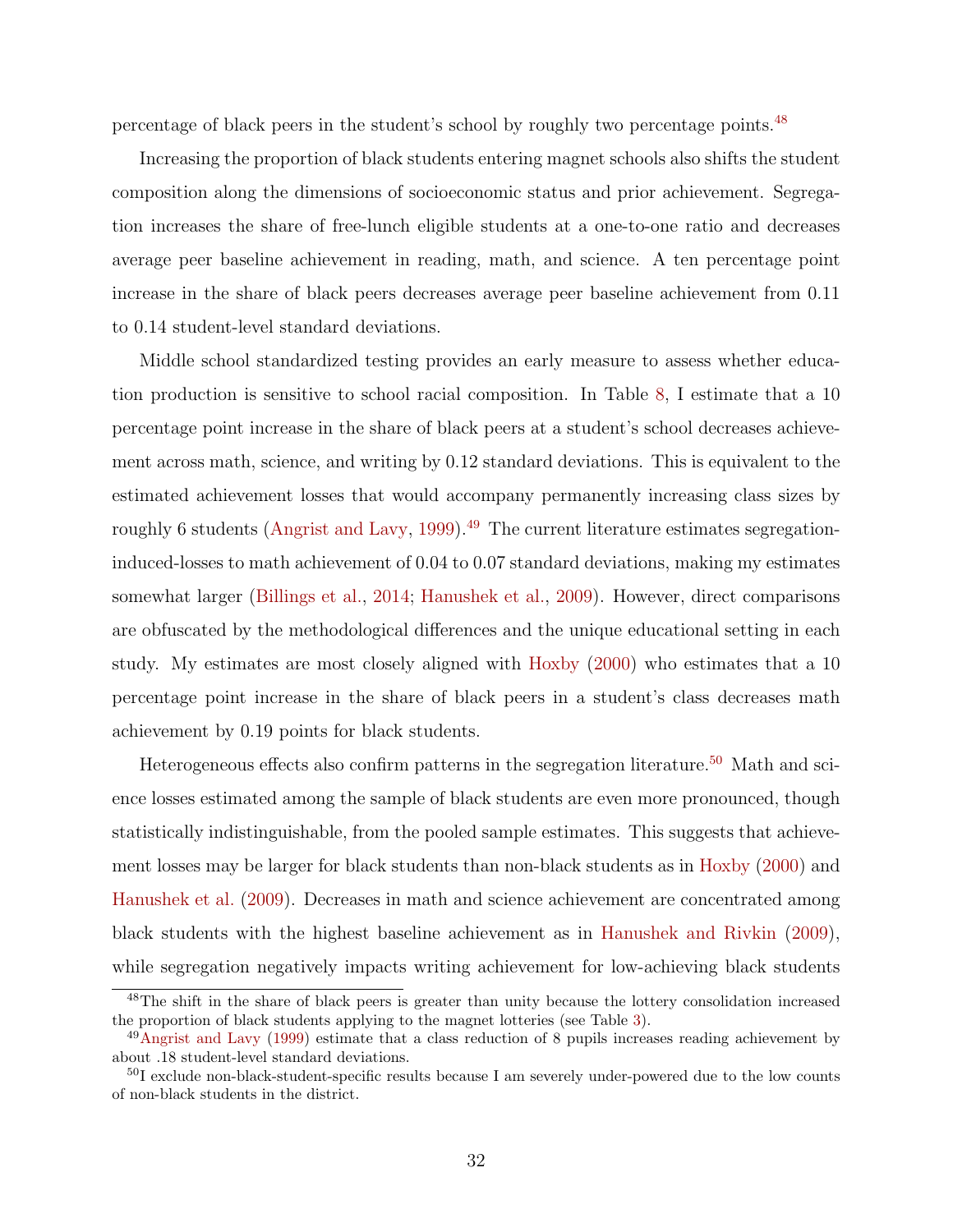the most. Science and writing achievement losses are larger for black male students, while losses to math achievement for black female students are slightly more pronounced than for black male students.

Segregation has a clear negative impact on student achievement, but these short-term losses do not guarantee longer-term penalties to important education milestones such as high school graduation and postsecondary attainment. However, in Table [9,](#page-51-0) I show that the negative consequences of racial segregation are visible across several important medium-tolong-run educational outcomes. I estimate that a 10 percentage point increase in the share of a student's peers that are black erodes high school graduation rates by 4 percentage points. These losses are driven by female students whose high school graduation rates fall by twice the magnitude of the pooled sample.

School segregation also has deleterious impacts on postsecondary attainment. A 10 percentage point increase in school segregation decreases student enrollment in any postsecondary institution 18 months after high school graduation by 5 percentage points. The magnitude of this effect is comparable to exposing a student from 6th through 12th grade to teachers having nearly a standard deviation lower value-added [\(Chetty et al.,](#page-35-20) [2014\)](#page-35-20).<sup>[51](#page-32-0)</sup> These losses are driven by low-aptitude black students as well as black female student subgroups and add to the myriad studies showing that the effects of educational interventions are often driven by particular subgroups, namely by minority and female students [\(Anderson,](#page-34-3) [2008;](#page-34-3) [Andrews et al.,](#page-34-4) [2016;](#page-34-4) [Angrist et al.,](#page-34-5) [2009;](#page-34-5) [Angrist and Lavy,](#page-35-21) [2009;](#page-35-21) [Deming et al.,](#page-35-15) [2014;](#page-35-15) [Hast](#page-36-16)[ings et al.,](#page-36-16) [2006;](#page-36-16) [Jackson,](#page-36-23) [2013\)](#page-36-23). Further, these heterogeneous effects are interesting because they remove any issues relating to the changing composition of magnet school applicants after 2002 (see Section [6.3\)](#page-23-0).

Unlike in Charlotte-Mecklenburg where [Billings et al.](#page-35-2) [\(2014\)](#page-35-2) find that school segregation impacts four-year college attainment, I find that segregation instead discourages prospective college students from enrolling in 2-year institutions, particularly for black female students. This could be a direct result of the impact that segregation has on high school graduation

<span id="page-32-0"></span><sup>&</sup>lt;sup>51</sup>[Chetty et al.](#page-35-20) [\(2014\)](#page-35-20) estimate that one year of being exposed to a teacher with a one standard deviation lower value-added decreases college enrollment at age 20 by .82 percentage points. If you assume these effects accumulate linearly over time this yields a decrease of 5.74 percentage points for continual exposure from 6th through 12th grade.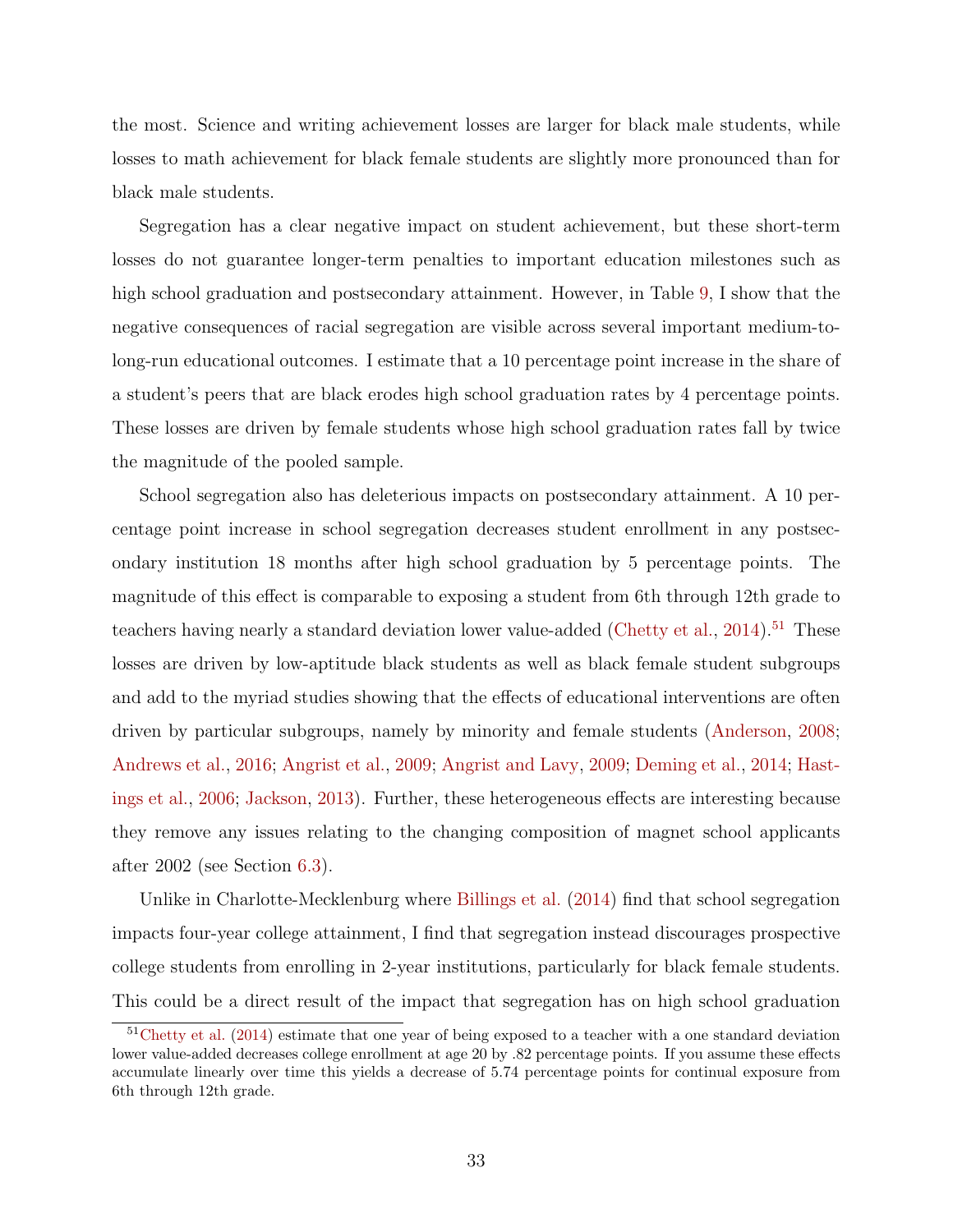rates. Students on the margin of graduating high school are more likely potential candidates to attend 2-year rather that 4-year postsecondary institutions. As a result, because segregation reduces high school graduation rates it is intuitive that I find that racial isolation subsequently diminishes postsecondary attainment through 2-year enrollment.

Finally, I assess whether college quality is affected by middle school segregation by estimating the impact on the probability of a student enrolling in a US News and World Report "Top 50" ranked university. While I estimate that segregation has no statistically significant impact on general college quality, I find that a ten percentage point increase in the share of black peers decreases student enrollment at a "Top 50" institution by 1 percentage point among black female students. Conversely, I estimate that black, male students are more likely to enroll in a "Top 50" institution by the same magnitude.

From these results, I conclude that racial balance is a meaningful input into the magnet school education production function both for immediate achievement as well as for long-run college outcomes. Magnet schools in this district generate similar returns to the traditional schools, and further, school-specific contributions to student achievement are intentionally removed by my estimation strategy. As a result, it is plausible that these results are not limited to the magnet school setting, rather, racial balance is likely an important input in education production functions more generally.

## 9 Conclusion

The United States education system has grown increasingly segregated since the end of courtordered desegregation [\(Clotfelter et al.,](#page-35-0) [2008,](#page-35-0) [2006;](#page-35-1) [GAO,](#page-36-0) [2016;](#page-36-0) [Lutz,](#page-36-1) [2011;](#page-36-1) [Reardon et al.,](#page-36-2) [2012\)](#page-36-2), which makes assessing the causal link between de facto racial segregation and student achievement important to both researchers and policy-makers alike. I isolate how the effect of attending magnet schools in a large urban school district (LUSD) changes once schools are no longer allowed to artificially maintain the racial balance of incoming cohorts through race-base admissions lotteries. This setting provides an excellent natural experiment that reflects the growth in racial imbalance spreading across the nation's school system.

I find that achievement gains to magnet enrollment are local to certain subjects and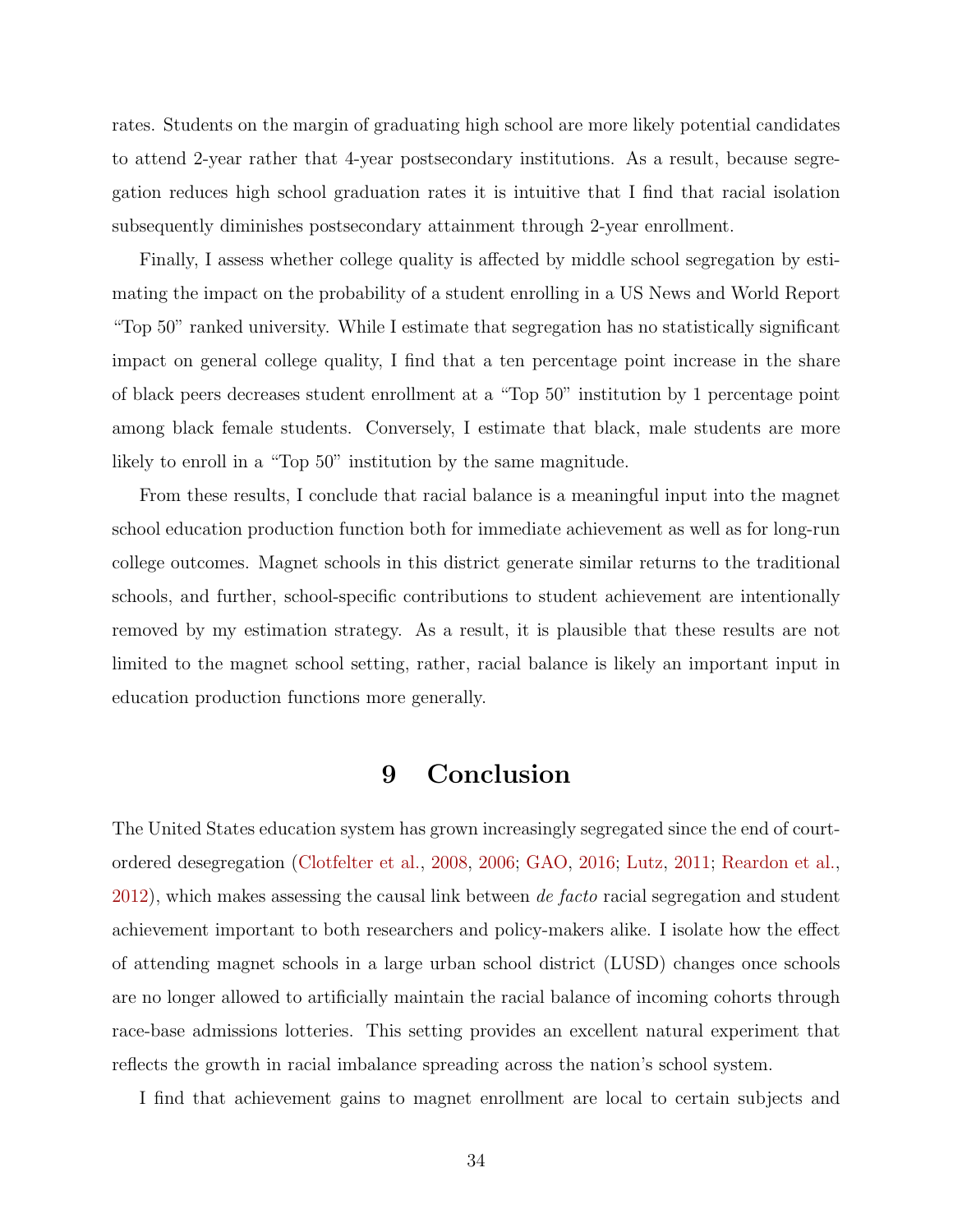student subgroups. The localized nature of these returns leads me to conclude that, in general, the LUSD magnet schools have similar returns to other traditional public schools in this district. Further, my main estimates suggest that racial balance is an important input in the magnet school education production function. Exogenously increasing segregation decreases achievement among black high-achievers and negatively influences postsecondary outcomes among black females and black low-achievers.

While school assignment policies that explicitly use race in admissions decisions have been declared unconstitutional (Parents Involved in Community Schools v. Seattle School District No.  $1 - 2007$ , my results suggest that more creative policies aimed at improving racial balance in schools can generate large improvements in education production. For instance, many districts utilize information about residence instead of race to ensure their schools enroll a diverse student body from rich and poor neighborhoods. This work is particularly timely given President Obama's current "Stronger Together" initiative that proposes to double the amount of federal funding up to \$120 million to support voluntary integration programs across the United States of which magnet schools are a part. Education interventions of any variety that incorporate achieving racial balance as either an explicit goal or simply a byproduct of the policy stand to improve student outcomes.

## References

- <span id="page-34-2"></span>Abdulkadiroglu, A., J. D. Angrist, S. M. Dynarski, T. J. Kane, and P. a. Pathak (2011, jul). Accountability and flexibility in public schools: Evidence from boston's charters and pilots. Quarterly Journal of Economics 126 (2), 699–748.
- <span id="page-34-0"></span>Abulkadiroglu, A., J. D. Angrist, and P. Pathak (2014). The Elite Illusion: Achievement Effects at Boston and New York Exam Schools. Econometrica 82 (1), 137–196.
- <span id="page-34-3"></span>Anderson, M. L. (2008). Multiple Inference and Gender Differences in the Effects of Early Intervention: A Reevaluation of the Abecedarian, Perry Preschool, and Early Training Projects. Journal of the American Statistical Association 103 (484), 1481–1495.
- <span id="page-34-4"></span>Andrews, R., S. Imberman, and M. Lovenheim (2016). Recruiting and Supporting Low-Income, High-Achieving Students At Flagship Universities. NBER Working Paper Series 22260, 1–58.
- <span id="page-34-1"></span>Angrist, J. D., S. R. Cohodes, S. M. Dynarski, P. A. Pathak, and C. R. Walters (2016). Stand and deliver: Effects of Boston's charter high schools on college preparation, entry, and choice. Journal of Labor Economics  $34(2)$ .
- <span id="page-34-5"></span>Angrist, J. D., D. Lang, and P. Oreopoulos (2009). Incentives and services for college achievement: Evidence from a randomized trial. American Economic Journal: Applied Economics 1 (1), 136–163.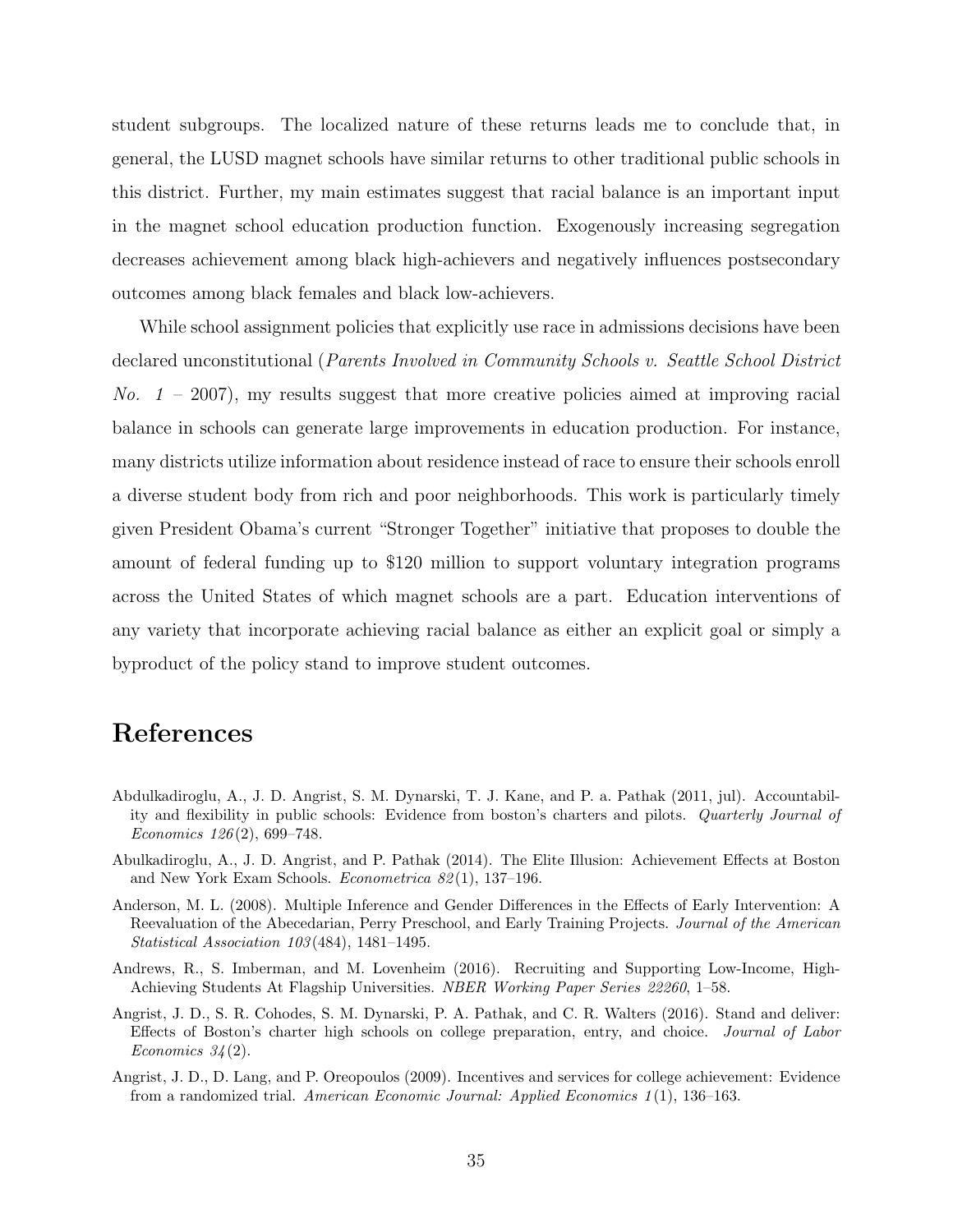- <span id="page-35-4"></span>Angrist, J. D. and K. Lang (2004, dec). Does school integration generate peer effects? Evidence from Boston's metco program. American Economic Review 94 (5), 1613–1634.
- <span id="page-35-19"></span>Angrist, J. D. and V. Lavy (1999). Using Maimonides' Rule to Estimate the Effect of Class Size on Scholastic Achievement. The Quarterly Journal of Economics 114(2), 533-575.
- <span id="page-35-21"></span>Angrist, J. D. and V. Lavy (2009). The Effects of High Stakes High School Achievement Awards : Evidence from a Randomized Trial. The American Economic Review 99 (4), 1384–1414.
- <span id="page-35-12"></span>Bifulco, R., C. D. Cobb, and C. Bell (2009, dec). Can Interdistrict Choice Boost Student Achievement? The Case of Connecticut's Interdistrict Magnet School Program. Educational Evaluation and Policy Analysis 31 (4), 323–345.
- <span id="page-35-2"></span>Billings, S. B., D. J. Deming, and J. Rockoff (2014). School segregation, educational attainment, and crime: Evidence from the end of busing in Charlotte-Mecklenburg. Quarterly Journal of Economics 129, 435–476.
- <span id="page-35-5"></span>Carrell, S. E. and M. L. Hoekstra (2010). Externalities in the classroom: How children exposed to domestic violence affect everyone's kids. American Economic Journal: Applied Economics 2(1), 211–228.
- <span id="page-35-20"></span>Chetty, R., J. N. Friedman, and J. E. Rockoff (2014). Measuring the Impacts of Teachers II: Teacher Value-Added and Student Outcomes in Adulthood. American Economic Review 104 (9), 2633–2679.
- <span id="page-35-0"></span>Clotfelter, C., H. Ladd, and J. Vigdor (2008). School Segregation Under Color-Blind Jurisprudence: The Case of North Carolina. Virginia Journal of Social Policy and the Law 16 (Fall), 46–86.
- <span id="page-35-1"></span>Clotfelter, C., J. Vigdor, and H. Ladd (2006). Federal oversight, local control, and the specter of "resegregation" in Southern schools. American Law and Economics Review  $8(2)$ , 347–389.
- <span id="page-35-13"></span>Crain, R. L., A. L. Heebner, and Y.-p. Si (1992). The Effectiveness of New York City's Career Magnet Schools: An Evaluation of Ninth-Grade Performance Using an Experimenal Design. Technical report, National Center for Research in Vocational Education, Berkeley, CA.
- <span id="page-35-16"></span>Crain, R. L. and R. Thaler (1999). The Effects of Academic Career Magnet Education on High Schools and Their Graduates. Technical report, National Center for Research in Vocational Education, Berkeley, CA.
- <span id="page-35-8"></span>Cullen, J. and B. Jacob (2007). Is gaining access to selective elementary schools gaining ground? Evidence from randomized lotteries. The Problems of Disadvantaged Youth: An . . . (October), 43–84.
- <span id="page-35-9"></span>Cullen, J. B., B. a. Jacob, and S. Levitt (2006). The Effect of School Choice on Participants: Evidence from Randomized Lotteries. Econometrica 74 (5), 1191–1230.
- <span id="page-35-10"></span>Dee, T. and X. Lan (2015). The achievement and course-taking effects of magnet schools: Regressiondiscontinuity evidence from urban China. Economics of Education Review 47, 128–142.
- <span id="page-35-14"></span>Deming, D. J. (2011). Better schools, less crime? Quarterly Journal of Economics 126 (4), 2063–2115.
- <span id="page-35-15"></span>Deming, D. J., J. S. Hastings, T. J. Kane, and D. O. Staiger (2014, jan). School choice, school quality, and postsecondary attainment. American Economic Review 104 (3), 991–1013.
- <span id="page-35-6"></span>Dobbie, W. and R. G. Fryer (2014, jul). The impact of attending a school with high-achieving peers: Evidence from the New York City exam schools. American Economic Journal: Applied Economics  $6(3)$ , 58–75.
- <span id="page-35-7"></span>Duflo, E., P. Dupas, and M. Kremer (2011). Peer Effects, Teacher Incentives and the Impact of Tracking: Evidence from a Randomized Evaluation in Kenya. American Economic Review 101 (5), 1739–1774.
- <span id="page-35-18"></span>Dynarski, S., S. Hemelt, and J. Hyman (2013). The Missing Manual: Using National Student Clearinghouse Data to Track Postsecondary Outcomes. NBER Working Papaer 19552, 1–53.
- <span id="page-35-17"></span>Ellison, G. and P. A. Pathak (2016). The Efficiency of Race-Neutral Alternatives to Race-Based Affirmative Action: Evidence from Chicago's Exam Schools. NBER Working Paper Series 22589, 1–60.
- <span id="page-35-11"></span>Engberg, J., D. Epple, J. Imbrogno, H. Sieg, and R. Zimmer (2014). Evaluating Education Programs That Have Lotteried Admission and Selective Attrition. Journal of Labor Economics 32(1), 27–63.
- <span id="page-35-3"></span>Gamoran, A. and B. P. An (2016). Effects of School Segregation and School Resources in a Changing Policy Context. Educational Evaluation and Policy Analysis 38 (1), 43–64.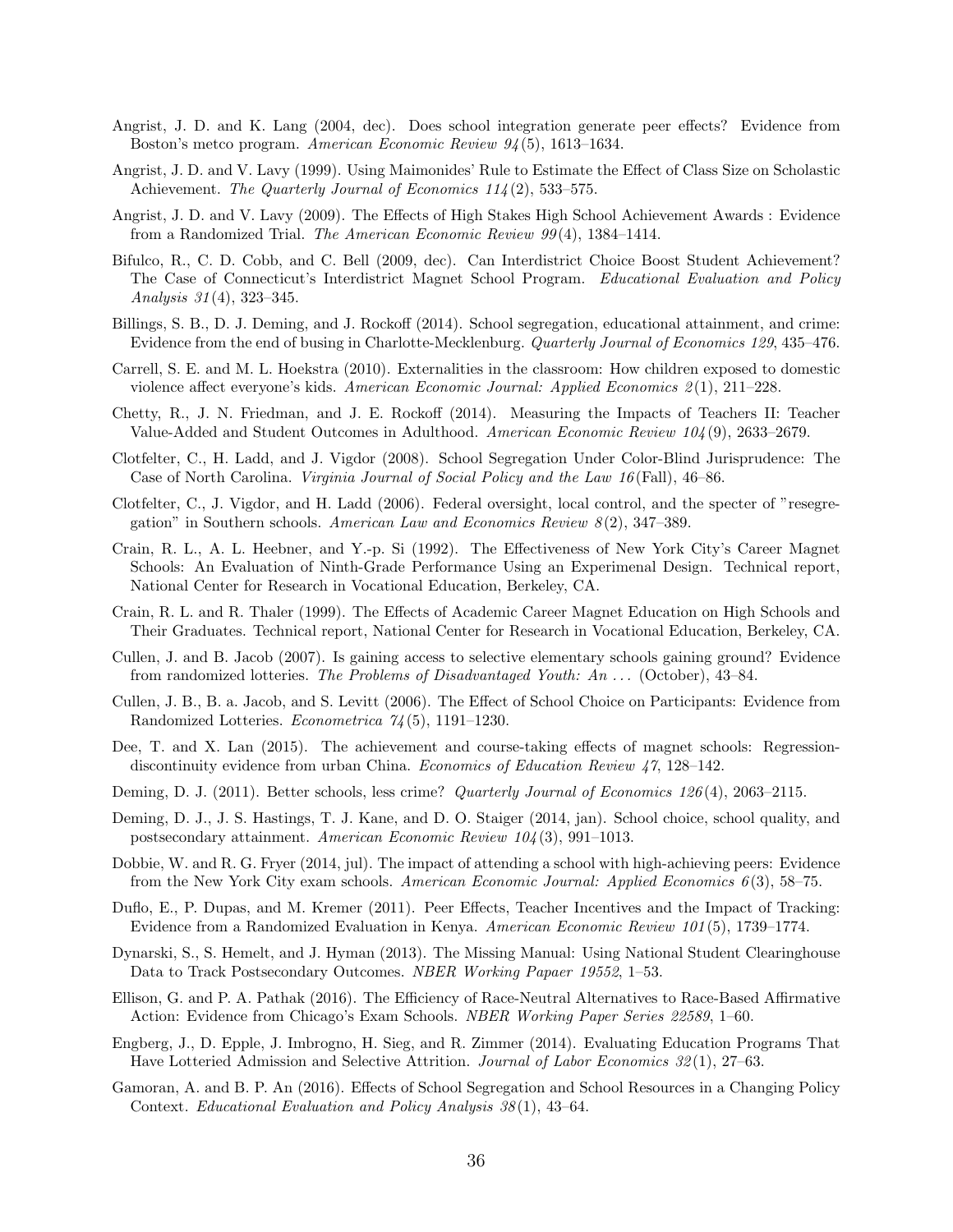- <span id="page-36-0"></span>GAO (2016). Better Use of Information Could Help Agencies Identify Disparities and Address Racial Discrimination. Technical Report April, United States Government Accountability Office, Washington DC.
- <span id="page-36-7"></span>Guryan, J. (2004). Desegregation and Black Dropout Rates. American Economic Review 94 (4), 919–943.
- <span id="page-36-9"></span>Hanushek, E. A., J. F. Kain, and S. G. Rivkin (2009). New evidence about Brown v. Board of Education: The complex effects of school racial composition on achievement. Journal of Labor Economics  $27(3)$ . 349–383.
- <span id="page-36-11"></span>Hanushek, E. A. and S. G. Rivkin (2009). Harming the best: How schools affect the black-white achievement gap. Journal of Policy Analysis and Management 28 (3), 366–393.
- <span id="page-36-15"></span>Hastings, J., C. Neilson, and S. S. Zimmerman (2012). The effect of school choice on intrinsic motivation and academic outcomes. NBER Working Paper No.18324 18324.
- <span id="page-36-16"></span>Hastings, J. S., T. J. Kane, and D. O. Staiger (2006). Gender and performance: Evidence from school assignment by randomized lottery. American Economic Review  $96(2)$ , 232–236.
- <span id="page-36-17"></span>Hastings, J. S., T. J. Kane, and D. O. Staiger (2009). Heterogeneous Preferences and the Efficacy of Public School Choice. NBER Working Paper 2145, 1–46.
- <span id="page-36-10"></span>Hoxby, C. M. (2000). Peer Effects in the Classroom: Learning from Gender and Race Variation. NBER Working Paper Series No. 7867, 64.
- <span id="page-36-18"></span>Hoxby, C. M. (2003). School choice and school competition: Evidence from the United States. Swedish Economic Policy Review 10, 9–65.
- <span id="page-36-13"></span>Hoxby, C. M. and G. Weingarth (2006). Taking Race Out of the Equation.
- <span id="page-36-22"></span>Imbens, G. W. and J. D. Angrist (1994). Identification and estimation of local average treatment effects. Econometrica 62 (2), 467–475.
- <span id="page-36-5"></span>Jackson, K. (2009). Student Demographics, Teacher Sorting, and Teacher Quality: Evidence from the End of School Desegregation. Journal of Labor Economics 27 (2), 213–256.
- <span id="page-36-23"></span>Jackson, K. (2013, dec). Can higher-achieving peers explain the benefits to attending selective schools? Evidence from Trinidad and Tobago. Journal of Public Economics 108, 63–77.
- <span id="page-36-12"></span>Johnson, R. C. (2015). Long-Run Impacts of School Desegregation and School Quality on Adult Attainment. NBER Working Paper 16664, 1–87.
- <span id="page-36-14"></span>Lazear, E. P. (2001). Educational Production. *Quarterly Journal of Economics 116* (3), 777–803.
- <span id="page-36-1"></span>Lutz, B. (2011). The end of court-ordered desegregation. American Economic Journal: Economic Policy  $\mathcal{S}(\text{May}), 130-168.$
- <span id="page-36-6"></span>Massey, D. S. and N. A. Denton (1988). The Dimensions of Residential Segregation. Social Forces  $67(2)$ , 281–315.
- <span id="page-36-3"></span>Orfield, G., J. Ee, E. Frankenberg, and G. Siegel-Hawley (2016). Brown At 62: School Segregation By Race, Poverty and State. Technical report, Civil Rights Project, UCLA, Los Angeles.
- <span id="page-36-19"></span>Park, A., X. Shi, C. tai Hsieh, and X. An (2015). Magnet high schools and academic performance in China: A regression discontinuity design. Journal of Comparative Economics 43 (4), 825–843.
- <span id="page-36-2"></span>Reardon, S. F., E. T. Grewal, D. Kalogrides, and E. Greenberg (2012). Brown Fades: The End of Court-Ordered School Desegregation and the Resegregation of American Public Schools. Journal of Policy Analysis and Management 31 (4), 876–904.
- <span id="page-36-20"></span>Reber, S. J. (2010). School Desegregation and Educational Attainment for Blacks. The Journal of Human Resources 45 (4), 893–914.
- <span id="page-36-4"></span>Rossell, C. (2003). The Desegregation Efficiency of Magnet Schools. Urban Affairs Review 38 (May), 697–725.
- <span id="page-36-21"></span>Rossell, C. (2005). Magnet Schools. *Education Next* 5(2).
- <span id="page-36-8"></span>Rossell, C. H. and D. J. Armor (1996). The Effectiveness of School Desegregation Plans, 1968-1991. American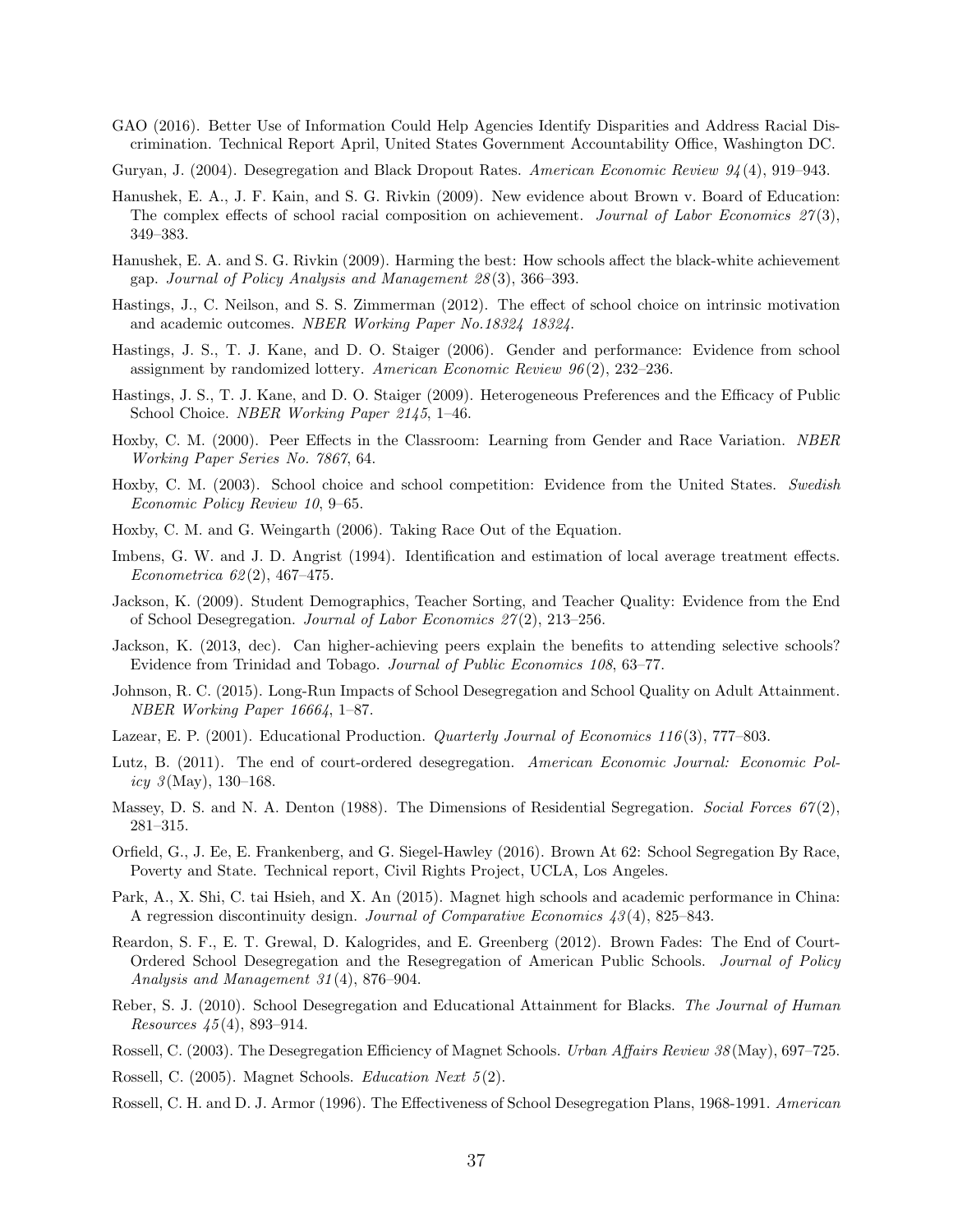Politics Research 24, 267–302.

- <span id="page-37-1"></span>Sacerdote, B. (2011). Peer Effects in Education: How might they work, how big are they and how much do we know Thus Far? Handbook of the Economics of Education 3(11), 249-277.
- <span id="page-37-2"></span>Vigdor, J. and J. Ludwig (2008). Segregation and the Test Score Gap. Steady Gains and Stalled Progress, 181–211.
- <span id="page-37-0"></span>Vigdor, J. and T. J. Nechyba (2007). Peer Effects in North Carolina Public Schools. In P. E. Peterson and L. Woessmann (Eds.), Schools and the equal opportunity problem, Volume 49, pp. 73–103. MIT Press.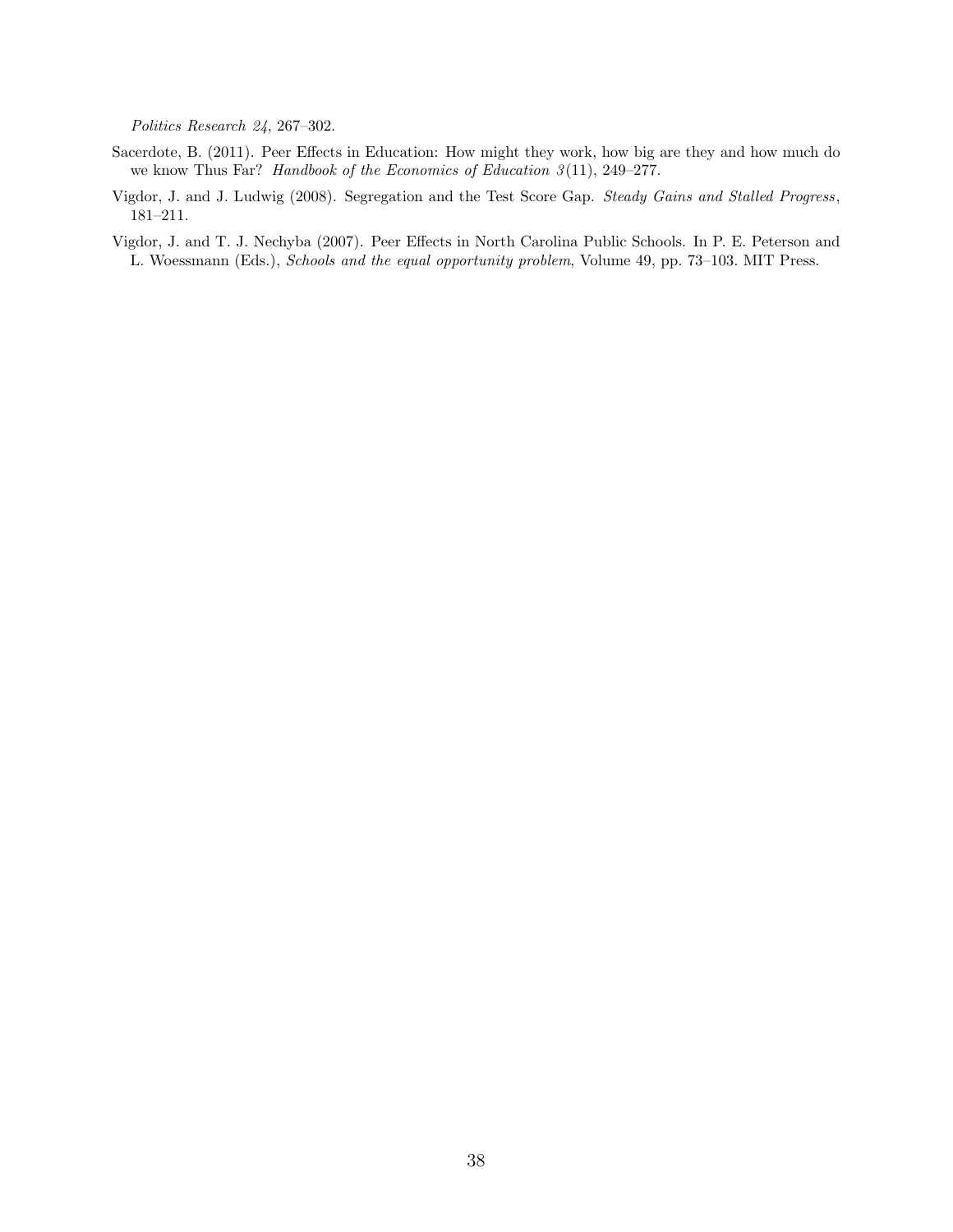## 10 Figures and Tables

<span id="page-38-0"></span>

Figure 1: Racial Composition of Enrollment by School Type

Notes: The figure plots the average black 6th grade enrollment shares across magnet and traditional schools in the LUSD. The vertical line represents the first year in which race-blind lotteries were used to determine enrollment in oversubscribed schools.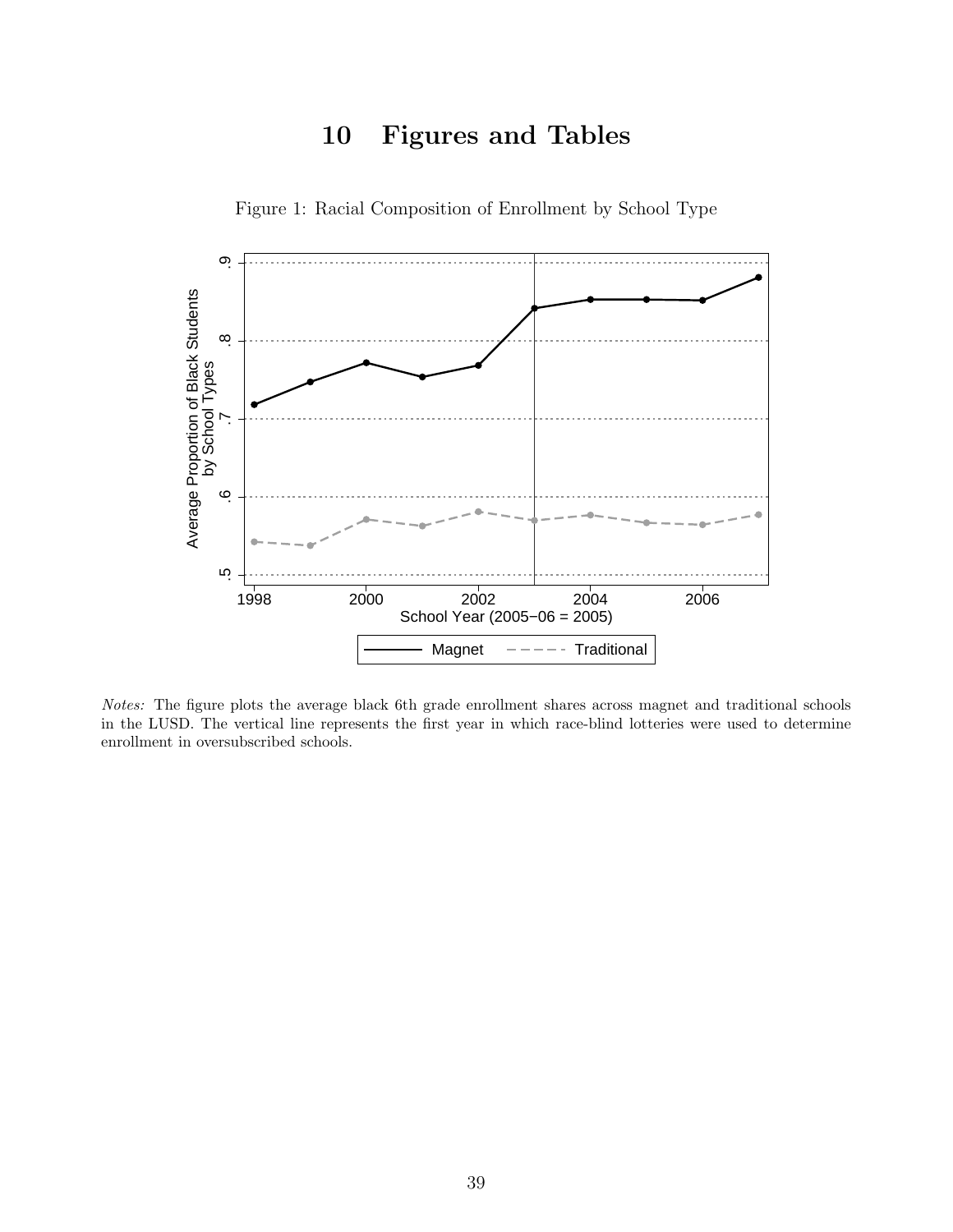<span id="page-39-0"></span>

Figure 2: Standardized achievement Distribution by Subject and Race

Notes: The figures present the distribution of subject-specific standardized achievement for 6th grade students who applied to magnet school lotteries prior to 2007.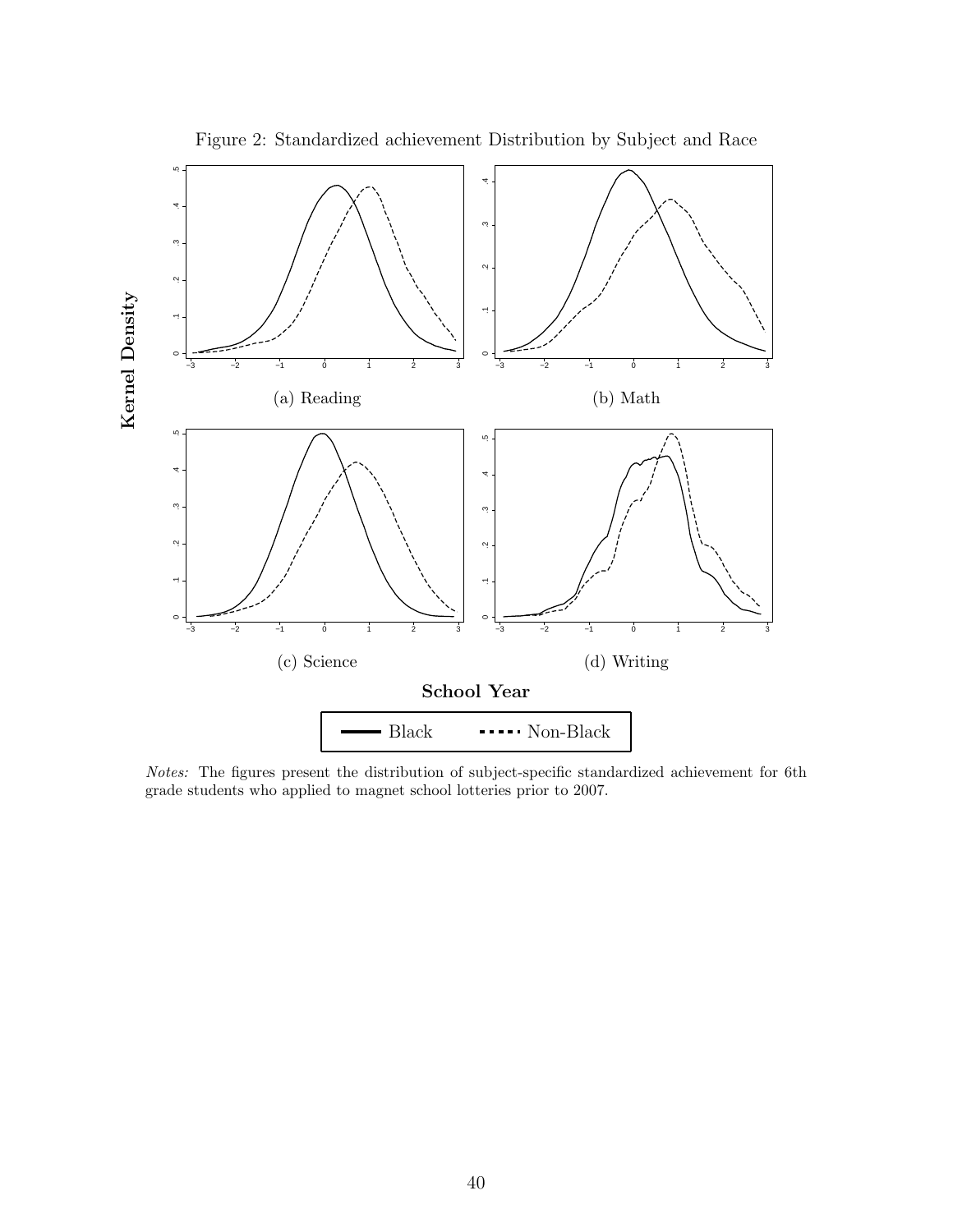<span id="page-40-0"></span>

Figure 3: Changes in Probability of Winning a Magnet Seat by Race

Notes: The figure plots the probability of winning an initial seat to attend a magnet school in 6th grade over time for by student race. The reference line in 2003 denotes the first year that the LUSD utilized the consolidated lottery to determine magnet seat offers. Prior to 2003, the LUSD ran separate lotteries for black students and non-black students (i.e. any student not considered a black student).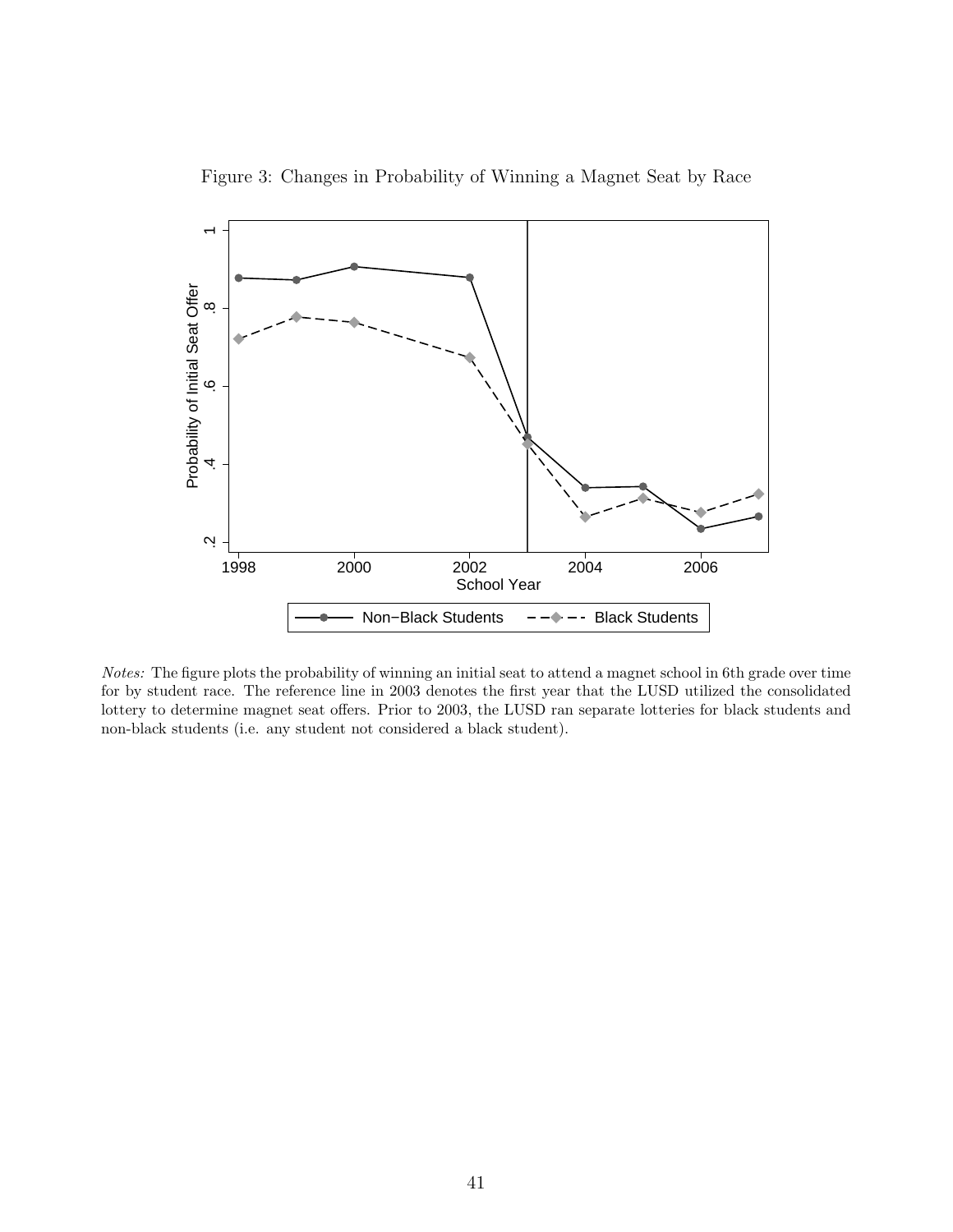<span id="page-41-0"></span>



Notes: The figure presents the effect of receiving an initial seat offer to a magnet school through a lottery with a 1 percentage point larger disparity between the percentage of black students in the lottery pool and the percentage of black student receiving offers in 2002  $(DPB'^{02})$  on the percentage of black students of the student's subsequent school of enrollment. Regressions are estimated using [\(5\)](#page-21-2) as explained in Section [6.1.](#page-21-0) The regression is run using the sample restrictions in the footnote of Table [6.](#page-48-0) The reference line in 2003 denotes the first year the LUSD implemented the consolidated lottery system.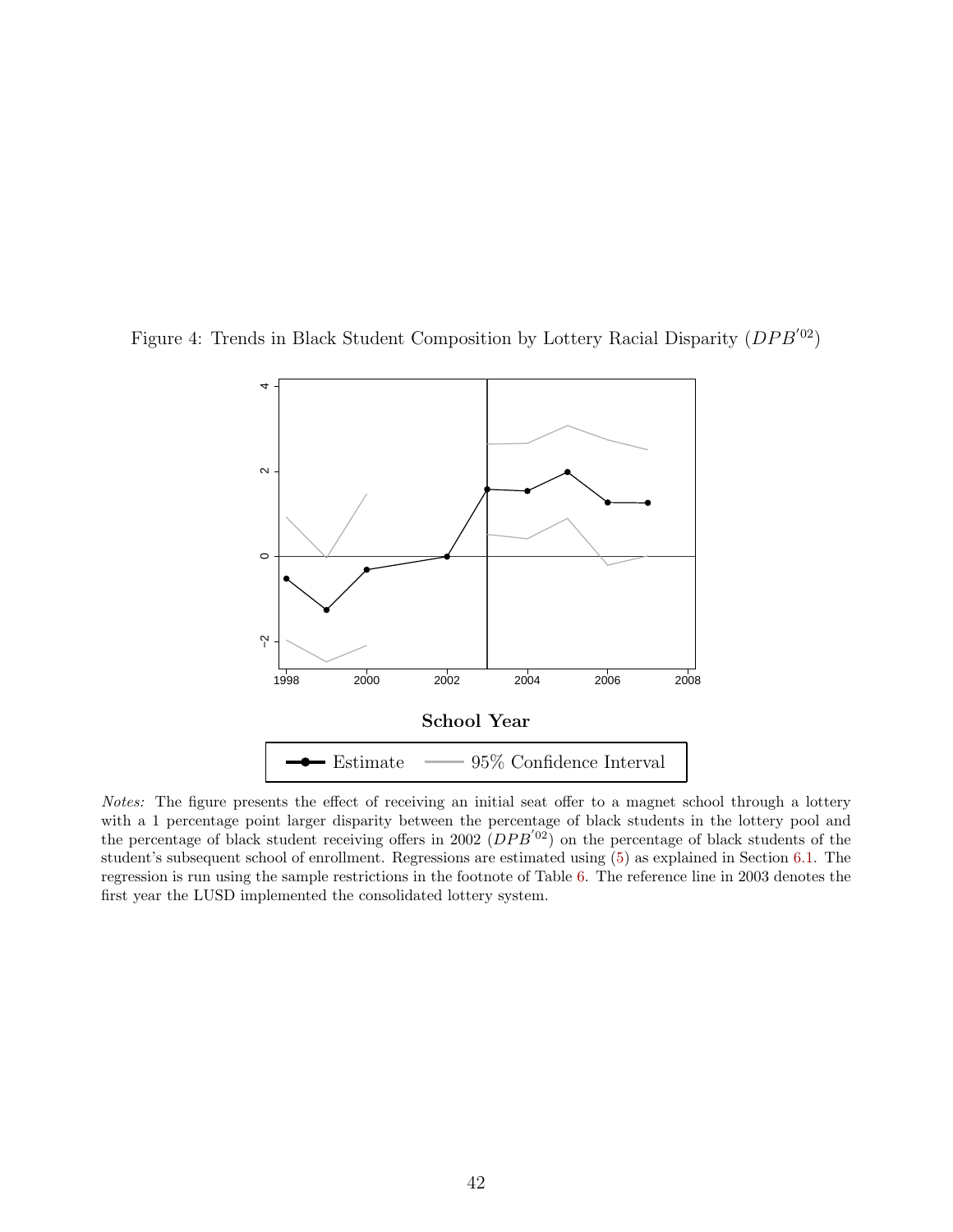<span id="page-42-0"></span>

Figure 5: Trends in Various Outcomes by Lottery Racial Disparity  $(DPB'^{02})$ 

Notes: Each figure presents the effect of receiving an initial seat offer to a magnet school through a lottery with a 1 percentage point larger disparity between the percentage of black students in the lottery pool and the percentage of black student receiving offers in 2002  $(DPB'^{02})$  on the given current outcome. Regressions are estimated using [\(5\)](#page-21-2) as explained in Section [6.1.](#page-21-0) Each regression is respectively run using the sample restrictions for the given outcome in the footnotes of Tables [5](#page-47-0) through [6.](#page-48-0) Similar Figures for the remaining outcomes explored in the paper are located in Appendix A. The reference line in 2003 denotes the first year the LUSD implemented the consolidated lottery system.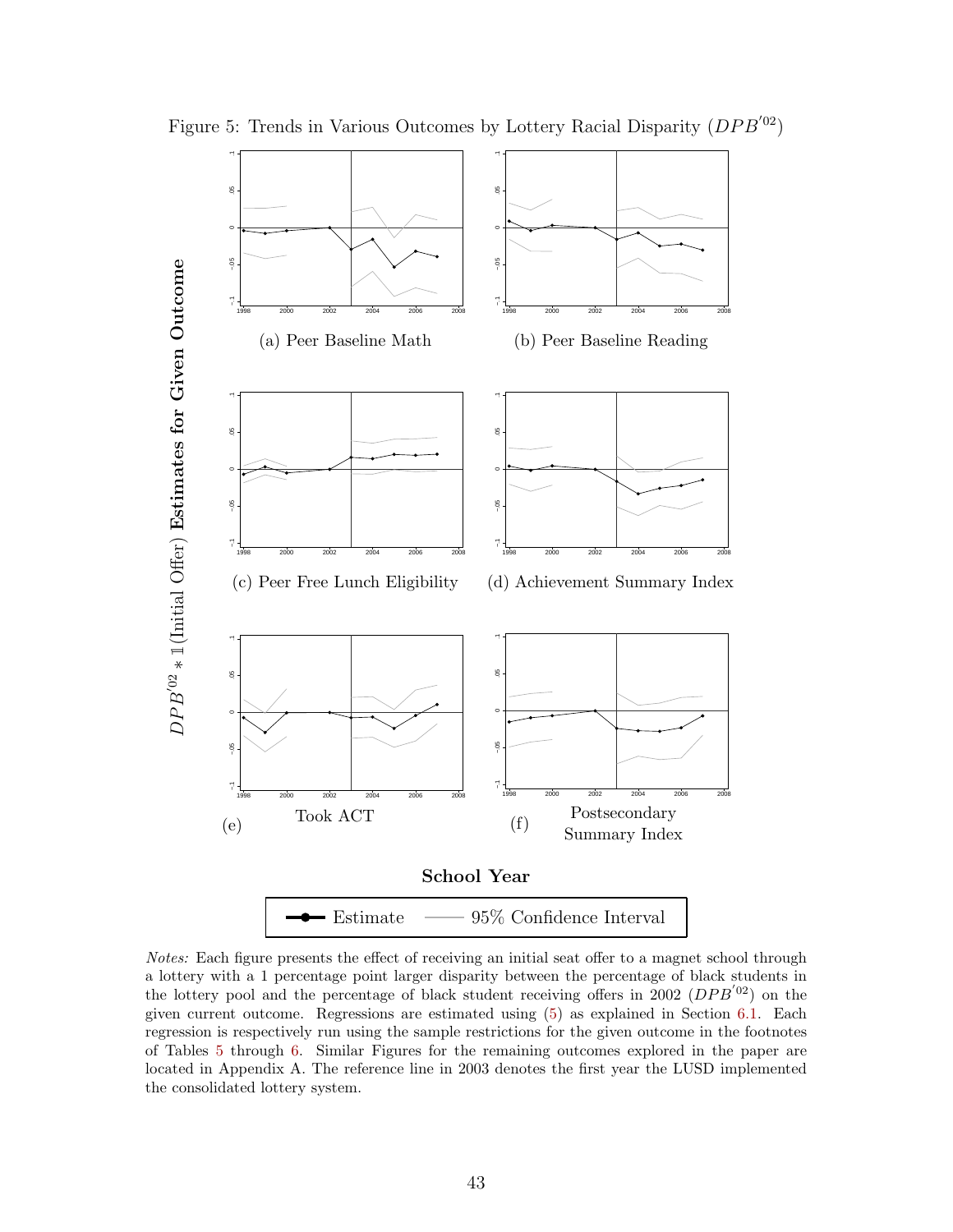<span id="page-43-0"></span>

|                         |             | All LUSD<br>Students    |                          |          | Magnet Lottery Sample    |
|-------------------------|-------------|-------------------------|--------------------------|----------|--------------------------|
|                         | Mean<br>(1) | N<br>$\left( 2\right)$  | Mean<br>$\left(3\right)$ | N<br>(4) | Initial Offer Gap<br>(5) |
| Female                  | .482        | 53,833                  | .554                     | 6,615    | $-0.005(0.012)$          |
| Black                   | .620        | 52,915                  | .817                     | 6,564    | $-0.009(0.007)$          |
| White                   | .304        | 52,915                  | .155                     | 6,564    | 0.011(0.007)             |
| Baseline Math           | $-.011$     | 41,289                  | .282                     | 5,127    | 0.001(0.017)             |
| Baseline Reading        | .023        | 44,750                  | .231                     | 5,205    | $-0.026(0.019)$          |
| <b>Baseline Science</b> | $-.000$     | 36,753                  | .221                     | 4,572    | 0.013(0.017)             |
| <b>Baseline Writing</b> | .018        | 31,353                  | .264                     | 4,440    | 0.010(0.016)             |
|                         |             | Combined $p$ -value:    |                          | 0.084    |                          |
|                         |             | Initial Offer Rate:     |                          | .514     |                          |
|                         |             | Magnet Attendance Rate: |                          | .783     |                          |

Table 1: Descriptive Statistics and Balance Test

Notes: The sample for columns 1 and 2 includes student-year observations for students attending a school 6th grade from 1998 to 2007. Columns 3 through 5 further restrict the sample to students who applied to a magnet school through the lottery and do not come from a sending school with automatic placement into a magnet school. The sample is further restricted to students without sibling priority in any lottery application and also to risk sets that have more than one student. Finally, the sample is further restricted to students with non-missing reading outcome test scores who are not receiving special education and are not repeating the given grade. Column 5 regresses each student demographic on an indicator equal to one if the student received an initial offer to a magnet school and a full set of lottery risk set fixed effects  $(N = 13, 315)$ . Standard errors (in parentheses) are clustered on students. p-values test the hypothesis that all coefficients on initial offer indicators are zero.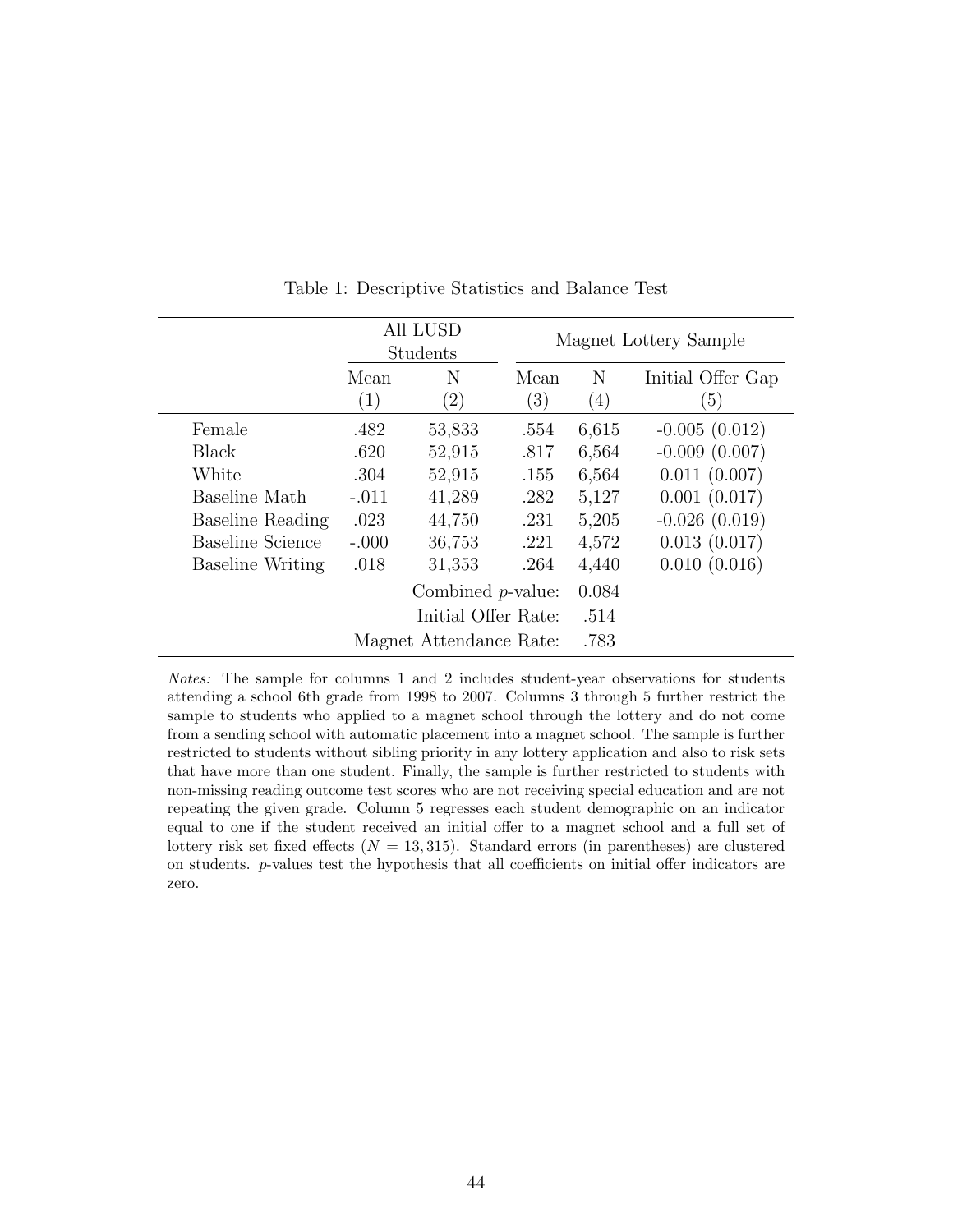<span id="page-44-0"></span>

|                                                  | <b>Not</b><br>Enrolled<br>Following<br>Lottery | Missing<br>Math<br>Outcomes | Missing<br><b>NSC</b><br>Outcomes |
|--------------------------------------------------|------------------------------------------------|-----------------------------|-----------------------------------|
|                                                  | (1)                                            | $\left( 2\right)$           | $\left(3\right)$                  |
| Panel A: <i>Baseline Estimates</i>               |                                                |                             |                                   |
| $1$ (Initial Offer)                              | $-0.003$                                       | $-0.003$                    | $-0.020*$                         |
|                                                  | (0.009)                                        | (0.007)                     | (0.011)                           |
| Panel B: Segregation Estimates                   |                                                |                             |                                   |
| $DPB'^{02} * 1$ (Post '02) $* 1$ (Initial Offer) | $-0.007$                                       | $-0.003$                    | 0.002                             |
|                                                  | (0.006)                                        | (0.003)                     | (0.006)                           |

### Table 2: Differential Attrition as a Function of  $DPB'^{02}$

*Notes:*  $N = 28,463$ . The outcomes for each column are respectively a binary for whether the student appears in the LUSD enrollment records during the year following the 6th grade lottery, whether the student is missing math achievement information, and whether the student is missing in the National Student Clearinghouse data. Panel A presents the results from regressing the given outcome on a binary for whether the student was offered an initial magnet seat and a full set of lottery fixed effects. Panel B presents the results from a similar regression where instead of a binary for receiving an initial lottery offer, I include a triple interaction of the differential in 2002 percent black in the pool and winning a lottery (i.e.,  $DPB$ ), an indicator for if the lottery occurred after 2002, and the initial offer indicator, as well as the main effects. Standard errors for both regressions are clustered at the lottery level. Together these regressions show that there are no differential attrition problems in general (Panel A) and specifically for my racial segregation identification strategy (Panel B). Regressions are limited to observations from the baseline sample (see table note for Table [6\)](#page-48-0).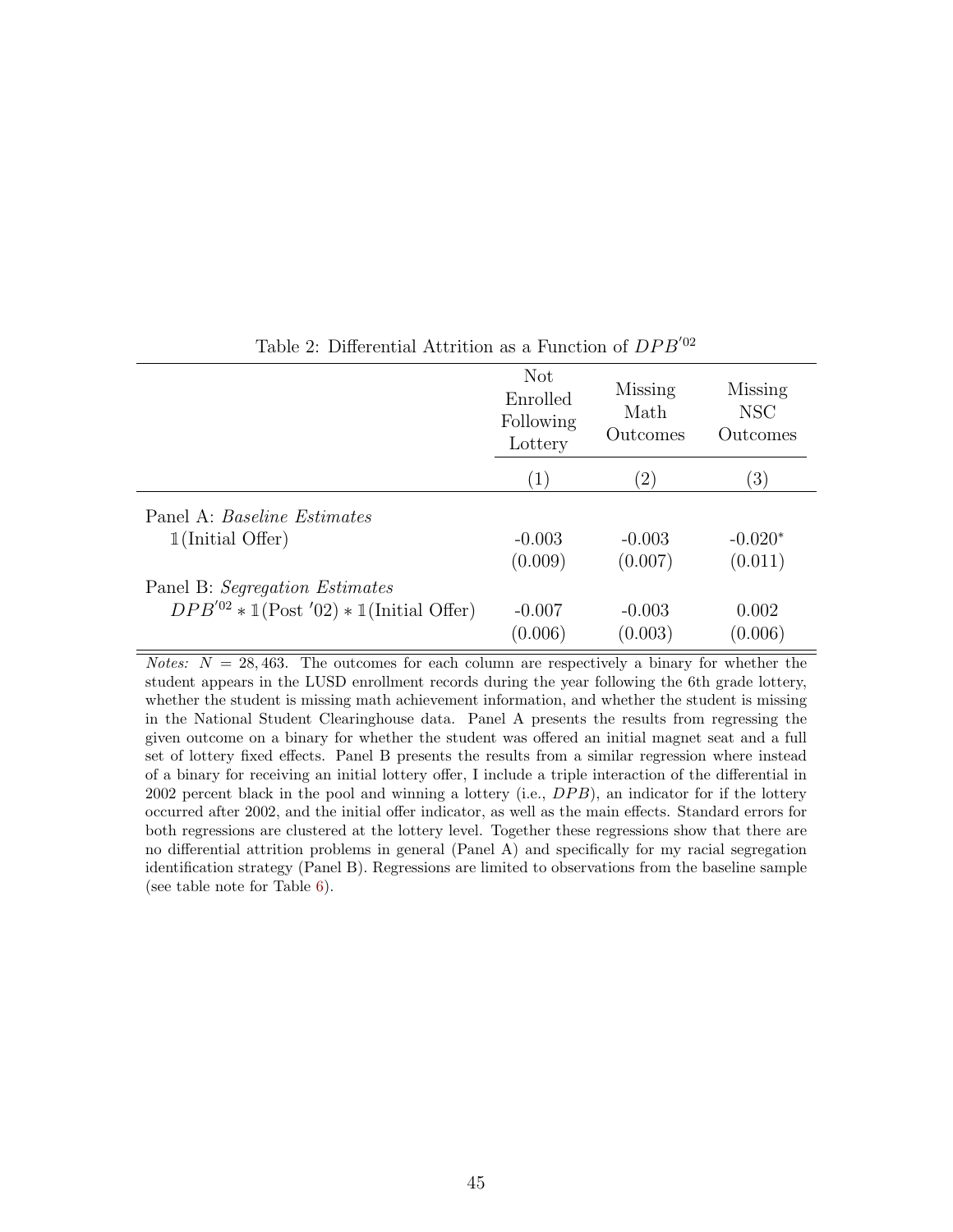<span id="page-45-0"></span>

| Table 3: Differential Effect of Consolidation by DPB'02 on Middle School Applicant Composition                                                                                                                                            |                                                   |                                    |                    |                     |                            |                              |
|-------------------------------------------------------------------------------------------------------------------------------------------------------------------------------------------------------------------------------------------|---------------------------------------------------|------------------------------------|--------------------|---------------------|----------------------------|------------------------------|
|                                                                                                                                                                                                                                           |                                                   |                                    |                    |                     | Baseline Testing           |                              |
|                                                                                                                                                                                                                                           | <b>Black</b><br>$\begin{pmatrix} 1 \end{pmatrix}$ | Female<br>$\widehat{\mathfrak{S}}$ | Reading<br>$\odot$ | Math<br>$\bigoplus$ | Science<br>$\widetilde{5}$ | Writing<br>$\widehat{\odot}$ |
| Panel A: Pooled Composition Changes                                                                                                                                                                                                       |                                                   |                                    |                    |                     |                            |                              |
| $DPB'{}^{02} * 1 (Post 2002)$                                                                                                                                                                                                             | $0.008***$                                        | $-0.003**$                         | 0.004              | $-0.003$            | $-0.004$                   | -0.007                       |
|                                                                                                                                                                                                                                           | (0.002)                                           | (0.001)                            | (0.012)            | (0.012)             | (0.015)                    | (0.008)                      |
| Observations                                                                                                                                                                                                                              | 62                                                | 62                                 | $\overline{6}$     | 54                  | $\frac{8}{5}$              | $\frac{8}{3}$                |
| <i>Panel B</i> : Baseline Achievement Composition<br>by Race and Gender                                                                                                                                                                   |                                                   |                                    |                    |                     |                            |                              |
|                                                                                                                                                                                                                                           |                                                   |                                    |                    |                     |                            |                              |
|                                                                                                                                                                                                                                           |                                                   | Black                              | 0.008              | 0.003               | 0.003                      | $-0.004$                     |
|                                                                                                                                                                                                                                           |                                                   |                                    | (0.010)            | (0.010)             | (0.012)                    | (0.007)                      |
|                                                                                                                                                                                                                                           |                                                   | Non-Black                          | 0.009              | 0.004               | $-0.009$                   | $-0.007$                     |
| $DPB^{'02}*\mathbbm{1}(\text{Post }2002)$                                                                                                                                                                                                 |                                                   |                                    | (0.017)            | (0.019)             | (0.022)                    | (0.014)                      |
|                                                                                                                                                                                                                                           |                                                   | Female                             | 0.006              | 0.002               | $-0.004$                   | $-0.004$                     |
|                                                                                                                                                                                                                                           |                                                   |                                    | (0.011)            | (0.008)             | (0.013)                    | (0.009)                      |
|                                                                                                                                                                                                                                           |                                                   | Male                               | 0.003              | $-0.008$            | $-0.005$                   | $-0.009$                     |
|                                                                                                                                                                                                                                           |                                                   |                                    | (0.013)            | (0.016)             | (0.016)                    | (0.008)                      |
| <i>Notes:</i> $^*$ , $^{**}$ , and $^{***}$ denote statistical significance at the 10, 5, and 1 percent levels, respectively. Regressions follow equation $(6)$ where school-year averages of each outcome is regressed on an indicator e |                                                   |                                    |                    |                     |                            |                              |
| occurred after 2002 interacted with the school-specific DPB <sup><math>'02</math></sup> value as well as indicators for the application school                                                                                            |                                                   |                                    |                    |                     |                            |                              |
|                                                                                                                                                                                                                                           |                                                   |                                    |                    |                     |                            |                              |
| and lottery year. Regressions are weighted by the number of applicants in the given school-year pool. Standard errors (in parentheses) are clustered by application school. Each regression sample is limited to baseline samp            |                                                   |                                    |                    |                     |                            |                              |
| specified in the notes for Table 6 who are also applying to enter a magnet school in the 6th grade.                                                                                                                                       |                                                   |                                    |                    |                     |                            |                              |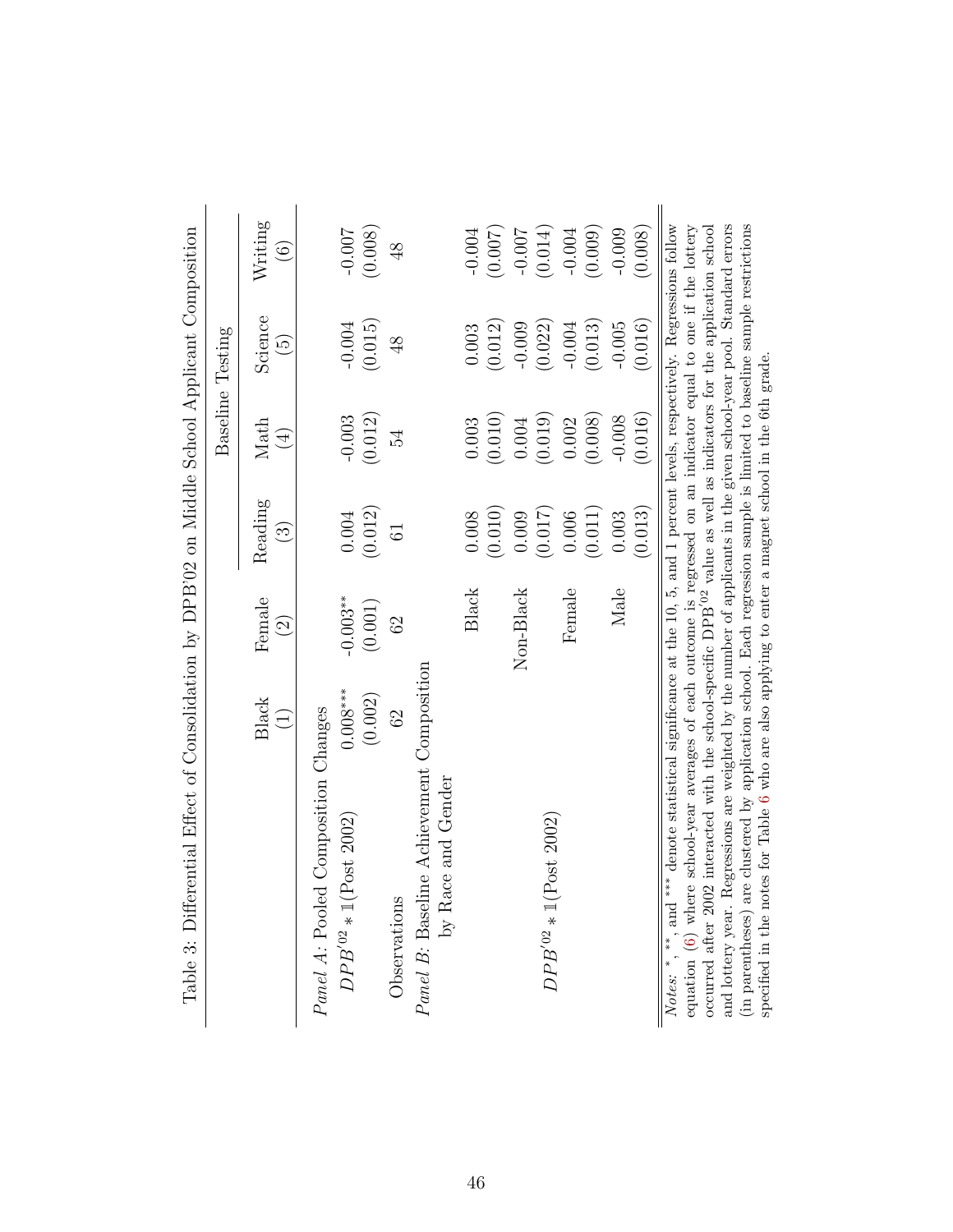<span id="page-46-0"></span>

|                                                                                                                                                                                                                                                            |                      |                         |                                                     |                  | Baseline Testing    |                              |                                        |
|------------------------------------------------------------------------------------------------------------------------------------------------------------------------------------------------------------------------------------------------------------|----------------------|-------------------------|-----------------------------------------------------|------------------|---------------------|------------------------------|----------------------------------------|
|                                                                                                                                                                                                                                                            | Black<br>$\bigoplus$ | Female<br>$\widehat{S}$ | <b>NCLB</b><br>$\underset{\text{(3)}}{\text{Rank}}$ | Reading          | Math<br>ມີ          | Science<br>$\widehat{\odot}$ | Writing<br>$(\widetilde{\mathcal{L}})$ |
| $DPB^{02}$                                                                                                                                                                                                                                                 | $-0.007$<br>(0.008)  | $-0.007$<br>(0.005)     | (0.940)<br>4.420                                    | (0.015)<br>0.013 | (0.018)<br>$-0.001$ | (0.016)<br>0.013             | (0.016)<br>$0.001\,$                   |
| Observations                                                                                                                                                                                                                                               | 702                  | 696                     | 699                                                 | 488              | 305                 | 305                          | 295                                    |
| <u> Chanta Ann ann an Aonaichean ann an am an am Beatha agus an an Aonaichean anns an am 12 13 11 an Leabhai</u><br>Notes: Each outcome is regressed on school-specific DPB <sup><math>'02</math></sup> values as well as indicators for the lottery year. |                      |                         |                                                     |                  |                     |                              |                                        |

| $\overline{a}$<br>$\mathbf{I}$<br>$\frac{1}{\sqrt{2}}$                                                |
|-------------------------------------------------------------------------------------------------------|
| $\frac{1}{2}$<br>¢<br><b>Contract Contract</b><br>י<br>ו<br>ŗ                                         |
| יש הל להתר                                                                                            |
| ì                                                                                                     |
| $\mathbf{I}$                                                                                          |
| $\frac{1}{2}$<br>֧ׅ֧ׅ֧ׅ֧֧֧֧֧֧ׅ֧֧ׅ֧ׅ֧֧֧ׅ֧֧֧֧֧֚֚֚֚֚֚֚֚֚֚֚֚֚֚֚֚֚֡֜֓֜֓֜֓֝֓֝֓֝֓֝֓֝֓֜֝֬֝֜֝֬֝֬֝֝֬֝֬֝֬֝֬<br>l |
| 25                                                                                                    |
| Č                                                                                                     |
| $\frac{1}{r}$<br>-<br>E<br>l<br>Į                                                                     |

Standard errors (in parentheses) are clustered by application school. Each regression sample is limited to baseline sample restrictions specified in the notes for Table 6 and is additionally limited to students who accept Standard errors (in parentheses) are clustered by application school. Each regression sample is limited to baseline sample restrictions specified in the notes for Table [6](#page-48-0) and is additionally limited to students who accepted a NCLB<br>CLB position in a 6th grade magnet school from 2002-2007. NCLB rank refers to the district's internal ranking of the lowest-achieving, poorest students in the district. The lower the rank value the higher the priority that student receives for NCLB placement.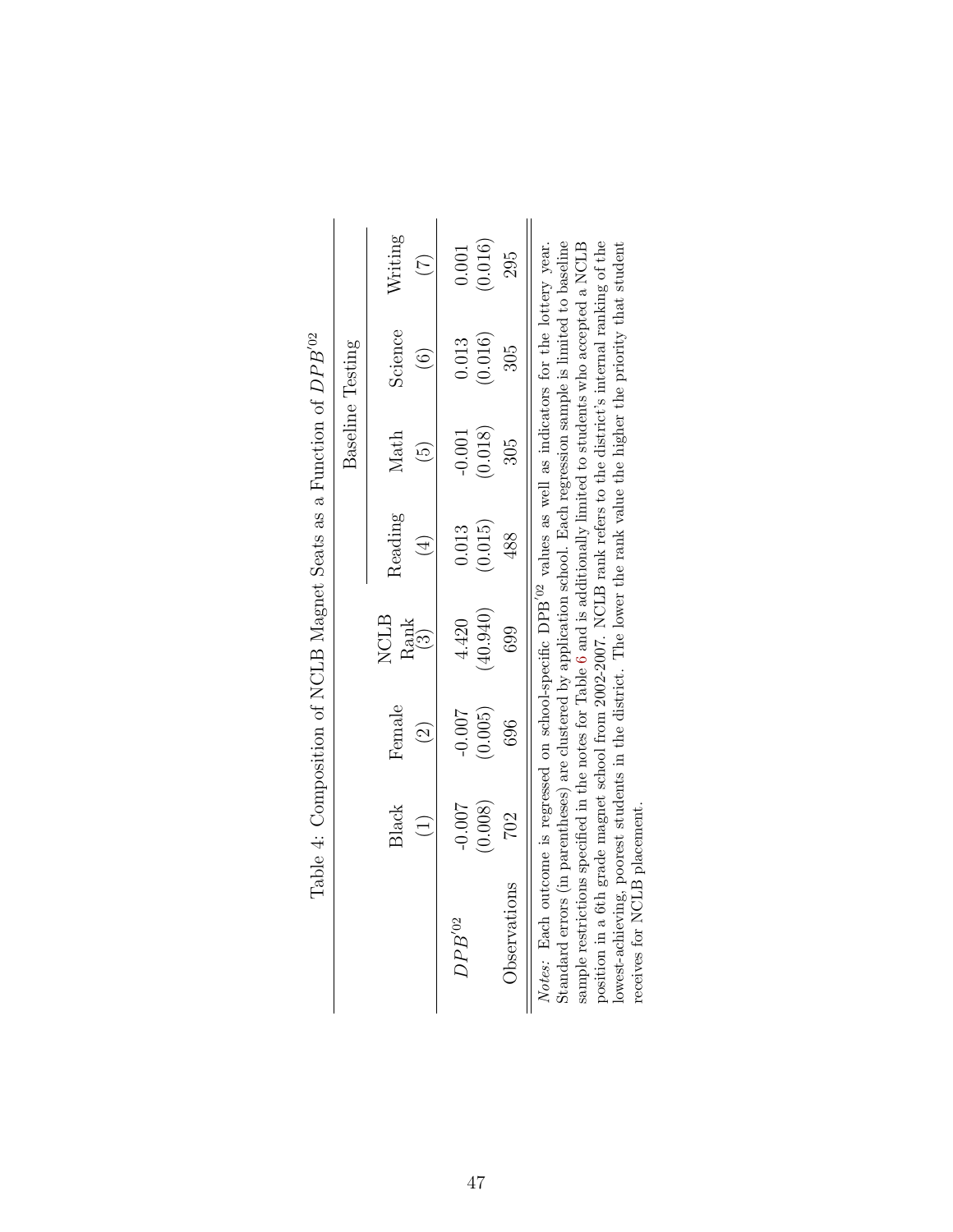<span id="page-47-0"></span>

|                             |                                     | Teacher/School Characteristics                 |                                                   |                                    | Student Characteristics of Entire School    |                           |                                      |
|-----------------------------|-------------------------------------|------------------------------------------------|---------------------------------------------------|------------------------------------|---------------------------------------------|---------------------------|--------------------------------------|
|                             |                                     |                                                |                                                   |                                    |                                             |                           | Baseline Achievement<br>Average Peen |
|                             | Fraction<br>$M$ asters<br>(1)       | Experience<br>Average<br>$\widetilde{\varrho}$ | Class Size<br>Average<br>$\widetilde{\mathbb{C}}$ | $\rm Fraction$<br>Black<br>$(\pm)$ | Fraction<br>FRL<br>$\widetilde{\mathbb{G}}$ | Math<br>$\widehat{\odot}$ | Reading<br>$(\overline{z})$          |
| Panel A: Pooled Sample      |                                     |                                                |                                                   |                                    |                                             |                           |                                      |
| Enrolled in Magnet (2SLS)   | 0.020                               | $-1.256$                                       | $3.945***$                                        | 0.011                              | $-0.202*$                                   | $0.434*$                  | 0.284                                |
|                             | (0.119)                             | (1.000)                                        | (1.307)                                           | (0.123)                            | (0.122)                                     | (0.226)                   | (0.239)                              |
|                             | $\overline{8}$<br>6.5               | 11.364                                         | 23.035                                            | 0.808                              | [177]                                       | [0.163]                   | $[-0.013]$                           |
| Lottery Offer (First-Stage) | $5^{**}$<br>0.15                    | $0.155**$                                      | $0.155***$                                        | $0.193***$                         | $0.193***$                                  | $0.193***$                | $0.196***$                           |
|                             | (0.062)                             | (0.062)                                        | (0.062)                                           | (0.067)                            | (0.067)                                     | (0.067)                   | (0.067)                              |
| Observations                | ğ,<br>9,9                           | 9,962                                          | 9,970                                             | 13,405                             | 13,429                                      | 13,403                    | 12,937                               |
| Panel B: Subgroup Estimates |                                     |                                                |                                                   |                                    |                                             |                           |                                      |
| Black                       | 026<br>$-0.0$                       | $-0.908$                                       | $4.216***$                                        | $-0.053$                           | $-0.263*$                                   | $0.529***$                | $0.410*$                             |
|                             | $\overline{50}$<br>$\overline{0}$ . | (1.145)                                        | (1.617)                                           | (0.129)                            | (0.135)                                     | (0.221)                   | (0.237)                              |
|                             | 16.<br>$\frac{5}{0}$                | 11.311                                         | [22.994]                                          | [0.833]                            | [777]                                       | [0.153]                   | $-0.024$                             |
| Non-Black                   | $0.153***$                          | $-1.888**$                                     | $3.223***$                                        | $0.198*$                           | $-0.032$                                    | 0.144                     | $-0.063$                             |
|                             | (0.057)                             | (0.917)                                        | (1.115)                                           | (0.103)                            | (0.078)                                     | (0.199)                   | (0.183)                              |
|                             | [0.594]                             | 11.740                                         | 23.323                                            | [0.639]                            | [0.733]                                     | [0.234]                   | [0.060]                              |

endogenous magnet attendance variable with whether the student receiving an initial lottery offer. Standard errors are two-way clustered by student and the enrolled school after the lottery. Each regression sample is limited to baseline sample restrictions specified in the notes for Table [6.](#page-48-0) Outcomes in columns 1-3 are averages over the actual classrooms that the given student attended in 6th grade, while remaining outcomes are averages over the entire school. FRL data are from CCD school averages. Regressions are weighted by one over the number of lotteries applied

student and the enrolled school after the lottery. Each regression sample is limited to baseline sample restrictions specified in the notes for Table 6. Outcomes in columns 1-3 are averages over the actual classrooms that the given student attended in 6th grade, while remaining outcomes are averages over the entire school. FRL data are from CCD school averages. Regressions are weighted by one over the number of lotteries applied

to by the student in the given year.

to by the student in the given year.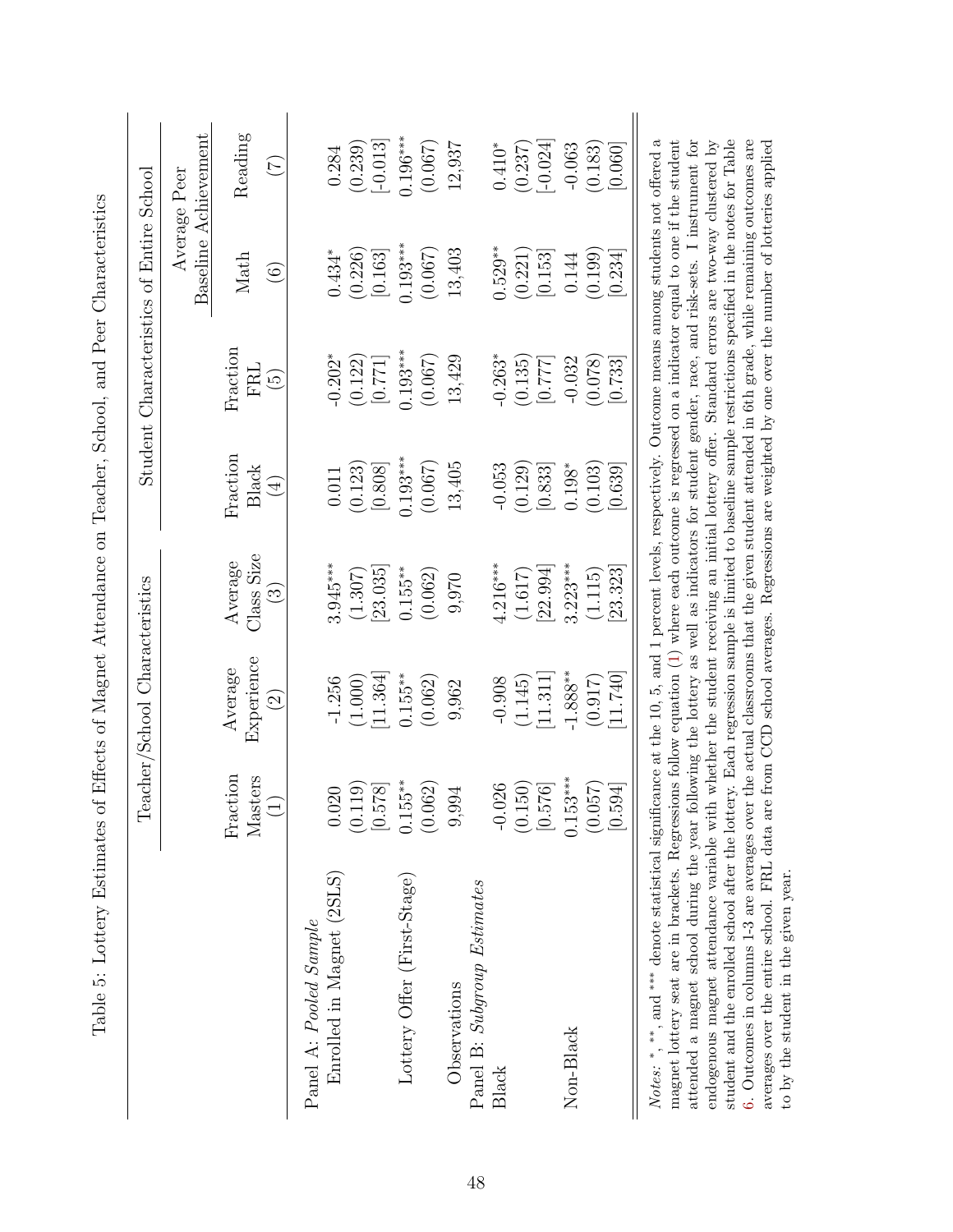<span id="page-48-0"></span>

|                                           | Achievement<br>Index<br>$\left( 1\right)$ | Postsecondary<br>Index<br>$\left( 2\right)$ | Total Index<br>(3) |
|-------------------------------------------|-------------------------------------------|---------------------------------------------|--------------------|
| Panel A: 2SLS Estimates for Pooled Sample |                                           |                                             |                    |
| Enrolled in Magnet                        | 0.120                                     | $-0.039$                                    | 0.050              |
|                                           | (0.084)                                   | (0.128)                                     | (0.073)            |
| Panel B: 2SLS Estimates by Subgroup       |                                           |                                             |                    |
| Non-Black                                 | 0.147                                     | $-0.031$                                    | 0.037              |
|                                           | (0.105)                                   | (0.218)                                     | (0.081)            |
| <b>Black</b>                              | 0.099                                     | $-0.060$                                    | 0.048              |
|                                           | (0.091)                                   | (0.128)                                     | (0.079)            |
| Male                                      | 0.151                                     | 0.102                                       | 0.147              |
|                                           | (0.158)                                   | (0.169)                                     | (0.136)            |
| Female                                    | $0.111***$                                | $-0.115$                                    | $-0.005$           |
|                                           | (0.049)                                   | (0.164)                                     | (0.054)            |
| Above Median Baseline Math Score          | 0.135                                     | $-0.068$                                    | 0.007              |
|                                           | (0.114)                                   | (0.178)                                     | (0.087)            |
| Below Median Baseline Math Score          | 0.067                                     | 0.141                                       | 0.123              |
|                                           | (0.140)                                   | (0.218)                                     | (0.140)            |
| Black, Male                               | 0.106                                     | 0.189                                       | 0.182              |
|                                           | (0.168)                                   | (0.151)                                     | (0.158)            |
| Black, Female                             | 0.111                                     | $-0.202$                                    | $-0.037$           |
|                                           | (0.068)                                   | (0.183)                                     | (0.058)            |
| Black, Above Median                       | 0.169                                     | $-0.116$                                    | 0.018              |
|                                           | (0.151)                                   | (0.195)                                     | (0.102)            |
| Black, Below Median                       | 0.029                                     | 0.150                                       | 0.137              |
|                                           | (0.152)                                   | (0.272)                                     | (0.166)            |

Table 6: Lottery Estimates of Effects of Magnet Enrollment on Student Outcomes

Notes: \*, \*\*, and \*\*\* denote statistical significance at the 10, 5, and 1 percent levels, respectively. Regressions follow equation [\(1\)](#page-14-3) where each outcome is regressed on a indicator equal to one if the student attended a magnet school during the year following the lottery as well as indicators for student gender, race, and risk-sets. I instrument for endogenous magnet attendance variable with whether the student receiving an initial lottery offer. Standard errors are two-way clustered by student and the enrolled school after the lottery. Each regression sample is limited to baseline sample restrictions i.e., the student must have applied to a magnet school lottery in the 6th grade from 1998-2007, must be in their first year attending the grade of the lottery application (no grade retention), and must not be eligible for special education. Further, the baseline sample restriction also excludes students from a school with automatic placement into a magnet school. Achievement index is the simple mean of math, science, reading, and writing achievement. Post-secondary index is a simple mean over standardized versions of whether 18 months after high school graduation the student enrolled in any postsecondary institution, a 2-year, 4 year, or Top 50 ranked institution. Regressions are weighted by one over the number of lotteries applied to by the student in the given year. First-stage estimates, observation counts, weak IV tests, and outcome means are provided in Tables C.1, C.2, C.3, and C.4, respectively. See Appendix B for disaggregated estimates.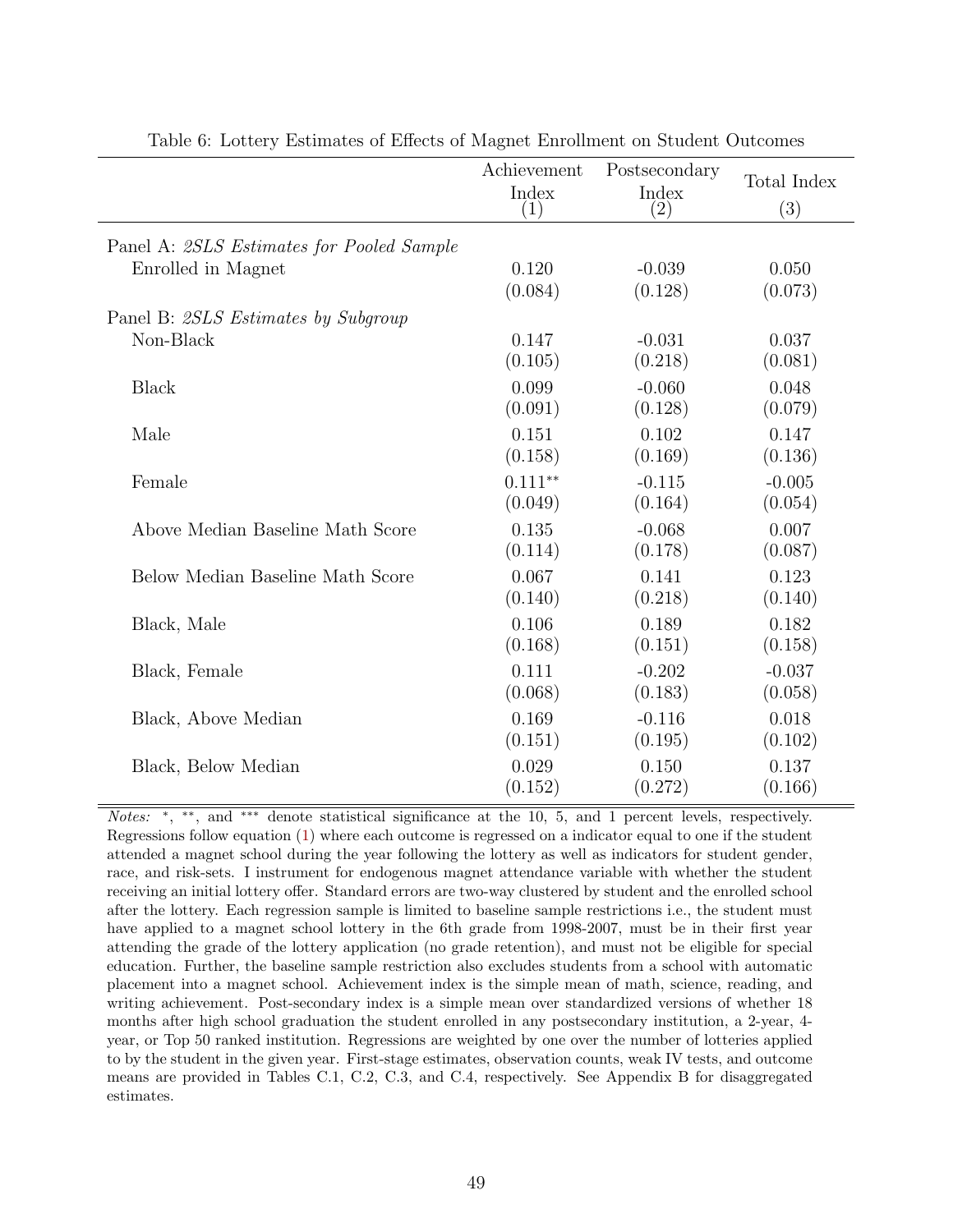|                                                                             |            |                              | School Peer Composition |                             |                |
|-----------------------------------------------------------------------------|------------|------------------------------|-------------------------|-----------------------------|----------------|
|                                                                             |            |                              |                         | <b>Baseline Testing</b>     |                |
|                                                                             | FRL<br>(1) | Reading<br>$\left( 2\right)$ | Math<br>(3)             | Science<br>$\left(4\right)$ | Writing<br>(5) |
| Panel A: 2SLS Estimates                                                     |            |                              |                         |                             |                |
| Fraction Black in School $\times$ 100                                       | $0.010***$ | $-0.011**$                   | $-0.014***$             | $-0.013***$                 | $-0.008$       |
|                                                                             | (0.003)    | (0.005)                      | (0.005)                 | (0.004)                     | (0.005)        |
| Non-offer Outcome Mean                                                      | 0.695      | 0.170                        | 0.053                   | 0.050                       | 0.108          |
| Panel B: First-Stage Estimates                                              |            |                              |                         |                             |                |
| $\mathbb{1}$ (Initial Offer) $\times$ $\mathbb{1}$ (Post 2002) $\times$ DPB | $2.091***$ | $2.087***$                   | $2.187***$              | $2.277***$                  | $2.275***$     |
|                                                                             | (0.492)    | (0.492)                      | (0.496)                 | (0.461)                     | (0.462)        |
| F Statistic (Weak IV)                                                       | 18.042     | 17.974                       | 19.424                  | 24.413                      | 24.234         |
| Observations                                                                | 13,398     | 13,396                       | 12,930                  | 11,316                      | 11,285         |

<span id="page-49-0"></span>Table 7: Lottery Estimates of Effects of School Peer Racial Composition on Peer Characteristics

Notes: \*, \*\*, and \*\*\* denote statistical significance at the 10, 5, and 1 percent levels, respectively. Regressions follow equation [\(4\)](#page-19-4) where each outcome is regressed on the percentage of black students in the grade of the school the student attended during the year following the lottery as well as indicators for student gender, race, yearof-test and lottery. I instrument for endogenous racial composition with a triple-interaction between whether the student received an initial lottery offer, whether the observation is after 2002, and by the 2002 difference in percentage of black students ( $DPB^{'02}$ ) between the total magnet lottery pool and the pool of initial offers. Standard errors are two-way clustered both by student and by school-after-lottery. Because observations are at the student-application level for these regressions, a given student-year combination can appear multiple times. Each regression sample is limited to the sample restrictions specified in the notes for Table [6.](#page-48-0) 2SLS estimates and the outcome mean for students not offered a magnet seat are provided in Panel A. First-stage estimates and weak instrument tests using the Kleibergen-Paap Wald F statistic are reported in Panel B.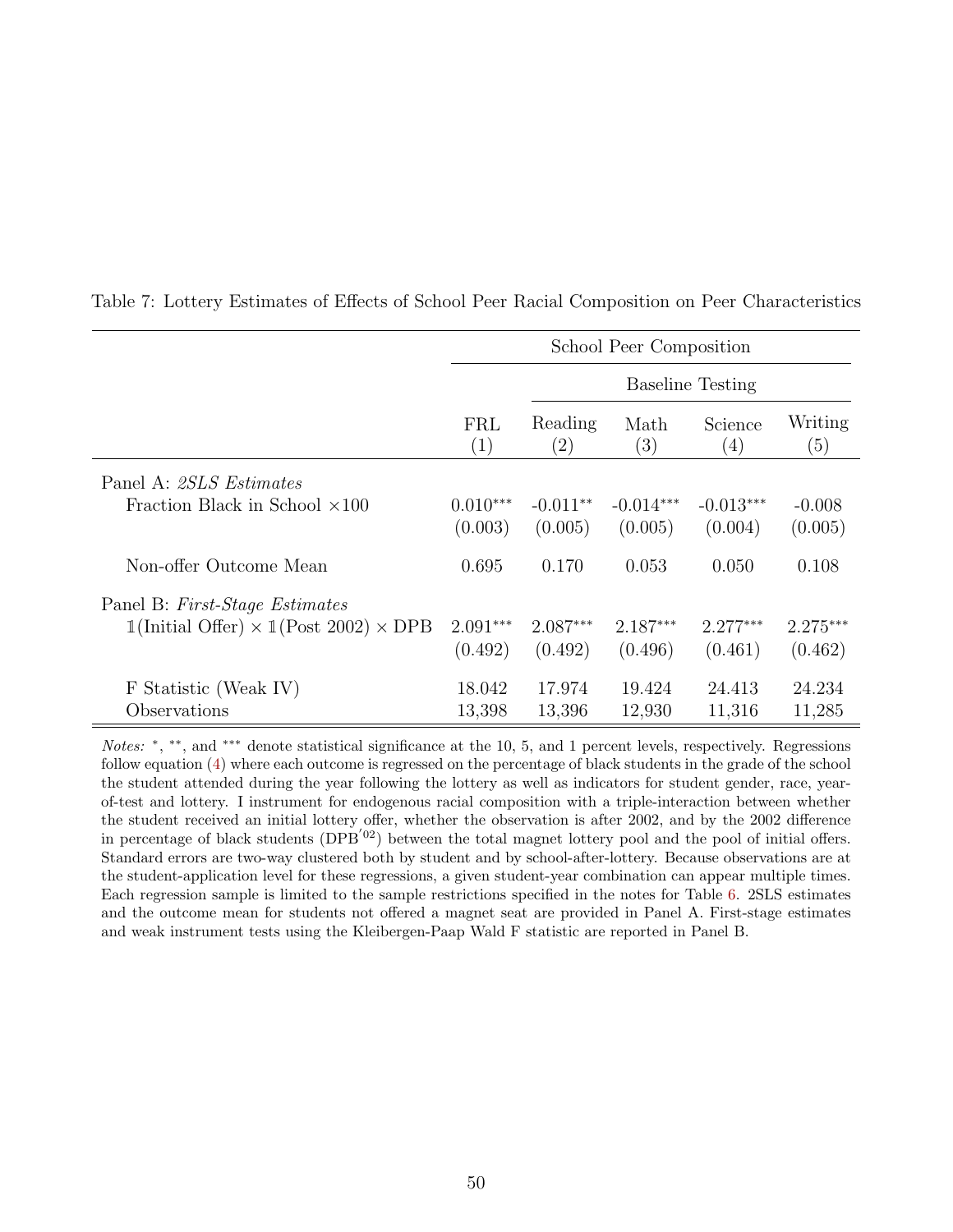|                                           |                |             | Achievement Testing |                |
|-------------------------------------------|----------------|-------------|---------------------|----------------|
|                                           | Reading<br>(1) | Math<br>(2) | Science<br>(3)      | Writing<br>(4) |
| Panel A: 2SLS Estimates for Pooled Sample |                |             |                     |                |
| Fraction Black in School $\times 100$     | $-0.007$       | $-0.012***$ | $-0.012***$         | $-0.012***$    |
|                                           | (0.005)        | (0.005)     | (0.004)             | (0.004)        |
| Panel B: 2SLS Estimates by Subgroup       |                |             |                     |                |
| <b>Black</b>                              | $-0.006$       | $-0.015***$ | $-0.015***$         | $-0.010**$     |
|                                           | (0.005)        | (0.005)     | (0.005)             | (0.004)        |
| Male                                      | $-0.007*$      | $-0.010**$  | $-0.011**$          | $-0.012**$     |
|                                           | (0.004)        | (0.005)     | (0.006)             | (0.006)        |
| Female                                    | $-0.007$       | $-0.016**$  | $-0.012**$          | $-0.011**$     |
|                                           | (0.008)        | (0.007)     | (0.005)             | (0.005)        |
| Above Median Baseline Math Score          | $-0.008**$     | $-0.012**$  | $-0.013**$          | $-0.013$       |
|                                           | (0.004)        | (0.006)     | (0.006)             | (0.008)        |
| Below Median Baseline Math Score          | $-0.004$       | $-0.008$    | $-0.011$            | $-0.022*$      |
|                                           | (0.010)        | (0.008)     | (0.009)             | (0.011)        |
| Black, Male                               | $-0.005$       | $-0.014***$ | $-0.016**$          | $-0.013**$     |
|                                           | (0.004)        | (0.004)     | (0.007)             | (0.006)        |
| Black, Female                             | $-0.007$       | $-0.017*$   | $-0.012**$          | $-0.007$       |
|                                           | (0.009)        | (0.009)     | (0.005)             | (0.006)        |
| Black, Above Median                       | $-0.008*$      | $-0.015**$  | $-0.020***$         | $-0.010$       |
|                                           | (0.005)        | (0.007)     | (0.007)             | (0.007)        |
| Black, Below Median                       | $-0.003$       | $-0.007$    | $-0.009$            | $-0.023*$      |
|                                           | (0.010)        | (0.009)     | (0.009)             | (0.013)        |

<span id="page-50-0"></span>Table 8: Lottery Estimates of Effects of School Peer Racial Composition on Student Achievement

Notes: \*, \*\*, and \*\*\* denote statistical significance at the 10, 5, and 1 percent levels, respectively. Regressions follow equation [\(4\)](#page-19-4) where each outcome is regressed on the percentage of black students in the grade of the school the student attended during the year following the lottery as well as indicators for student gender, race, year-of-test and lottery. I instrument for endogenous racial composition with a triple-interaction between whether the student received an initial lottery offer, whether the observation is after 2002, and by the 2002 difference in percentage of black students (DPB<sup> $'02$ </sup>) between the total magnet lottery pool and the pool of initial offers. Standard errors are two-way clustered both by student and by school-after-lottery. Because observations are at the student-application level for these regressions, a given student-year combination can appear multiple times. Each regression sample is limited to the sample restrictions specified in the notes for Table [6.](#page-48-0) First-stage estimates, observation counts, weak IV tests, and outcome means are provided in Appendix Tables C.5, C.6, C.7, and C.8, respectively.